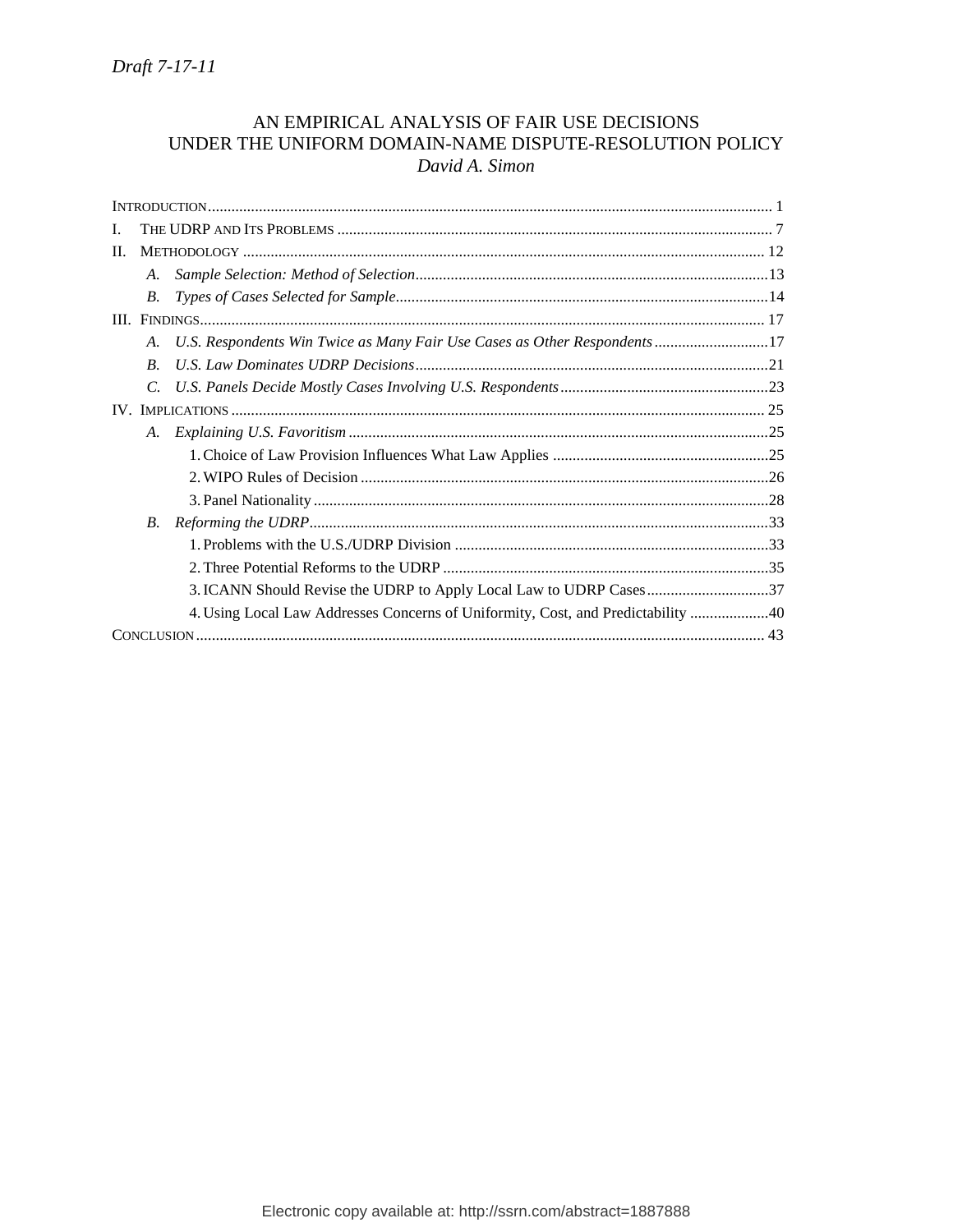Electronic copy available at: http://ssrn.com/abstract=1887888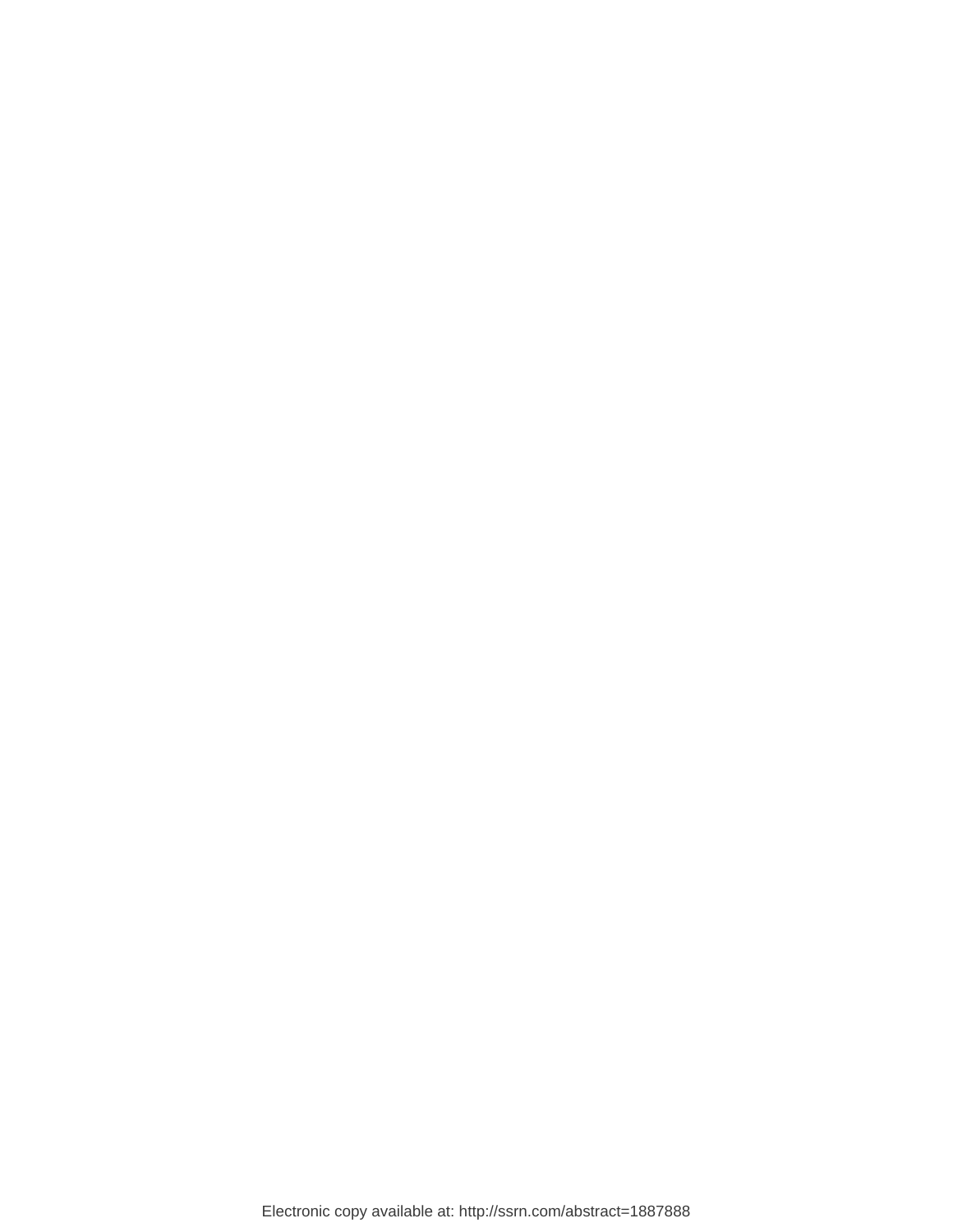# AN EMPIRICAL ANALYSIS OF FAIR USE DECISIONS UNDER THE UNIFORM DOMAIN-NAME DISPUTE-RESOLUTION POLICY *David A. Simon*

*For over ten years, the Uniform Domain-Name Dispute-Resolution Policy (UDRP) has resolved nearly 20,000 domain-name disputes brought before the World Intellectual Property Organization (WIPO), a United Nations organization that arbitrates UDRP disputes. The UDRP allows the holder of a legally protectable trademark to initiate proceedings to cancel the domain name or have it transferred to the trademark owner. Domain-name holders, though, have a number of defenses, including using their domain names in a noncommercial, fair manner. Although several empirical studies have analyzed various aspects of the UDRP, none has specifically examined this fair use defense.* 

*This study does what others have not. It analyzes the fair use defense in decisions before WIPO. Using WIPO's online decision database, this study found that arbitrator and respondent nationality influence the success of a respondent's fair use claim to a statistically significant degree. Specifically, respondents from the United States are more likely than those from other countries to succeed on a fair use defense. Additionally, arbitrators from the United States are more likely than those from other countries to find that a respondent's use of a domain name was fair. This means that, under the UDRP, respondents from the United States enjoy greater speech protections than those from other countries, and that arbitrators from the United States are more sympathetic to speech interests than arbitrators from other countries. To improve the UDRP, I propose two revisions. First, ICANN should adopt a choice of law provision stating that the law of the respondent's home country governs fair use disputes. Second, ICANN should implement a panel assignment provision in fair use cases that requires arbitrators to share the nationalities of the litigants.* 

### **INTRODUCTION**

<span id="page-2-0"></span>Because domain names are valuable commodities, $<sup>1</sup>$  trademark owners attempt to control</sup> those that incorporate their trademarks. Sometimes they do this by preemptively "buying up" domain names that disparage their companies or executives, or direct users to websites that do so.<sup>2</sup> But when another individual already owns such a domain name, the trademark owner must

Summer Academic Fellow, Harvard Law School. For helpful comments, suggestions, and criticisms, I thank Jacqueline Lipton, Lynn LoPucki, Jason Luliano, Parina Patel, Katherine Porter, and the participants in the 2010 Empirical Analysis of Law Workshop. This work is licensed under a Creative Commons [Attribution-](http://creativecommons.org/licenses/by-nc-sa/3.0/)[NonCommercial-ShareAlike](http://creativecommons.org/licenses/by-nc-sa/3.0/) 3.0 Unported License.

<sup>1</sup> *See infra* Part I.

<sup>&</sup>lt;sup>2</sup> Bank of America recently bought domain names incorporating the name of its Chief Executive Officer, including <BrianMoynihanBlows.com>. Hayley Tsukayama, *Bank of America Buys Up Anti-BoA Domain Names*, THE WASHINGTON POST (Dec. 23, 2010), http://voices.washingtonpost.com/fasterforward/2010/12/bank of america buys up anti-b.html (last visited Dec. 26, 2010).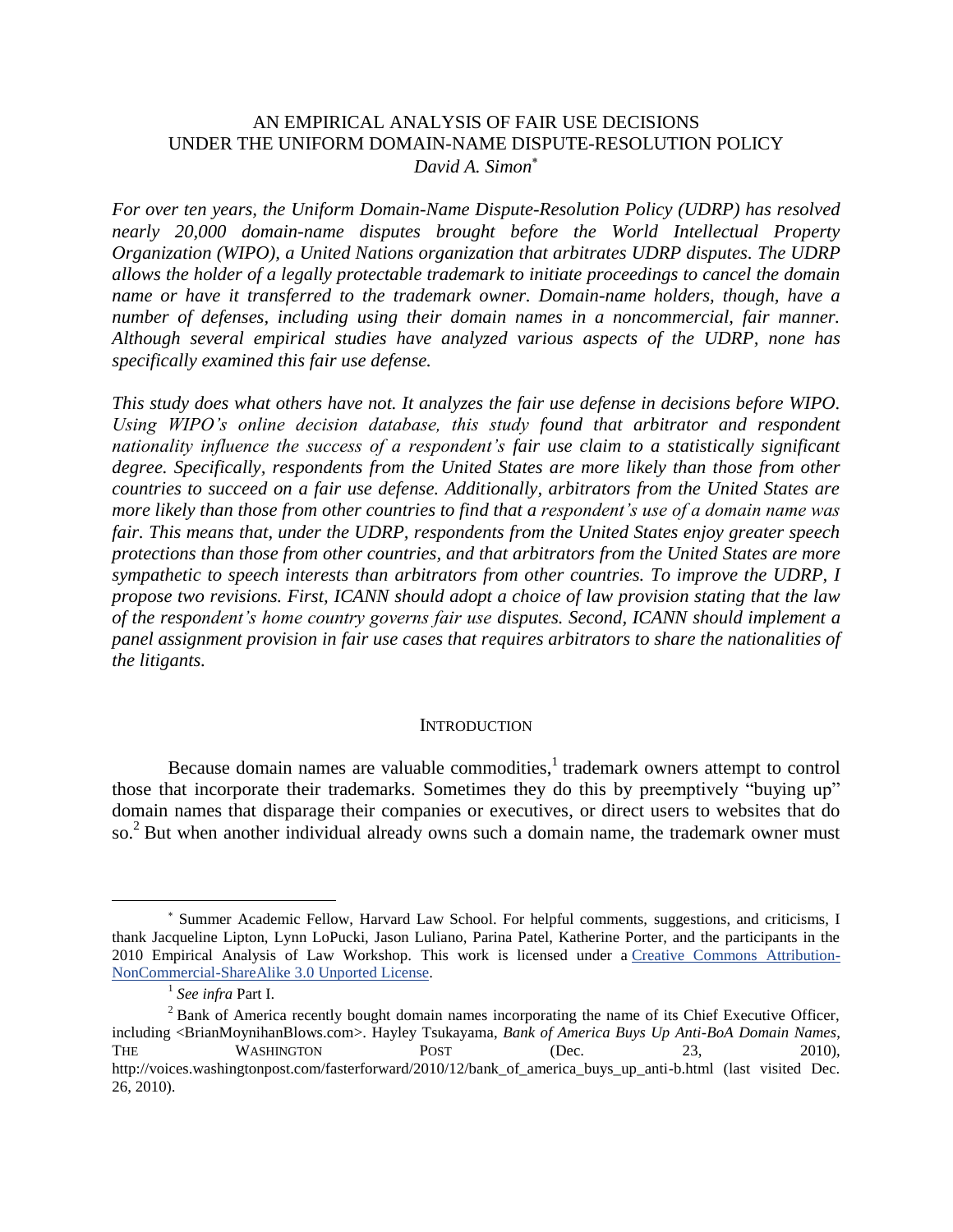<span id="page-3-1"></span>

<span id="page-3-0"></span>

try to wrestle it from the domain-name owner. 3 These are disputes over private censorship. They raise questions about what people on the Internet can say and how they can say it.

Although these disputes are amenable to traditional litigation, trademark owners frequently pursue a quicker, cheaper option:<sup>4</sup> they file complaints under the Uniform Domain-Name Dispute-Resolution Policy  $(UDRP)^5$  with a domain-name arbitration "provider" such as the World Intellectual Property Organization (WIPO). <sup>7</sup> Under the UDRP, an alleged mark owner ("complainant"<sup>8</sup>) can attempt to cancel the domain name or transfer it from its owner ("respondent"<sup>9</sup>) to the trademark holder.<sup>10</sup> After filing, a panel of either one or three arbitrators decides the dispute.<sup>11</sup> A respondent, however, can assert certain defenses by showing that she has

4 *See infra* Part I.

<span id="page-3-2"></span> $\overline{a}$ 

<sup>5</sup> Uniform Domain Name Dispute Resolution Policy (Sept., 22, 2010), INTERNET CORPORATION FOR ASSIGNED NAMES AND NUMBERS,<http://www.icann.org/dndr/udrp/policy.htm> (last visited Dec. 23, 201) [hereinafter UDRP]. The UDRP also contains rules of procedure. Rules for Uniform Domain Name Dispute Resolution Policy (Sept., 22, 2010), INTERNET CORPORATION FOR ASSIGNED NAMES AND NUMBERS, http://www.icann.org/dndr/udrp/uniform-rules.htm (last visited Dec. 23, 2010) [hereinafter UDRP Rules].

<sup>6</sup> There are four approved providers currently operating. Aside from WIPO, the three providers are the Asian Domain Name Dispute Resolution Centre, the National Arbitration Forum, and the Czech Arbitration Court Arbitration Center for Internet Disputes. *List of Approved Dispute Resolution Providers*, INTERNET CORPORATION FOR ASSIGNED NAMES AND NUMBERS, http://www.icann.org/en/dndr/udrp/approved-providers.htm (last visited Dec. 23, 2010) [hereinafter ICANN, *List of Providers*]. Since providers starting hearing UDRP disputes, two have gone defunct. These providers are CPR: International Institute for Conflict Prevention and Resolution, and eResolution. *Compare* ICANN, *List of Providers*, *supra* (listing current and former providers), *with Decision Data*, UDRPinfo.com, http://www.udrpinfo.com/prov.php?b=22 (last visited Feb. 27, 2011) [hereinafter *Decision Data*] (listing providers as of 2002).

<sup>7</sup> The World Intellectual Property Organization is an agency of the United Nations. *What is WIPO?*, THE WORLD INTELLECTUAL PROPERTY ORGANIZATION, [http://www.wipo.int/about-wipo/en/what\\_is\\_wipo.html](http://www.wipo.int/about-wipo/en/what_is_wipo.html) (last visited Dec. 23, 2010). Created in 1967 by the member states, WIPO's mandate is to "promote the protection of [Intellectual Property] throughout the world.‖ *Id.* It is one of four currently operating UDRP providers. *See supra*  not[e 6.](#page-3-0)

 $8$  The UDRP defines complainant as "the party initiating a complaint concerning a domain-name registration.‖ UDRP Rules, *supra* note [5,](#page-3-1) § 1.

 $9$  The UDRP defines respondent as "the holder of a domain name registration against which a complaint is initiated.‖ UDRP Rules, *supra* note [5,](#page-3-1) § 1.

<sup>10</sup> UDRP, *supra* note [5,](#page-3-1) § 3 (noting that upon receipt of a UDRP arbitration, the provider will cancel, transfer, or change the domain name).

 $11$  Arbitrators are drawn from an international pool of various ICANN- and WIPO-approved individuals. *See WIPO Domain Name Panelists*, WORLD INTELLECTUAL PROPERTY ORGANIZATION, http://www.wipo.int/amc/en/domains/panel/panelists.html (last visited Feb. 26, 2011). Thus, arbitrators of various nationalities can and do sit on the same panel. When the majority of arbitrators in a three-member panel are from the United States, I refer to the panel as a "U.S. panel." This is true even for panels with only one arbitrator. When, however, the majority of arbitrators in a panel are from a country other than the U.S., I refer to the panel as an "other panel" or a "foreign panel." The same title applies to single-member panels of non-U.S. arbitrators.

<sup>&</sup>lt;sup>3</sup> E.g., Wal-Mart Stores, Inc. v. MacLeod, No. D2000-0662 (WIPO Sept. 19, 2000) (where the respondent who registered <wal-martsucks.com> to criticize Wal-Mart lost his UDRP dispute); Gail Guarulhos Indústria e Comércio Ltda. v. Kevin Watson, No. D2006-0655 (WIPO July 7, 2006) (finding fair use where respondent registered <gail.com>, where his wife's given name was Gail, and where the complainant's business name included the word "gail").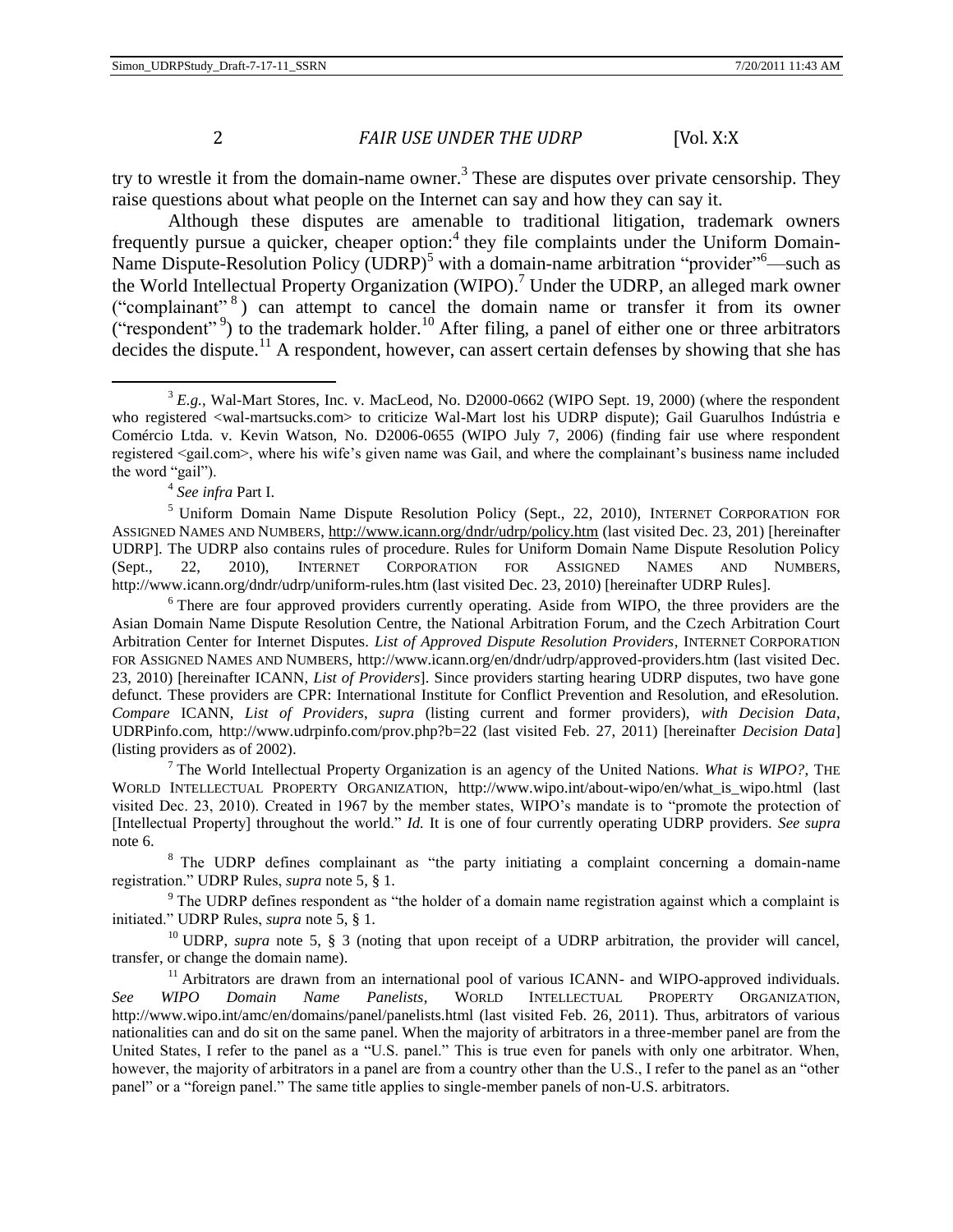"rights or legitimate interests" in the domain name.<sup>12</sup> One of these defenses allows the respondent to "make a legitimate noncommercial or fair use of the domain name, without intent for commercial gain to misleadingly divert consumers or to tarnish the trademark or service mark at issue."<sup>13</sup> This defense—which I call "the fair use defense"—is a safety-valve for (sometimes critical) speech. $^{14}$ 

<span id="page-4-0"></span>But how, exactly, does the defense work in practice? More specifically, do panels apply the fair use provision uniformly to all respondents? This Article presents empirical evidence that panels—U.S. panels in particular—apply the fair use defense more favorably to U.S. respondents than other respondents. My analysis of nearly 1,000 UDRP decisions rendered by WIPO in the years 1999 through 2010 supports this conclusion. The purpose of my analysis was to determine whether the nationality of respondents or panels influenced the outcome of fair use cases. First, I analyzed whether respondents from the U.S. won more often than those from other countries. I found that U.S. respondents won 35% of the time while other respondents won only 17% of the time. Second, I analyzed whether U.S. panels were more likely to find fair use than non-U.S. panels. My data show that U.S. panels found fair use 35% of the time. Other panels, by contrast, found fair use only 20% of the time. These data suggest that WIPO panels apply the UDRP fairuse defense more favorably to U.S. respondents than other respondents.

Although a variety of factors likely are responsible for these phenomena, I argue they occurred for two basic reasons. First, the UDRP contains a vague choice of law provision. This vagueness allowed WIPO panels to apply whatever law they "deem<sup>[]</sup> applicable.<sup> $15$ </sup> U.S. panels then took greater advantage of this provision than their foreign counterparts. In other words, U.S. panels began importing U.S. law—law that is (viewed as) generally more sensitive than other countries to free speech interests—into UDRP disputes with higher frequency than other panels. More than other panels, U.S. panels also applied U.S. law in cases where the respondent was from the U.S. Because U.S. law is (viewed as) more friendly to speech interests than foreign law, the use of U.S. law favored respondents.

But *why* did U.S. panels—and not foreign panels—apply their home country's law? There are five potential reasons. First, because U.S. panels decided nearly 50% of all fair use cases, they had more opportunities than their foreign counterparts to import U.S. laws. Second, more than U.S. arbitrators, other arbitrators believe that the UDRP should be a uniform policy. To preserve uniformity, other arbitrators do not apply other countries' local laws—be them the arbitrators, complainants', or respondents' law(s)—to decide UDRP disputes. Third, other

<sup>&</sup>lt;sup>12</sup> *Compare* UDRP, *supra* note [5,](#page-3-1) § 4(a)(ii) (stating as an element of the complaint that the complainant must show the respondent "ha[s] no rights or legitimate interests in respect of the domain name"), *with id.* §  $4(c)$ <sup>("</sup>Any of the following circumstances, in particular but without limitation, if found by the Panel to be proved based on its evaluation of all evidence presented, shall demonstrate your rights or legitimate interests to the domain name for purposes of Paragraph  $4(a)(ii) \ldots$ .").

<sup>13</sup> UDRP, *supra* not[e 5,](#page-3-1) § 4(c)(iii).

<sup>14</sup> *See*, *e.g.*, Michael Froomkin, *ICANN's Uniform Dispute Resolution Policy-Causes and (Partial) Cures*, 67 BROOK. L. REV. 605, 642-43 (2002) [hereinafter Froomkin, *Causes and Cures*] (arguing that WIPO's "rights and legitimate interests" defense seemed to quell initial worry about whether criticism, parody, and other speech interests would be protected by the UDRP).

<sup>15</sup> UDRP Rules, *supra* note [5,](#page-3-1) § 15(a).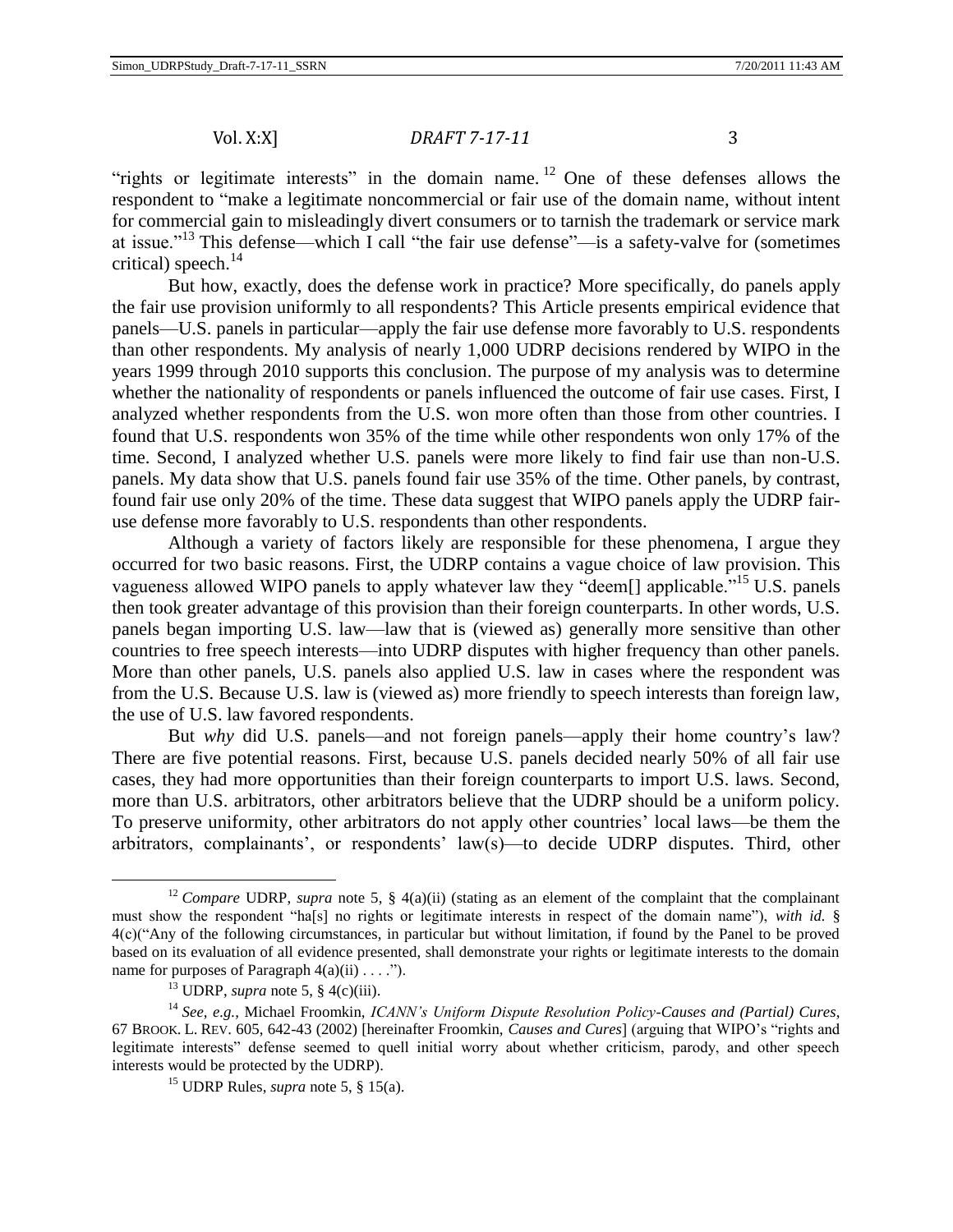4 *FAIR USE UNDER THE UDRP* [Vol. X:X

arbitrators do not think about what law to apply. Because they view the UDRP as precedential, they simply apply prior decisions. The UDRP contains a U.S./non-US dichotomy in terms of rules about fair use. With two rules to choose from, arbitrators did not invent new ones. Fourth, much more than U.S. panels, foreign panels decide cases involving parties of nationalities different than the (foreign) panel. Finally, many countries do not have cybersquatting laws, or trademark laws with as many speech protections as U.S. laws. Without a law—or law that is as speech friendly—to apply, panels from these countries simply rely on the language of the UDRP (which may better reflect their own countries' laws). That is, they interpret the UDRP as a selfcontained document, rather than import local legal rules or principles.

Regardless of the reason(s), the importation of U.S. law has practical consequences. As different panels applied different rules, two competing sets of rules arose in fair use cases. The first set adheres to U.S. laws. The second set is comprised of sui generis UDRP rules developed by WIPO panels. These rules then replicated as panels cited them in subsequent fair use cases. The practical effect was twofold. First, because the imported U.S. law allowed individuals greater leeway to use trademarks in domain names than WIPO rules, the rule-dichotomy privileged cases in which panels applied U.S. law. Second, this same "legal leeway" gave U.S. respondents a greater ability to "speak" than other respondents. In other words, U.S. respondents could use others' trademarks in their domain names in more situations than other respondents because arbitrators deciding cases with U.S. respondents usually applied U.S. law.

Although fair use is an important defense for speech-interests, most empirical studies of UDRP cases do not focus how panels interpret specific provisions. Instead they examine broader issues, such as the UDRP's fairness or its potential to suppress speech generally. Some, for example, focus on respondents' overall success rate in UDRP actions. One study by Milton Mueller found that the UDRP disfavors speech by those who do not hold trademarks—that is, it disfavors respondents.<sup>16</sup> Mueller also noted that the UDRP, by giving complainants the ability to select an arbitration provider, encouraged forum shopping.<sup>17</sup> To support this claim, he pointed to data showing that the providers with the biggest market shares were also those with the highest complainant win rates.<sup>18</sup>

<span id="page-5-0"></span>Some were not convinced by Mueller's hypothesis. Jay P. Kesan and Andres A. Gallo, for instance, argued that provider selection is mostly a matter of provider efficiency, rather than

<sup>16</sup> Milton Mueller, *Rough Justice: A Statistical Assessment of ICANN's Uniform Dispute Resolution Policy*, 156 (2002), http://dcc.syr.edu/PDF/roughjustice.pdf (last visited Mar. 6, 2010) (noting that, in 2001, respondents won around 80% of disputes) [hereinafter Mueller, *Rough Justice*]. *See also* Milton Mueller, *Success by Default: A New Profile of Domain Name Trademark Disputes Under ICANN's UDRP*, CONVERGENCE CENTER 15 (2001), http://dcc.syr.edu/PDF/markle-report-final.pdf (last accessed Mar. 6, 2011) [hereinafter Mueller, *Success by Default*] (explaining that complainants win 96% of the time when a respondent defaults, admitting that sometimes default may indicate cybersquatting, but concluding that many times defaulting respondents have valid defenses).

<sup>&</sup>lt;sup>17</sup> Mueller, *Rough Justice*, *supra* note [16,](#page-5-0) at 161 ("After only 1 year of operation, there is a statistically significant correlation between market share and the tendency to take away domain names from respondents."). *But see* Ned Branthover, *UDRP – A Success Story: A Rebuttal to the Analysis and Conclusions of Professor Milton Mueller in "Rough Justice"*, INT'L TRADEMARK ASS'N (2002), available at http://www.inta.org/Advocacy/Documents/INTAUDRPSuccesscontraMueller.pdf (last visited Jan. 10, 2011) (attempting to rebut Mueller's analysis).

<sup>18</sup> Mueller, *Rough Justice*, *supra* note [16,](#page-5-0) at 161.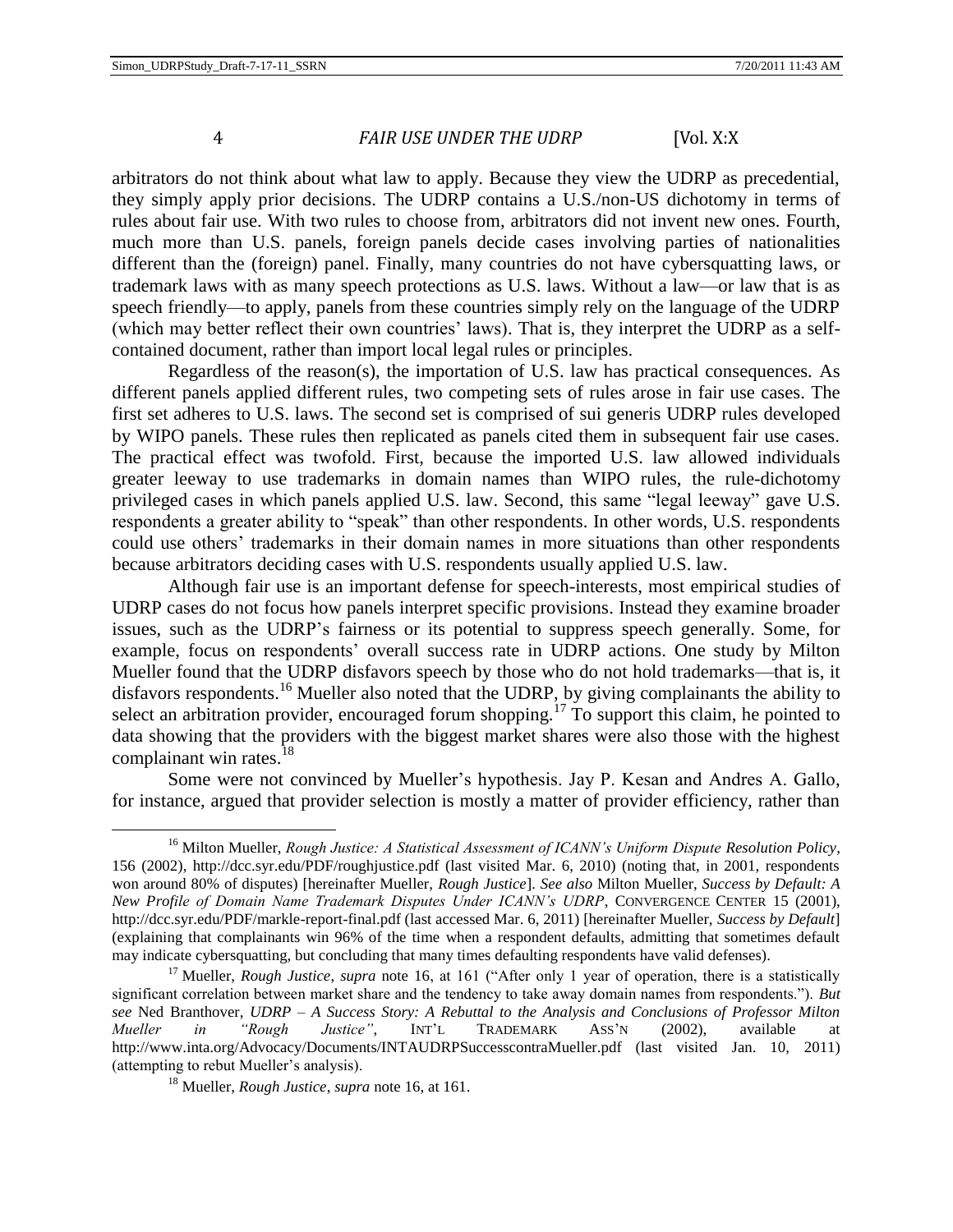<span id="page-6-2"></span>

provider bias. <sup>19</sup> In other words, the complainants choose providers that decide disputes the fastest.<sup>20</sup> Their results showed that a prior study erroneously characterized these time differences as insignificant. $21$ 

<span id="page-6-1"></span><span id="page-6-0"></span>Further studies revealed other factors that helped to explain outcomes under the UDRP. Michael Geist, for example, used data on UDRP decisions to analyze the influence of panel size on outcomes (i.e., wins or losses). <sup>22</sup> Under the UDRP, the complainant can elect to have the dispute heard by a one- or three-member panel.<sup>23</sup> When the complainant elects a one-member panel, the arbitration provider selects the arbitrator.<sup>24</sup> How, exactly, each provider selects the arbitrator is unknown. <sup>25</sup> But the complainant need not elect a one-member panel—and the respondent need not accept one. Either party can elect that a three-member panel decide their case.<sup>26</sup> When any party elects a three-member panel, both parties must provide the names of three ICANN-approved arbitrators to the provider.<sup>27</sup> The provider selects two arbitrators, one

 $^{20}$  *Id.* 

 $\overline{a}$ 

<sup>23</sup> UDRP Rules, *supra* note [6,](#page-3-0) § 3(b)(iv) (stating that, in the complaint, the complainant must "[d]esignate whether Complainant elects to have the dispute decided by a single-member or a three-member Panel and, in the event Complainant elects a three-member Panel, provide the names and contact details of three candidates to serve as one of the Panelists (these candidates may be drawn from any ICANN-approved Provider's list of panelists)").

<sup>24</sup> UDRP Rules, *supra* note [5,](#page-3-1)  $\S$  6(b) ("If neither the Complainant nor the Respondent has elected a threemember Panel (Paragraphs  $3(b)(iv)$ ) and  $5(b)(iv)$ ), the Provider shall appoint, within five (5) calendar days following receipt of the response by the Provider, or the lapse of the time period for the submission thereof, a single Panelist from its list of panelists. The fees for a single-member Panel shall be paid entirely by the Complainant.").

<sup>25</sup> Geist, *supra* note [22,](#page-6-0) at 910 ("Although the ICANN Rules and provider supplemental rules indicate how panelists are selected, little is known about how providers determine precisely which panelists serve on what cases. Panelist allocation has become particularly important as the providers' panelist rosters have converged.").

<sup>26</sup> UDRP Rules, *supra* note [16,](#page-5-0) § 3(b)(iv); *id.* § 5(v).

<sup>27</sup> UDRP Rules, *supra* note [16,](#page-5-0) § 3(b)(iv); *id.* § 5(v).

<sup>19</sup> Jay P. Kesan & Andres A. Gallo, *The Market for Private Dispute Resolution Services—An Empirical Reassessment of ICANN-UDRP Performance*, 11 MICH. TELECOMM. TECH. L. REV. 285, 295–96 (2005) ("Using a multinomial logit regression model to determine if complainants select the provider based on bias or the duration of the procedure, we show that duration is at least as important as bias in selecting providers.").

<sup>&</sup>lt;sup>21</sup> Still others have examined how cases are distributed among panels and providers. John Selby, *Competitive Provider Selection Under the ICANN UDRP: Are ICANN's Goals Being Achieved?* (2004), at http://ausweb.scu.edu.au/aw04/papers/refereed/selby/paper.html (last visited Jan. 10, 2010) (noting, without performing any statistical tests, that "the Providers that resolve disputes faster than average do have larger market shares," and that, "although the time differences are not that great between the slowest and fastest Provider's Panels, it would appear that there is a slight correlation between the time taken to resolve a dispute and the market share of each Provider").

<sup>22</sup> Michael Geist, *Fair.com?: An Examination of the Allegations of Systematic Unfairness in the ICANN UDRP*, 27 BROOK. J. INT'L L. 903, 917, 924 (2002) (explaining that respondents win more often with three-member panels than with one-member panels even when controlling for defaults). *See also* Mueller, *Success by Default*, *supra* note [16,](#page-5-0) at 15 (stating that, for disputes heard by the National Arbitration Forum, "[respondents] that have the resources to pay an additional \$1500 to select one of three panelists . . . win slightly over half of the cases," whereas respondents generally win only 33% of the time when they mount a defense, and 1% of the time when they default). *But see* M. Scott Donahey, *Fundamentally Fair But Far From Perfect*, 34 ELECTRONIC COM. & L. REP. 937 (2001) (challenging Geist's conclusions regarding respondent win rates).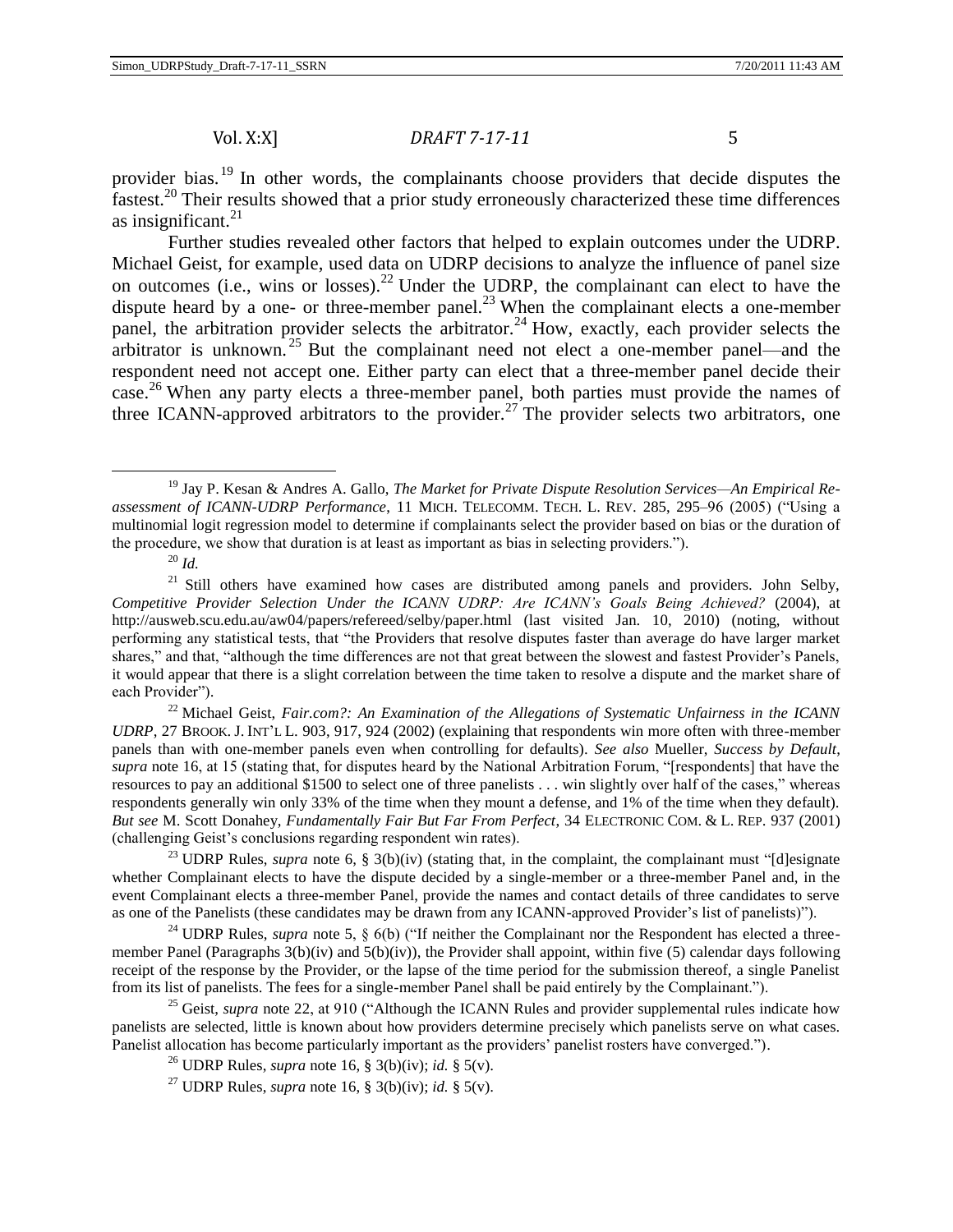from each party's list.<sup>28</sup> It then selects the third arbitrator on its own "in a manner that reasonably balances the preferences of both Parties.<sup> $29$ </sup> Again, just how the arbitration provider does this is unknown.<sup>30</sup>

<span id="page-7-0"></span>Geist decided to examine panel size after noticing two facts. First, providers employed many of the same panelists.<sup>31</sup> Second, a discrepancy existed in respondent win rates among three providers (existing at the time).<sup>32</sup> As a result, he thought some other factor must be influencing the decisions of arbitrators. He was right. Geist found that respondents win more often with three-member panels than with one-member panels.<sup>33</sup> Because some providers employed more one-member panels than three-member panels, this fact explained the discrepancy in respondent win rates.<sup>34</sup> (He also found that providers with the highest win percentage fed disputes to a small number of complainant-friendly arbitrators.<sup>35</sup>) The results did not change even when controlling for defaults.<sup>36</sup> In other words, panel size influenced the likelihood of a respondent winning.

All of these studies have offered reasons for general trends in UDRP disputes. None, however, focused on whether the fair use provision protects the speech of domain name users.<sup>37</sup> None, that is, explored how effectively the UDRP's speech "safety valve"—fair use—operates.

This Article does just that. In it, I report the results of an empirical study examining how WIPO panels apply the UDRP in fair use cases. Specifically, it asks what factor(s) influence the probability that a respondent will successfully defend a UDRP proceeding on fair use grounds. The data suggest the answer is nationality: respondents from the U.S. won fair use cases more often than respondents from other countries. The data also show that panels with a majority of U.S. arbitrators (U.S. panels)<sup>38</sup> found for respondents in fair use cases more often than did other panels.

<sup>28</sup> *Id.*

 $\overline{a}$ 

 $32$  *Id.* ("[I]f many of the same panelists are deciding cases for multiple providers, how is it that complainants win over 80% of the time with WIPO and NAF, and only 61% of the time with eResolution?").

<sup>33</sup> *Id.* at 924.

<sup>34</sup> *Id.*

<sup>35</sup> *Id.* at 928 (A review of the 3881 single-member panel cases as of February 18, 2002 indicates that single panel cases may not be allocated in an entirely random manner. Most disturbing are the case allocation trends at the NAF.

Of the NAF's 1379 single-member panel cases, only six panelists decided an astonishing 56.4% (778 of 1379) of the cases. The sheer number of cases assigned to only six people alone is surprising. The 778 cases represent 20% of the entire UDRP single panelist caseload.").

<sup>36</sup> *Id.*

<sup>37</sup> *But see* Annette Kur, *UDRP: A Study by the Max-Planck-Institute for Foreign and International Patent Copyright and Competition Law, Munich* 31–32 (2002), *at* http://141.3.20.1/admin/get\_data.php?resID=95 (last visited Jan. 10, 2011) (discussing various categories of cases, including fair use, but attempting to explain the results of cases by legal rules, rather than contextual factors such as the identity of the parties involved).

<sup>38</sup> This term also includes panels consisting of one U.S. arbitrator and two arbitrators from different countries. So, for example, I would classify a panel as a "U.S. panel" if it contained arbitrators from the U.S.,

<sup>29</sup> UDRP Rules, *supra* note [16,](#page-5-0) § 6(e).

<sup>30</sup> *See supra* note [25.](#page-6-1) 

<sup>31</sup> Geist, *supra* note [22,](#page-6-0) at 911.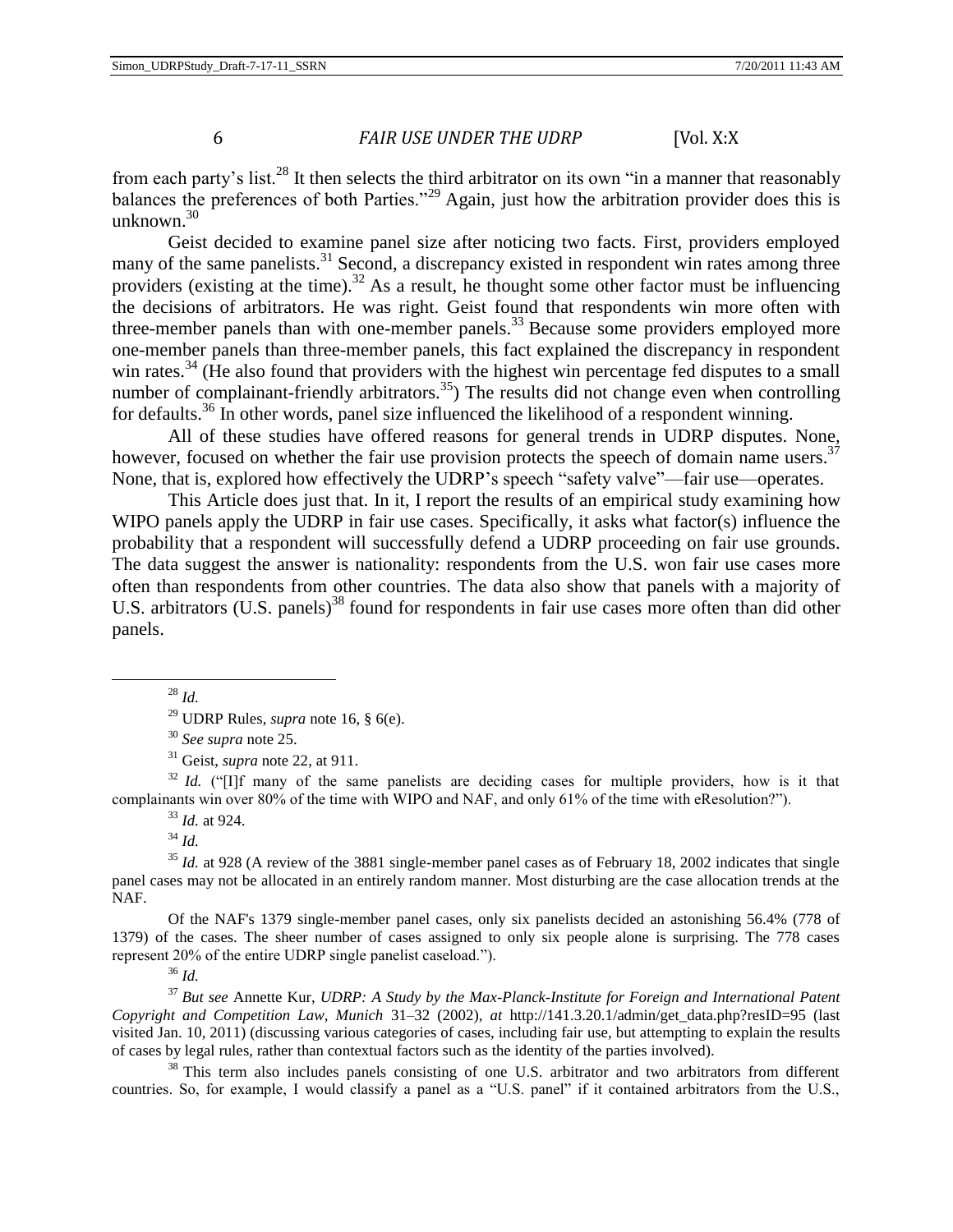Because the UDRP lacks a principled choice of law strategy and a clear panel assignment procedure, I recommend revising the UDRP in two ways. First, ICANN should change the current choice of law provision. The new choice of law provision should instruct panels to apply the local law of the respondent's home country. Second, ICANN should revise and make transparent its panel assignment procedures. Given the proposed choice of law provision, ICANN should appoint to panels a majority of arbitrators from the same country as the respondent's home country. Where the parties select a three-member panel, one arbitrator should be from the complainant's home country.

Part I briefly explores the UDRP and how scholars have criticized it. In Part II, I describe the methodology that I used in my study to collect and analyze fair use UDRP decisions. Part III presents my study's findings. Part IV discusses the implications of my findings. Here I attempt to explain two phenomena. First, why do U.S respondents win more than other respondents? Second, why do U.S. panels apply U.S. law more than other panels? I answer these questions using three tools: the UDRP's choice of law provision, WIPO-specific rules, and panel nationality. After this explanation, I explore potential reforms that could be made to the UDRP. I suggest that ICANN should revise the UDRP's choice of law and panel assignment provisions.

## <span id="page-8-2"></span>I. THE UDRP AND ITS PROBLEMS

<span id="page-8-0"></span>*There can be only one www.barcelona.com. Should it belong to the city in Spain, or to Walt Stillman's 1994 romantic comedy? The answer does not respect national boundaries. The*  [*Internet Corporation for Assigned Names and Numbers, the*] *root* [*authority,*] *decides*[] *on behalf of every Internet user everywhere in the world.*

– Jack Goldsmith & Timothy  $Wu^{39}$ 

<span id="page-8-1"></span>The Internet Corporation for Assigned Names and Numbers (ICANN) is the "root authority."<sup>40</sup> Among other things, ICANN manages the registration and allocation of domain names using the Domain Name System (DNS).<sup>41</sup> Although the DNS was developed to allow the web to function effectively with increasing users and desire for names,  $42$  it also increased the competition: with a limited number of names comes competition for those resources.<sup>43</sup> As the

<sup>42</sup> *Id.* at 41.

Germany, and Spain. Of the twenty disputes decided by three arbitrators, five contained one U.S. arbitrator and two arbitrators from different countries.

 $^{39}$  Jack Goldsmith & Tim Wu, Who Controls the Internet: Illusions of a Borderless World 31 (2006).

 $^{40}$  MILTON MUELLER, RULING THE ROOT: INTERNET GOVERNANCE AND THE TAMING OF CYBERSPACE 3,  $7-$ 10 (2002) [hereinafter MUELLER, RULING THE ROOT]. Although ICANN is the primary "root authority," other competing, independent roots exist. *Id.* at 54–56 (describing in 2002 several alternative root servers, including Open NIC, ORSC Pacific Root, ORSC, New.net, Name.space, and CN-NIC).

<sup>41</sup> *Id.* at 184, 185–208.

 $^{43}$  *Id.* at 57–58 (analogizing the internet to other "unowned" resources such as the ocean, where domain names are like fish or minerals—resources that engender competition and produce ownership rules). *See* Jonathan Zittrain, *ICANN: Between the Public and the Private Comments Before Congress*, 14 BERKELEY TECH. L.J. 1071,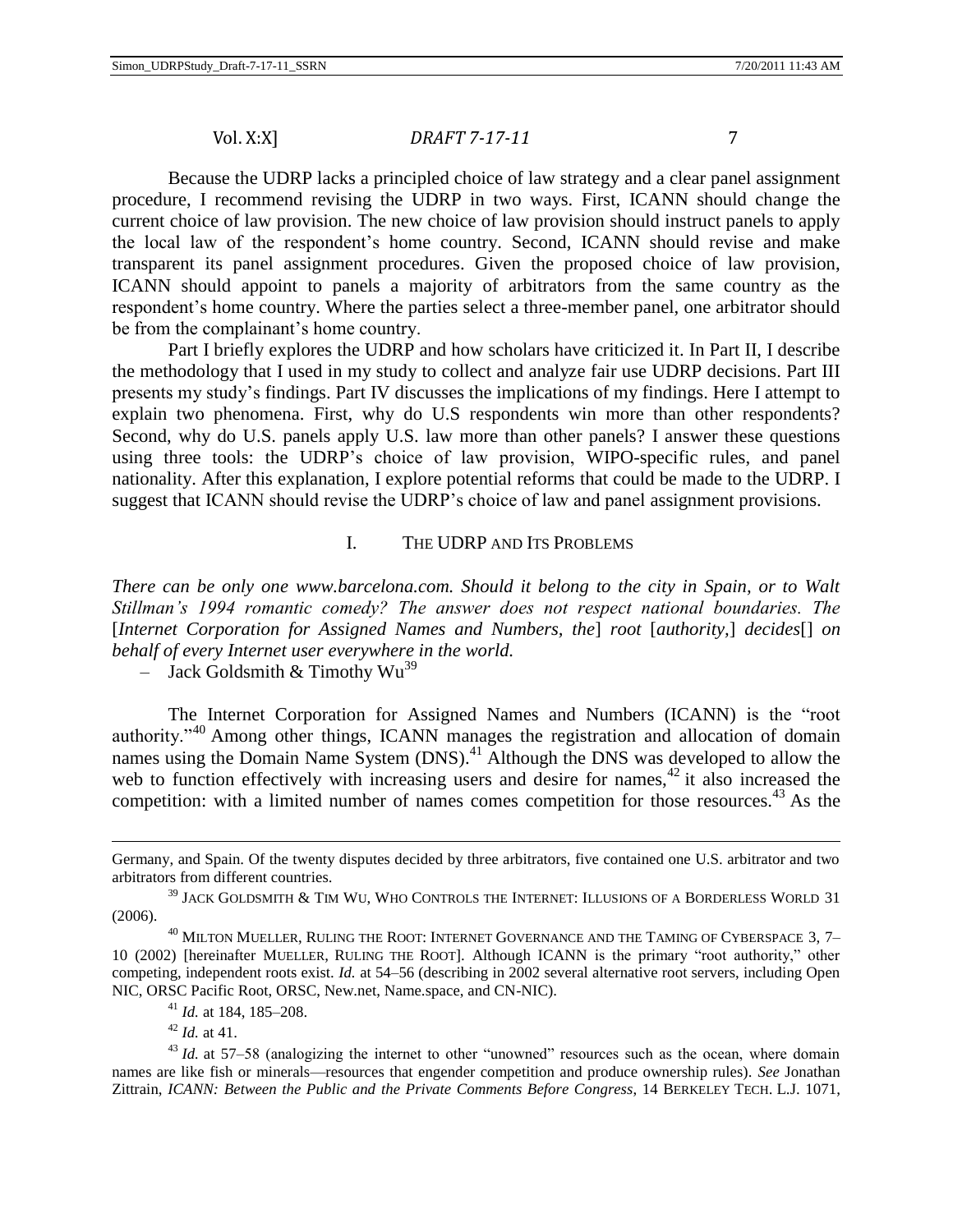## <span id="page-9-1"></span>8 *FAIR USE UNDER THE UDRP* [Vol. X:X

<span id="page-9-0"></span>

Internet grew, so did disputes over domain names.<sup>44</sup> In response, ICANN developed<sup>45</sup> the UDRP to provide a quick and cheap alternative to litigating domain-name disputes involving abusive domain-name registration;<sup>46</sup> that is, disputes where a party registered domain names in "bad faith." $47$  To ensure that the UDRP was more than just a fancy procedure, ICANN made it mandatory by contracting with Network Solutions, Inc. (NSI) (now Verisign<sup>48</sup>), which, until 1999, registered all of the ".com" top-level domain names (known as gTLDs).<sup>49</sup> As part of this contract, NSI incorporated the UDRP into all domain-name registration agreements.<sup>50</sup> This enables ICANN and NSI bind to the UDRP all individuals who register a domain name.<sup>51</sup> When ICANN allowed new registrars of gTLDs in 1999,<sup>52</sup> it bound them to the UDRP as a condition of accreditation.<sup>53</sup> Thus, all registrars are bound by the UDRP. When individuals register a domainname, they too become contractually bound to the UDRP.<sup>54</sup>

<sup>45</sup> ICANN actually drew heavily on WIPO's Report when developing the UDRP. *See* Froomkin, *Causes and Cures*, *supra* note [14,](#page-4-0) at 632–78 (explaining that ICANN adopted each of the major WIPO recommendations use of the DNS to use mandatory contractual agreements, limiting disputes to trademark and non-trademark holders, substantive rules governing disputes, procedures for dispute resolution process, pre-emptive protections for wellknown marks—and discussing the degree to which it did so on each); Justin Hughes, *The Internet and the Persistence of Law*, 44 B.C. L. REV. 359, 377–78 (2003) (explaining that ICANN asked WIPO to issue a report on domain-name disputes, which ICANN used as the basis of the UDRP).

<sup>46</sup> *E.g.*, Elizabeth G. Thornburg, *Fast, Cheap, and Out of Control: Lessons from the ICANN Dispute Resolution Process*, 6 J. SMALL & EMERGING BUS. L. 191, 201 (2002) (stating that the UDRP was meant "to create a remedy for a narrowly defined group of particularly egregious cases," which ICANN said would be "deliberate, bad faith, abusive, domain name registrations or 'cybersquatting'" (quoting FINAL REPORT OF THE FIRST WIPO INTERNET DOMAIN NAME PROCESS APRIL 30, 1999, § 135(i), WORLD INTELLECTUAL PROPERTY ORGANIZATION, at http://www.wipo.int/export/sites/www/amc/en/docs/report-final1.pdf (last accessed Dec. 29, 2010)).

 $47$  For a definition of "bad faith" under the UDRP, see UDRP, *supra* note [5,](#page-3-1) § 4(b).

<sup>48</sup> GRAHAM J. H. SMITH, INTERNET LAW AND REGULATION 153(4th ed. 2007).

<sup>49</sup> *Id.*; MUELLER, RULING THE ROOT, *supra* note [40,](#page-8-1) at 186–90.

<sup>50</sup> *ICANN-NSI Registry Agreement*, INTERNET CORPORATION FOR ASSIGNED NAMES AND NUMBERS, http://www.icann.org/en/nsi/nsi-registry-agreement-04nov99.htm (last visited Dec. 23, 2010).

<sup>51</sup> The policy is contractual, and all individuals agree to it when they register a domain name. *Domain Name Dispute Resolution Policies*, INTERNET CORPORATION FOR ASSIGNED NAMES AND NUMBERS, http://www.icann.org/en/udrp/ (last visited Dec. 23, 2010).

 $52$  SMITH, *supra* note [48,](#page-9-0) at 153 (noting that competing registrars "were introduced in 1999"); MUELLER, RULING THE ROOT, *supra* note [40,](#page-8-1) at 189 (explaining that ICANN opened up top-level domain registration to new registrars in 1999).

<sup>53</sup> MUELLER, RULING THE ROOT, *supra* note [40,](#page-8-1) at 192 (ICANN "bound all registrars of domain names under .com, .net, and .org to it as a condition of accreditation").

 $54$  *Id.* ("Through their contracts with registrars, all registrants of domain names under the generic TLDs are contractually bound to submit to arbitration under the UDRP.").

<sup>1079–83 (2001) (</sup>explaining how "entrepreneurial forces" altered the domain name system, changing it from space allocated by one man (Jon Postel) to governance by ICANN).

<sup>44</sup> MUELLER, RULING THE ROOT, *supra* note [40,](#page-8-1) at 109, 114–120 (explaining that the commercialization of the Internet followed its 1991 opening to commerce, with competition "endow[ing] the domain name space with a new kind of commercial value," which, in turn, led to an increasing number of disputes over various part of domain names).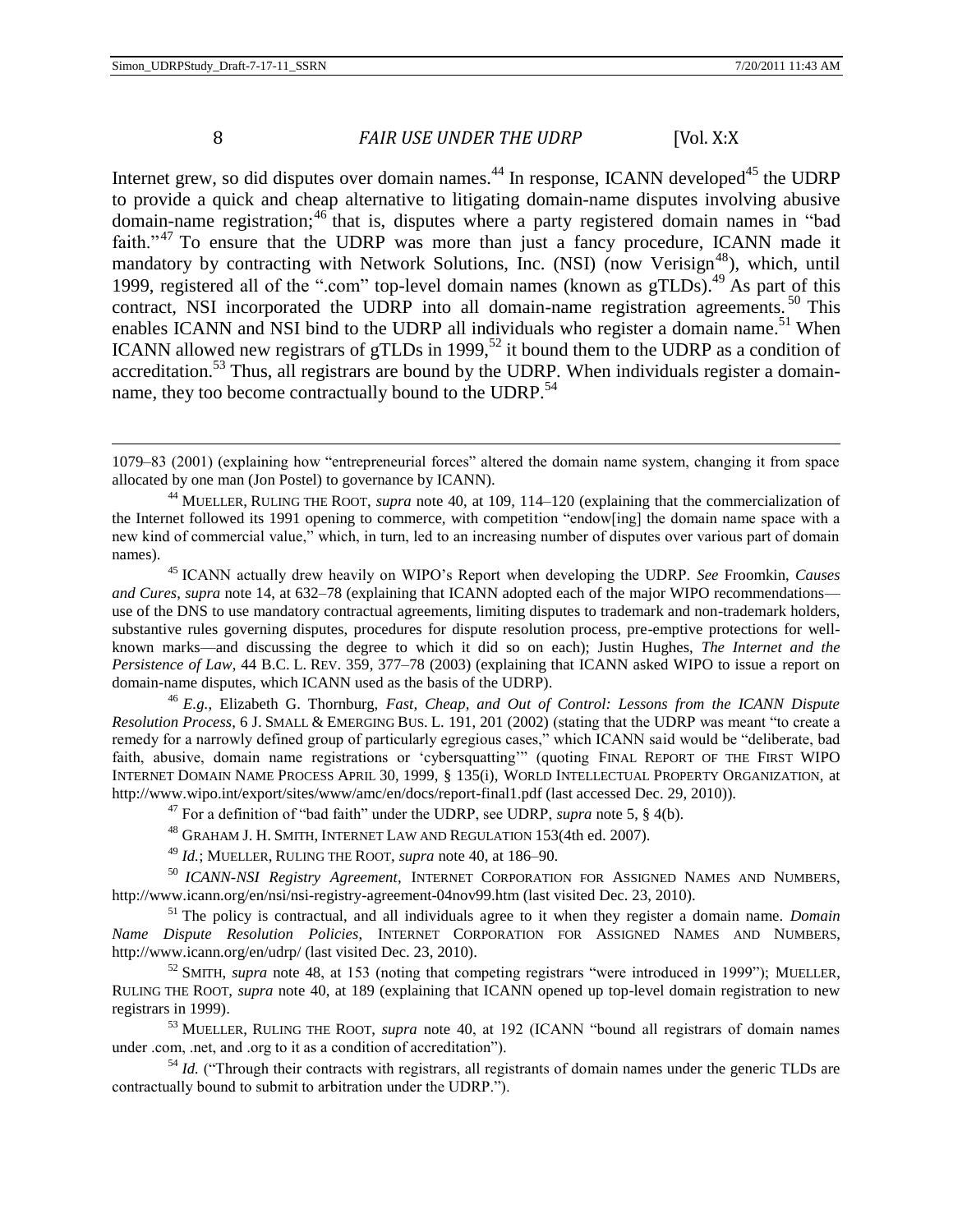To provide a quick and cheap resolution, the UDRP makes filing a claim simple: the owner of a registered or common law trademark asserts that a "domain name is identical or confusingly similar to a trademark or service mark in which the complainant has rights."<sup>55</sup> To assert a claim over a domain name, one must "[submit] a complaint in accordance with the [UDRP] and [the UDRP Rules] to any [one of four] Provider[s] approved by ICANN,"<sup>56</sup> which includes WIPO.<sup>57</sup> The provider (be it WIPO or otherwise) then employs a panel of arbitrators to decide the dispute.  $58^{4}$ As mentioned, providers do not explain how they assign particular arbitrators to serve on panels.

The UDRP thus regulates speech on the Internet. Since its inception in 1999, WIPO has resolved nearly 20,000 domain-name disputes under the UDRP.<sup>59</sup> As Goldsmith and Wu note, the root—that is, ICANN—decides how to settle these disputes. But the question is how *should* the root decide? More precisely, what law applies?

The answer is unclear. When ICANN adopted the UDRP, it included a provision that commands a panel to "decide a complaint on the basis of  $\dots$  any rules and principles of law that it deems applicable" (Choice of Law Provision or Provision).<sup>60</sup> The UDRP does not, however, provide any guidance on when, if ever, to apply country-specific law. If panelists applied the UDRP in a nonprecedential manner,  $61$  this would not necessarily be a problem.

 $\overline{a}$ 

<sup>58</sup> For how panels are selected, see *supra* notes [23](#page-6-2)[–30](#page-7-0) and accompanying text. WIPO, for example, provides a list of its arbitrators. *WIPO Domain Name Panelists*, WORLD INTELLECTUAL PROPERTY ORGANIZATION, http://www.wipo.int/amc/en/domains/panel/panelists.html (last visited Dec. 27, 2010).

<sup>60</sup> UDRP Rules, *supra* note [5,](#page-3-1) § 15(a). It also included a provision that let panels "conduct administrative" proceedings in such manner as it considers appropriate in accordance with the policy," even allowing panels to formulate their own rules on admissibility of evidence. UDRP Rules, *supra* note [5,](#page-3-1) § 10(a).

<sup>61</sup> WIPO Rules, *infra* note [118,](#page-27-1) § 4.1, http://www.wipo.int/amc/en/domains/search/overview/#41 (last visited Dec. 23, 2010) ("*Consensus view:* The UDRP does not operate on a strict doctrine of precedent. However panels consider it desirable that their decisions are consistent with prior panel decisions dealing with similar fact situations. This ensures that the UDRP system operates in a fair, effective and predictable manner for all parties.").

<sup>55</sup> UDRP, *supra* note [5,](#page-3-1) § 4(a). The UDRP does not preclude litigation as a first-order remedy. UDRP § 5 (―All other disputes between you and any party other than us regarding your domain name registration that are not brought pursuant to the mandatory administrative proceeding provisions of Paragraph 4 shall be resolved between you and such other party through any court, arbitration or other proceeding that may be available."); UDRP Rules, *supra* note [5,](#page-3-1) §18(a)–(b) (stating rules for arbitrators when a party to the dispute commences litigation before or during a UDRP proceeding).

<sup>56</sup> UDRP Rules, *supra* note [5,](#page-3-1) § 3.

<sup>57</sup> There are a total of four providers. ICANN, *List of Providers*, *supra* note [6.](#page-3-0)

<sup>59</sup> As of the time of this study, over 19,000 UDRP complaints have been filed with WIPO. *Domain Name Statistics, Total Number of Cases per Year*, WORLD INTELLECTUAL PROPERTY ORGANIZATION http://www.wipo.int/amc/en/domains/statistics/cases.jsp (last visited Dec. 23, 2010). During this time WIPO decided 18,624 of these complaints. *Domain Name Statistics, Case Outcome(s) by Year(s) Breakdown*, WORLD INTELLECTUAL PROPERTY ORGANIZATION, http://www.wipo.int/amc/en/domains/statistics/outcome.jsp (last visited Feb. 27. 2011). When Michael Geist conducted the last comprehensive study of the URDP (2002), WIPO decided the majority of UDRP disputes (59%). *Decision Data*, *supra* note [6.](#page-3-0) Extrapolating Geist's study, this would mean that providers other than WIPO decided 12,942 disputes, for a total of 31,566 disputes.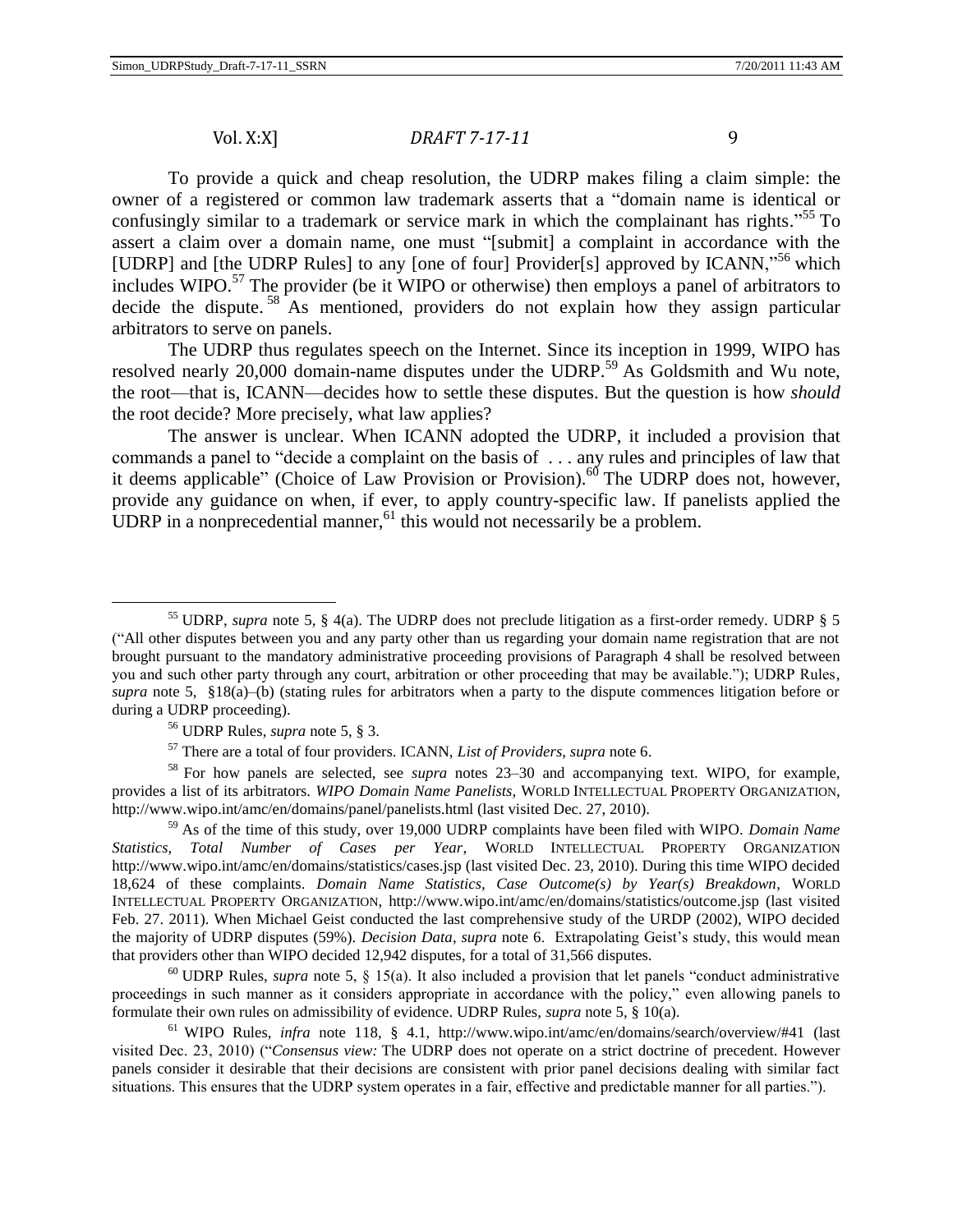<span id="page-11-0"></span>

But WIPO's "consensus view" is that "panels consider it desirable that their decisions are consistent with prior panel decisions dealing with similar fact situations.<sup>562</sup> Indeed, Mueller has shown empirically that the UDRP is de facto precedent-based system.<sup>63</sup> Yet, despite panels' use of "precedents" from prior disputes, no precedent exists on how to apply the Choice of Law Provision. Indeed, WIPO, which ICANN charged with making recommendations for a UDRP, <sup>64</sup> suggested that the UDRP use existing "multilateral" standards of intellectual property and apply them to domain names—though it was not clear exactly what standards applied.<sup>65</sup> Froomkin has argued that WIPO actually meant to incorporate traditional choice of law principles.<sup>66</sup> Others have disagreed.<sup>67</sup> Thus, even among academics, no clear consensus exists as to what law applies in any given dispute. Wherever a panel looks, it will find no clear guidance.

Because the Choice of Law Provision does not specify how panels should apply it, panels have broad discretion in making that determination.<sup>68</sup> That is troublesome because a panel's decision to apply a particular law has important consequences. When a respondent wants to

<sup>62</sup> *Id.*

 $\overline{a}$ 

 $63$  In 2002, for example, Mueller showed that over 50% of UDRP decisions cite other UDRP decisions. Mueller, *Success by Default*, *supra* note [16,](#page-5-0) at 19. More significantly, "[t]he majority not only cite other cases but rely on precedent extensively to reason out and support their decisions." *Id.* 

<sup>64</sup> *ICANN Staff Report, Uniform Dispute Resolution Policy for gTLD Registrars*, INTERNET CORPORATION FOR ASSIGNED NAMES AND NUMBERS, Aug. 24, 1999, http://www.icann.org/en/meetings/santiago/udrp-staffreport.htm#1 (last visited Feb. 25, 2011) (stating that the U.S. Government, in its 1998 White Paper, created ICANN and "called upon the World Intellectual Property Organization (WIPO) to . . . develop recommendations for a uniform approach to resolving trademark/domain name disputes involving cyberpiracy").

<sup>65</sup> WORLD INTELLECTUAL PROPERTY ORGANIZATION, *Final Report on the WIPO Internet Domain Name Process* § 35 (1999), at http://www.icann.org/en/wipo/FinalReport\_1.html (last visited Jan. 10, 2011) ("It is further recognized that the goal of this WIPO Process is not to create new rights of intellectual property, nor to accord greater protection to intellectual property in cyberspace than that which exists elsewhere. Rather, the goal is to give proper and adequate expression to the existing, multilaterally agreed standards of intellectual property protection in the context of the new, multijurisdictional and vitally important medium of the Internet and the DNS that is responsible for directing traffic on the Internet.").

<sup>66</sup> *See* Froomkin, *UDRP Causes and* Cures, *supra* note [14,](#page-4-0) at 640.

<sup>67</sup> *See* Mueller, *Rough Justice*, *supra* note [16,](#page-5-0) at 152 (describing one of the UDRP's three main objectives as "creat[ing] global uniformity: that is, [it was designed] to eliminate variety and competition among the jurisdictions and rule sets applied to domain name–trademark conflicts").

<sup>68</sup> Thornburg, *supra* note [46,](#page-9-1) at 210 (noting that the Choice of Law Provision has resulted in "eclectic and unprincipled 'choice of law' decisions," has caused "uncertainty about applicable law," and has "exacerbate $[d]$  the difference among the decisions made by the unappealable arbitrators"); Froomkin, *UDRP Causes and* Cures, *supra* note [14,](#page-4-0) at 642 ("The subtlety of the choice of law issue has either been lost on some arbitrators, or they have chosen to avert their eyes from it. Perhaps the arbitrators have concluded that "UDRP law" should, after all, be some free-standing body of rules deracinated from any legislature and made up largely by trademark lawyers.‖). *See* Laurence R. Helfer & Graeme B. Dinwoodie, *Designing Non-National Systems: The Case of the Uniform Domain Name Dispute Resolution Policy*, 43 WM. & MARY L. REV. 141, 225 (2001) ("Without constraints on these openended clauses, panels are left with little to guide the exercise of their discretionary lawmaking powers. Not surprisingly, this omission has produced a schism between panels that strictly construe the UDRP and those that interpret the Policy more expansively to curb a broader range of conduct by domain-name registrants.").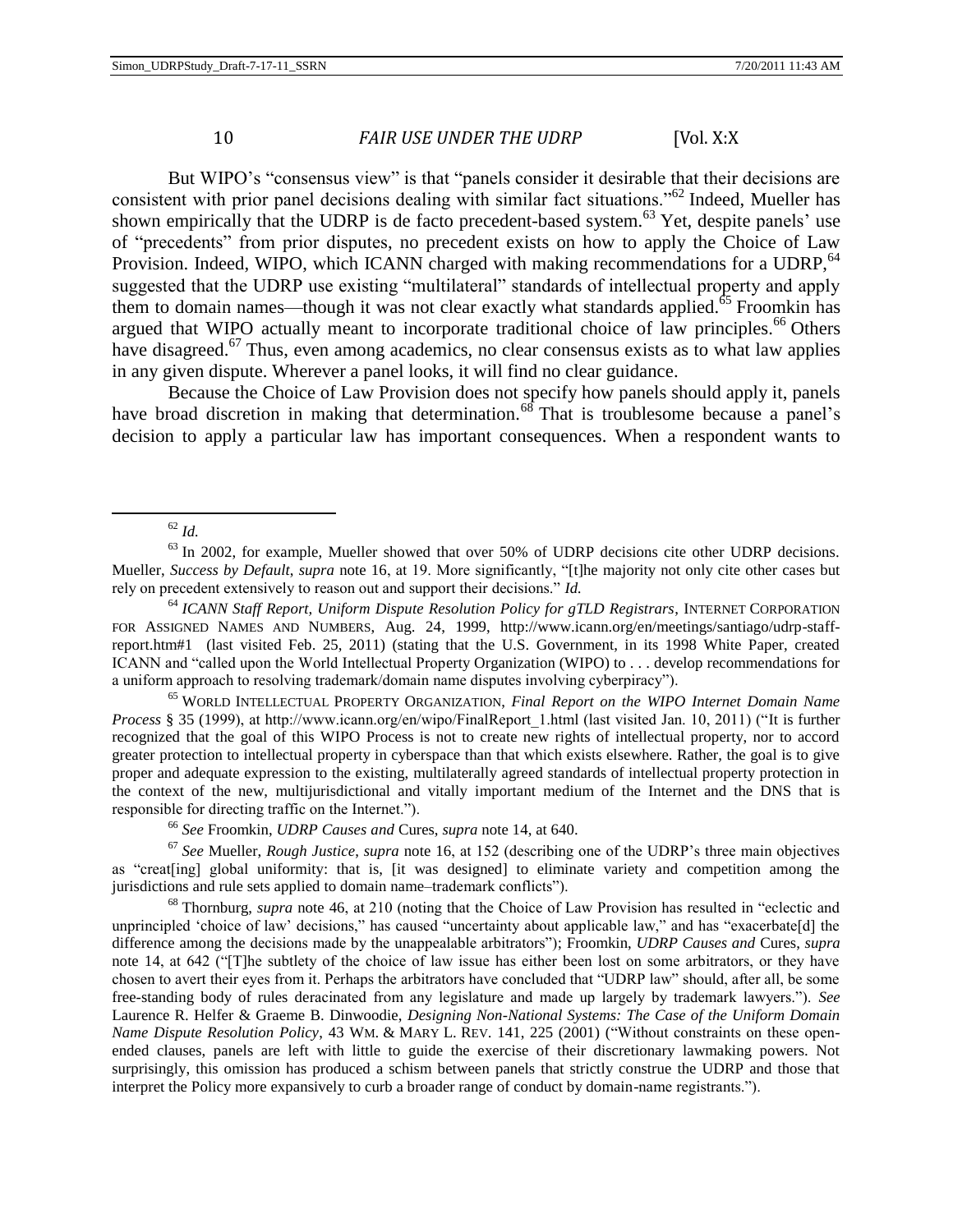mount a fair use defense, for example, the choice of law issue can be determinative.<sup>69</sup> Critics claim that this results in poorly reasoned or inconsistent decisions.

<span id="page-12-0"></span>Inconsistency occurs in two forms. First, panels can apply different UDRP precedents to similar fact-patterns.<sup>70</sup> Alternatively, panels can apply different national law to disputes with similar facts or issues. <sup>71</sup> This latter scenario occurred in *Wal-Mart Stores, Inc. v. Walmarket*  Canada.<sup>72</sup> In that case, the respondent operated in Thailand and was domiciled in Canada.<sup>73</sup> The complaint, Wal-Mart, was headquartered in the U.S.<sup>74</sup> The panel noted that either Canadian or Thai law could apply.<sup>75</sup> Then, however, it discussed and applied law from the United States *and the United Kingdom*—even though the parties' dispute did not appear to implicate U.K. law. 76

Why did this happen? One reason may be the panel's nationality. That explanation is at least plausible explanation for the *Wal-Mart* decision. There, the lone panelist was from the U.K. and applied U.K. law. In other cases, too, arbitrator nationality may help explain the outcome. Indeed, Jacqueline Lipton has suggested that UDRP disputes—as a result of UDRP drafting focus on trademark law (when there are other methods of resolving domain-name disputes).. 77 For support, Lipton cites one WIPO case where the respondent and complainant both hailed from the U.S.<sup>78</sup> Although Lipton argues for non-trademark based tools to resolve these disputes, her

<sup>71</sup> *See*, *e.g.*, David Wotherspoon & Alex Cameron, *Reducing Inconsistency in UDRP Cases*, 2003 CANADIAN J. L. & TECH. 71, 74–75 (2003) (explaining that, among other problems, panels can apply legal principles from jurisdictions that have no relation to the parties).

 $72$  No. D2000-0150 (WIPO May 2, 2000).

<sup>73</sup> *Id.* 

 $\overline{a}$ 

<sup>74</sup> *Id.* 

<sup>75</sup> *Id.* ("Since the Respondent appears to be domiciled in Canada, any legal action would have to be taken against him in that country. If the Respondent is to operate in Thailand, then action could be taken there.")

 $77$  Lipton, *supra* note [70,](#page-12-0) at 1356 ("These decisions also show that, regardless of how the UDRP is drafted. UDRP arbitrators are likely to be influenced, at least to some extent, by domestic trademark laws.").

 $^{78}$  *Id.* at 1356 n.163 ("The discussion and decision herein will . . . be governed by the terms of the [UDRP], although reference by analogy may be made to principles of U.S. law, as two of the Complainants are U.S. corporations, Respondent is a U.S. resident, and both parties have cited U.S. law in their submissions." (citing Bridgestone Firestone, Inc. v. Myers, No. D2000-0190 (WIPO July 6, 2000))).

<sup>&</sup>lt;sup>69</sup> Froomkin, *UDRP Causes and Cures, supra note [14,](#page-4-0) at 642* ("The choice of law issue is especially important because choice of law in effect determines what constitutes 'rights and legitimate interests' . . . .").

<sup>70</sup> *See* Lisa M. Sharrock, *The Future of Domain Name Dispute Resolution: Crafting Practical International Legal Solutions From Within the UDRP Framework*, 51 DUKE L.J. 817, 833-36 (2001) (discussing the application of two different rules in similar cases involving domain-name speculation and in criticism <trademarksucks.com> cases, and arguing that the UDRP causes this inconsistency "because it lacks specificity, a flaw magnified by the fact that precedent plays little role in UDRP decisionmaking"); Jacqueline D. Lipton, *Commerce Versus Commentary: Gripe Sites, Parody, and the First Amendment in Cyberspace*, 84 WASH. U. L. REV. 1327, 1356  $(2006)$  ("[T]here is no clear test as to when a commentary site is a fair or legitimate use. A comparison of two early UDRP decisions involving consumer commentary and gripe sites demonstrates the confusion that can arise under the UDRP in this respect."); Mueller, *Success by Default*, *supra* note [16,](#page-5-0) at 24 ("[T]he outcomes and precedents in [cases involving critics or commentary] are mixed, reflecting the lack of clear standards and dissension among panelists.").

<sup>&</sup>lt;sup>76</sup> *Id.* (stating and applying the "legal position in England on domain names of confusingly similar wording to registered trademark").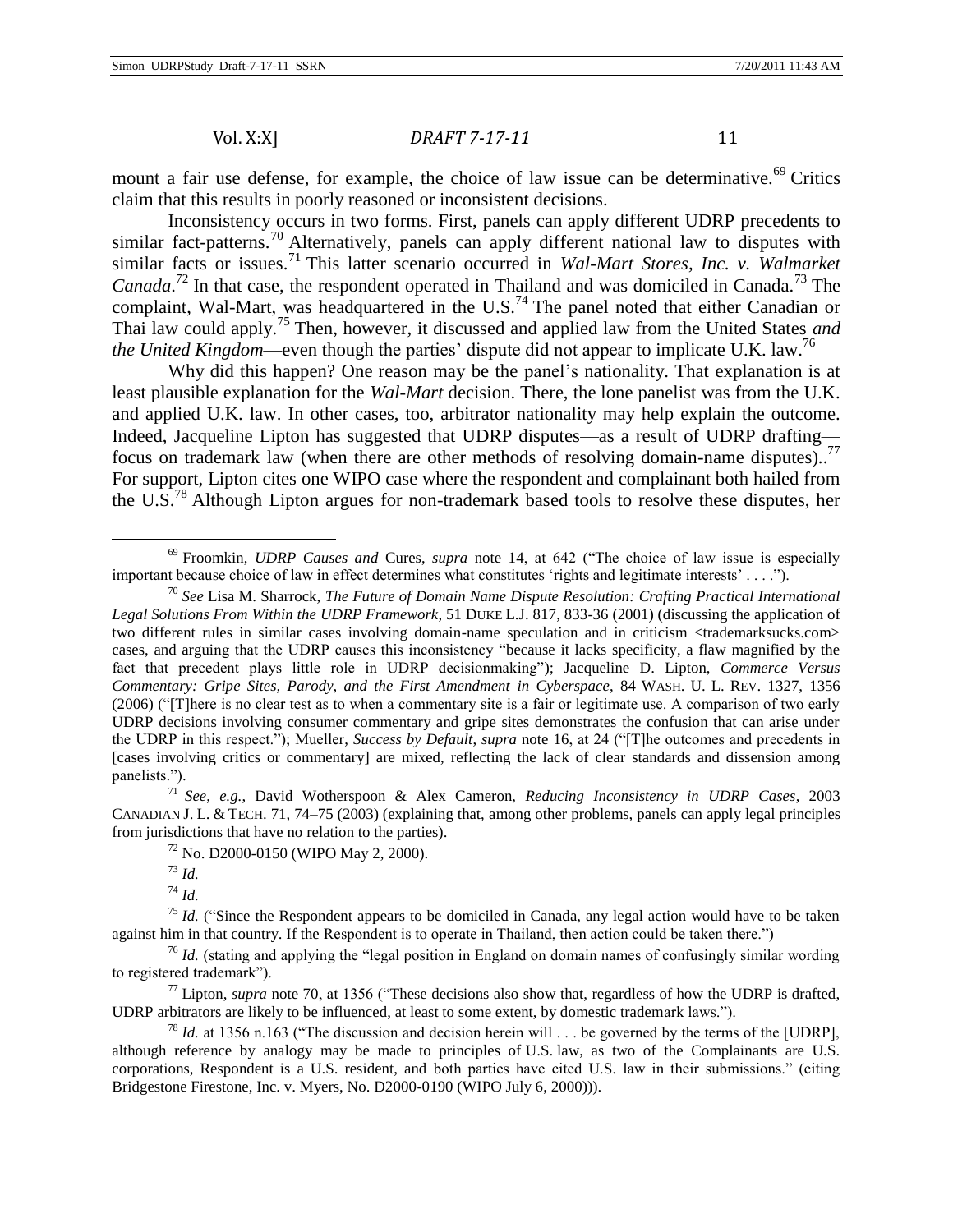observation nonetheless highlights the influence of national law in UDRP disputes. Indeed, we might expect that the law of the panel's home country will influence how the panel applies the UDRP. As noted above, this panel-based explanation seems plausible in the *Wal-Mart* case.

Panel nationality, however, is an explanation for a broader concern: how are panels deciding cases? In particular, scholars are concerned with panels' ability and tendency to suppress speech by controlling domain name use. Some, for example, worry that decisional inconsistency could "chill speech."<sup>79</sup> That is, people would be reluctant to use certain domain names for fear of having them canceled or transferred. Others, such as those conducting empirical studies mentioned earlier, are concerned that providers like WIPO are biased in favor of the complainant.

None of these studies, though, examined how specific provisions of the UDRP impact individuals' ability to "speak" using domain names that incorporate trademarks. As the number of trademarks and domain names grow, people will increasingly use those trademarks in domain names. Additionally, with the growth of companies and internet access, people will continue to voice their opinion using websites—and frequently domain names. The extent to which people will be able use trademarks in their domain names depends, at least in part, on the fair use defense. No study, however, has examined whether or how the fair use defense works; i.e., whether it applies uniformly to all parties, regardless of their nationality. This study accomplished that.

# II. METHODOLOGY

<span id="page-13-0"></span>In this study, I examined fair use domain-name disputes arbitrated by WIPO under the UDRP. As mentioned above,  $\S$  4(c)(iii) of the UDRP allows respondents to "make" a legitimate noncommercial or fair use of the domain name [that incorporates a trademark], without intent for commercial gain to misleadingly divert consumers or to tarnish the trademark or service mark at issue.<sup>80</sup> Nevertheless, to better understand where the fair use provision fits within the UDRP, it is helpful to describe the three main elements required to prove a prima facie case under the  $UDRP.<sup>81</sup>$ 

First, the complainant must show that the "domain name is identical or confusingly similar to a trademark or service mark in which the complainant has rights.<sup>82</sup> Second, she must

<sup>79</sup> Keith Blackman, *The Uniform Domain Name Dispute Resolution Policy: A Cheaper Way to Hijack Domain Names and Suppress Critics*, 15 HARV. J. L. & TECH. 211, 222 (2001) (quoting United States Supreme Court Justice Hugo Black and arguing that inconsistent or unclear law about what speech is permitted can chill protected speech).

<sup>80</sup> UDRP, *supra* not[e 5,](#page-3-1) § 4(c)(iii).

<sup>&</sup>lt;sup>81</sup> In addition to substantive provisions, the UDRP contains a variety of procedural rules. *See generally* UDRP Rules. One such procedural mechanism is that the defendant must file a response within 20 days after the provider notifies her of the complaint. *See* UDRP Rules, *supra* note [5,](#page-3-1) § 5(a) (explaining that the defendant must file a response within 20 days after the proceeding commences); *id.* § 4(c) (explaining that the proceeding commences when the provider fulfills its notification responsibilities under Rule § 2(a)); *id.* § 2(a) (detailing responsibilities of provider to forward complaint to defendant). Failure to file a response counts as a "default," which simply means the panels decide the case without a response. *Id.* § 14(a). A default is not an automatic loss.

<sup>82</sup> UDRP *supra* note [5,](#page-3-1) § 4(a)(i).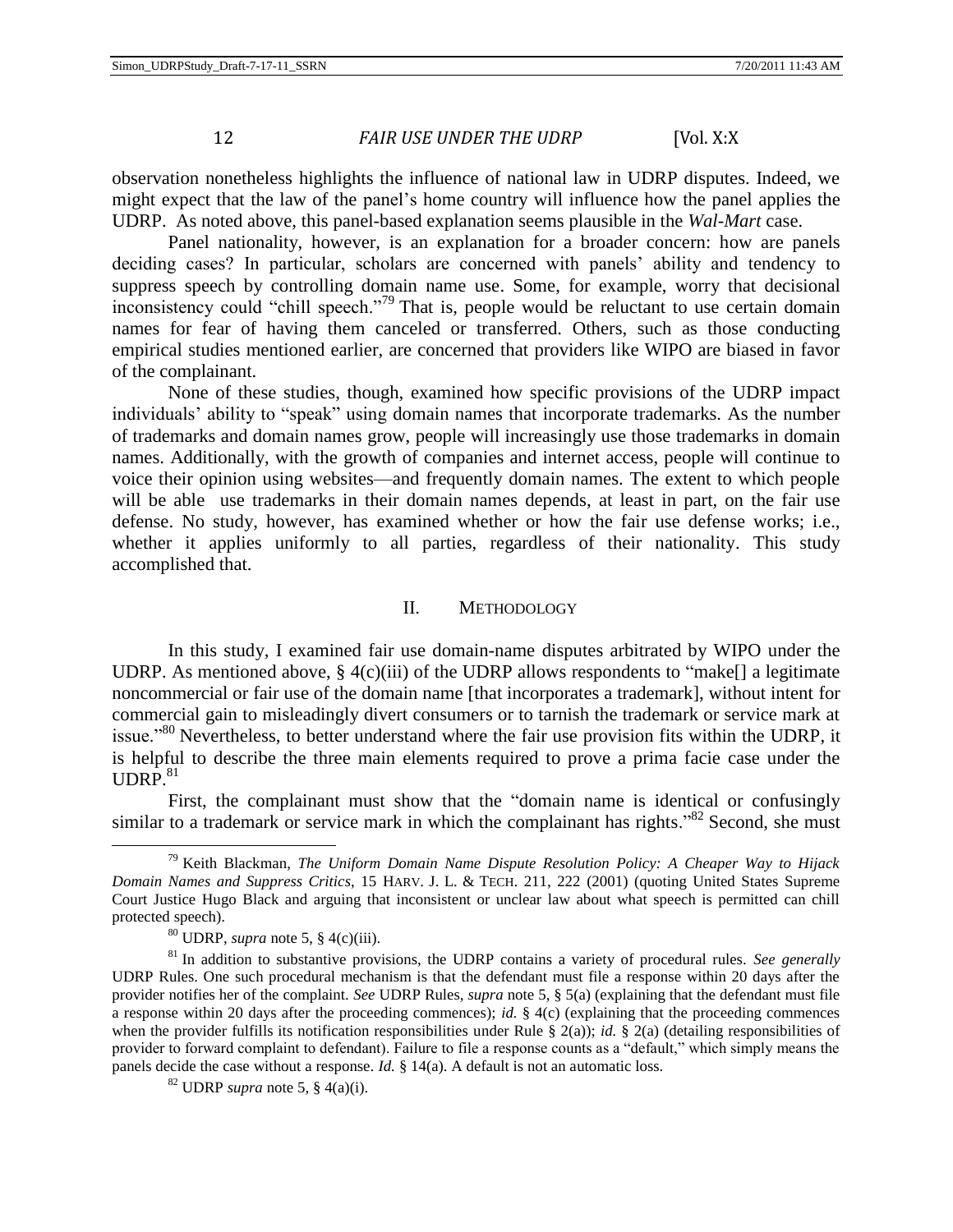show that the respondent has no "rights or legitimate interests" in the domain name.<sup>83</sup> Third, the complainant must show that the respondent "registered and  $\ldots$  [is] us[ing] [the domain name] in bad faith."<sup>84</sup> The complainant must make a *prima facie* case (on these elements) to succeed.<sup>85</sup> Even if she makes a prima facie case, though, the burden shifts, and the respondent may defeat the complaint by demonstrating that she has "rights or legitimate interests" in the domain name.<sup>86</sup>

The UDRP specifies three ways in which a respondent can have rights or legitimate interests in a domain name: the respondent is using the domain name in connection with a bona fide offering of goods or services,<sup>87</sup> is commonly known by the domain name,<sup>88</sup> or is "making a legitimate noncommercial or fair use of the domain name, without intent for commercial gain to misleadingly divert consumers or to tarnish the" plaintiff's trademark. <sup>89</sup> I examined only decisions substantively discussing this last issue: whether the respondent's use of the alleged mark in the domain name qualified as legitimate noncommercial or fair one. I refer to these decisions as "fair use cases." Figure 1 (below) shows the process by which I selected, sampled, and categorized cases. In the following two subparts, I explain this process in detail.

## A. *Sample Selection: Method of Selection*

<span id="page-14-0"></span>WIPO makes all of its nearly 19,000 decisions publicly available and text-searchable on its website (WIPO database). <sup>90</sup> I collected cases decided between January 1, 1999, and September 24, 2010. I searched the WIPO database using only one search term  $("4(c)(iii))$ <sup>91</sup> indicating that the search results (i.e., the decisions) "must" contain this phrase.<sup>92</sup> The search revealed 2,688 non-unique results from January 1, 1999, through September 24, 2010.<sup>93</sup>

 $\overline{a}$ 

<sup>87</sup> UDRP, *supra* not[e 5,](#page-3-1) § 4(c)(i).

 $88$  *Id.* § 4(c)(ii).

<sup>89</sup> *Id.* § 4(c)(iii).

 $91$  "4(c)(iii)" is the section of the UDRP governing "fair use" of domain names.

 $92$  I collected cases using a search on September 24, 2010. I have not updated cases since then.

 $93$  "Non-unique" results are those which contain duplicate decisions.

<sup>83</sup> *Id.* § 4(a)(ii).

 $^{84}$  *Id.* § 4(a)(iii).

<sup>&</sup>lt;sup>85</sup> WIPO Rules, *infra* note [118,](#page-27-1) § 2.1 ("[A] complainant is required to make out a *prima facie* case that the respondent lacks rights or legitimate interests.").

<sup>&</sup>lt;sup>86</sup> *Id.* ("Once such *prima facie* case is made, respondent carries the burden of demonstrating rights or legitimate interests in the domain name. If the respondent fails to do so, a complainant is deemed to have satisfied paragraph  $4(a)(ii)$  of the UDRP."); UDRP, *supra* note [5,](#page-3-1) §  $4(c)(i)-(iii)(describing ways in which a domain name)$ owner can show rights or legitimate interests in a domain name).

<sup>90</sup> *Search WIPO Cases and WIPO Panel Decisions*, WORLD INTELLECTUAL PROPERTY ORGANIZATION, http://www.wipo.int/amc/en/domains/search/ (visit Dec. 23, 2010). Since extracting the decisions from WIPO's database, WIPO changed its search interface. This new interface does not extract results in the same manner as the interface I used to conduct my search.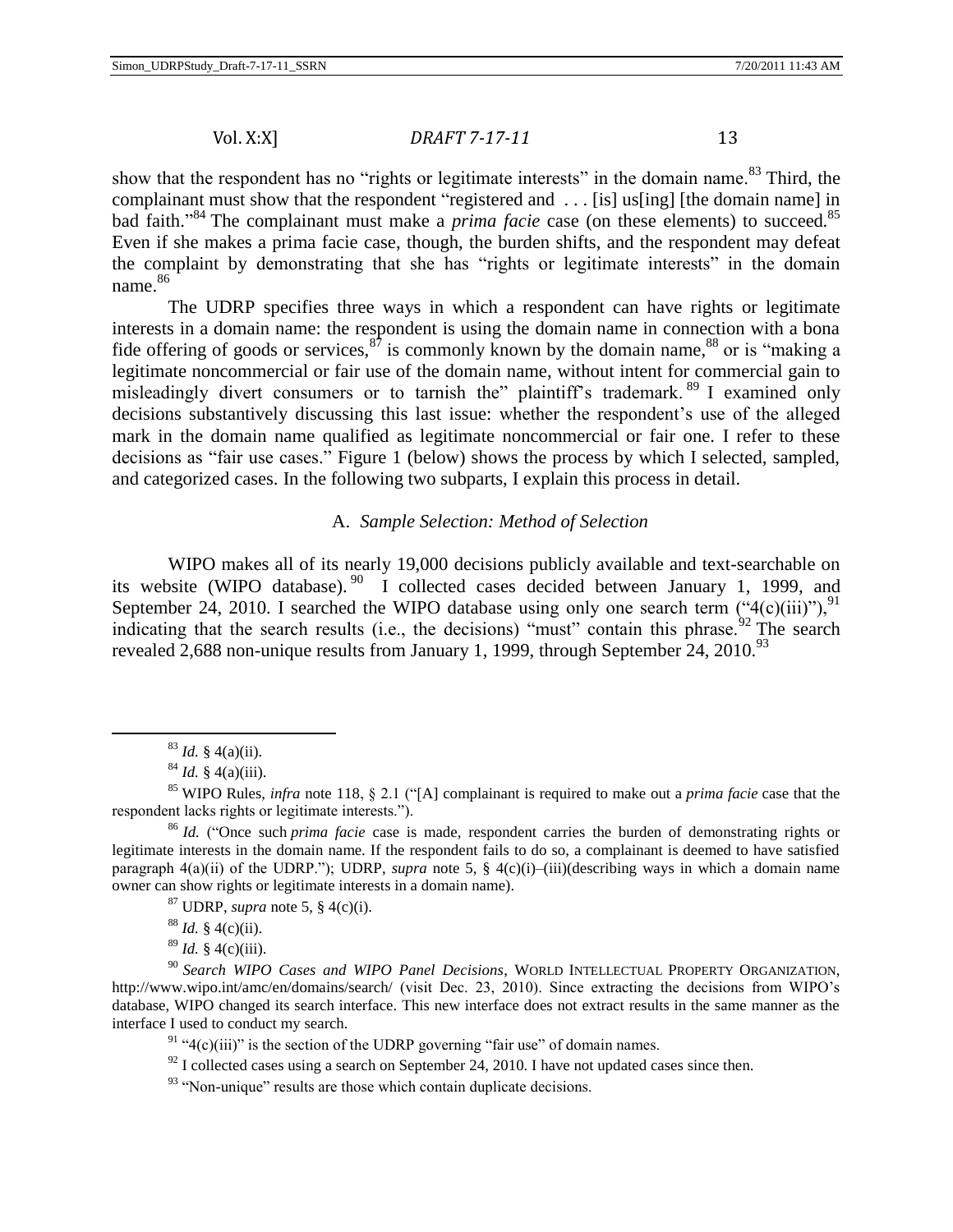#### FIGURE 1: CASE SELECTION & SAMPLING METHOD



After compiling the sets of search results, I eliminated the duplicate cases. This left 1415 unique cases. I first randomly sampled 499 decisions. From this sample I found only a small number of respondent wins. Because the number of wins was too small draw inferences  $(n < 20)$ , I drew another random sample of 500 cases. From the random sample of 999 decisions, I found 148 cases that substantively discussed the fair use defense. In 40 of those cases, the respondent won. The complainant won in the remaining 108 decisions. I did not examine the remaining 416 (unsampled) cases.

## B. *Types of Cases Selected for Sample*

<span id="page-15-0"></span>I manually reviewed all 999 randomly sampled cases to determine whether they were relevant. Relevant decisions included two kinds of cases. First, I identified cases where the respondent succeeded in defending the complaint on fair use grounds. I identified these cases easily because the panel(s) would discuss why the domain name constituted a noncommercial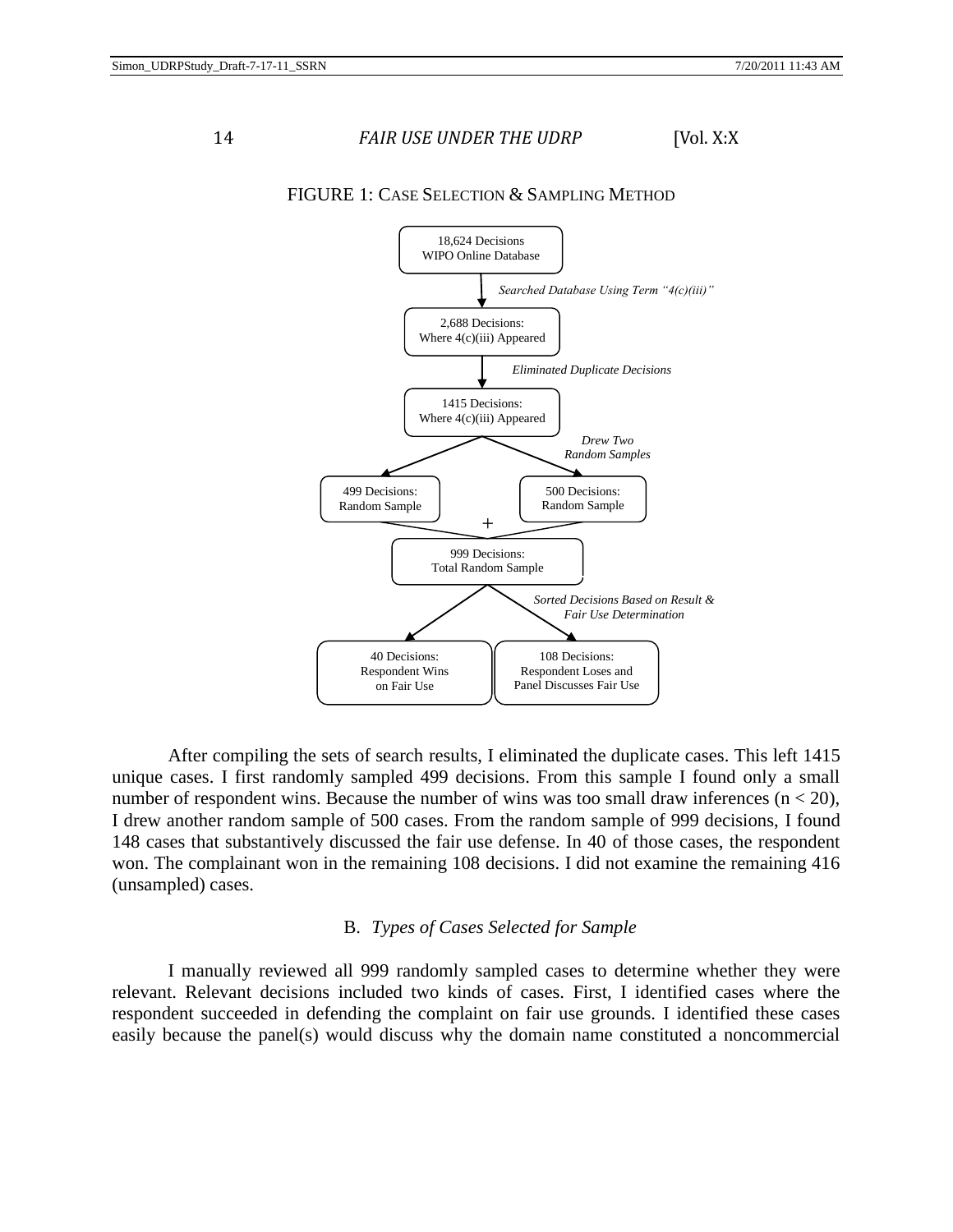### Vol. X:X] *DRAFT 7-17-11* 15

fair use.<sup>94</sup> Put simply, a respondent who succeeds on a fair use defense defeats the complaint; i.e., the respondent "wins."<sup>95</sup> I identified 40 of these decisions.

Second, I identified cases where, although the respondent lost, the panel discussed fair use in the decision. Nearly every case I examined, however, mentioned  $\S$  4(c)(iii) in some way. Often, for example, decisions would summarily find no fair use defense, or cite the relevant provision but never discuss it. Therefore, I had to narrow the cases to those where the panel substantively addressed the fair use defense.

Generally, I excluded decisions finding no fair use because the website was commercial. I kept cases in which the panel decided the case on commerciality grounds but noted that the site may have been for a legitimate purpose, such as criticism.<sup>96</sup> Because these cases specifically addressed whether a use was fair and legitimate, they were relevant. I excluded cases in which the panel decided summarily that the respondent used the domain name commercially. Including these cases would have skewed the results because it included nearly every case where a respondent lost.

When the respondent lost and its domain name did not display a live website, I included only those cases where the respondent asserted it was planning on making a fair use. I included these cases for consistency—as some respondent fair use victories occurred when the respondent had not yet developed a website. Like the aforementioned commerciality cases, I included these cases because they addressed substantively the issue of fair use. For the opposite reason, I excluded cases in which the panel summarily rejected the respondent's fair use defense; namely, because they did not discuss fair use substantively.

Occasionally, a decision would defer the fair use discussion to the section on bad faith one of three elements the complainant must show to win a UDRP complaint.<sup>97</sup> I included these decisions and classified them as "other" unless the bad faith discussion turned specifically on the nature of the site (i.e., criticism, a fan site, information site, and personal use). If the bad faith discussion turned on the nature of the site, I classified it as one of the existing categories. I included these decisions because the primary issue—regardless of where in the decision the panel resolved it—was whether the respondent made a fair use of the domain name. Because the fair use inquiry sometimes rolled into the bad faith question, it made sense to include cases where this overlap occurred.

I also eliminated cases in which, although the panel discussed fair use to some degree, fair use was not really disputed. So, for example, I excluded cases where, even though the panel discussed the fair use defense, the website that the domain name displayed was simply a

<sup>&</sup>lt;sup>94</sup> For respondent wins, the decision must have resolved *the fair use issue* in the respondent's favor. I did not count decisions that punted on the fair use question but dismissed the complaint on other grounds. *E.g.*, Kendall v. Mayer, No. D2000-0868 (WIPO Oct. 26, 2000). These decisions did not resolve fair use issues.

<sup>&</sup>lt;sup>95</sup> If the respondent succeeded in proving a fair use defense as well as another defense under the UDRP, I coded the decision. The reason is because the decision still qualifies as one where the respondent won on fair use grounds.

<sup>96</sup> *E.g.*, Pfizer Inc. v. e2e Tech LLC, No. D2007-0099 (WIPO April 6, 2007).

 $97$  UDRP § 4(a)(iii) (requiring the complainant to show that—in addition to the domain name being confusingly similar to the trademark and the respondent not having rights or legitimate interests in the domain name—that the "domain name has been registered and is being used in bad faith").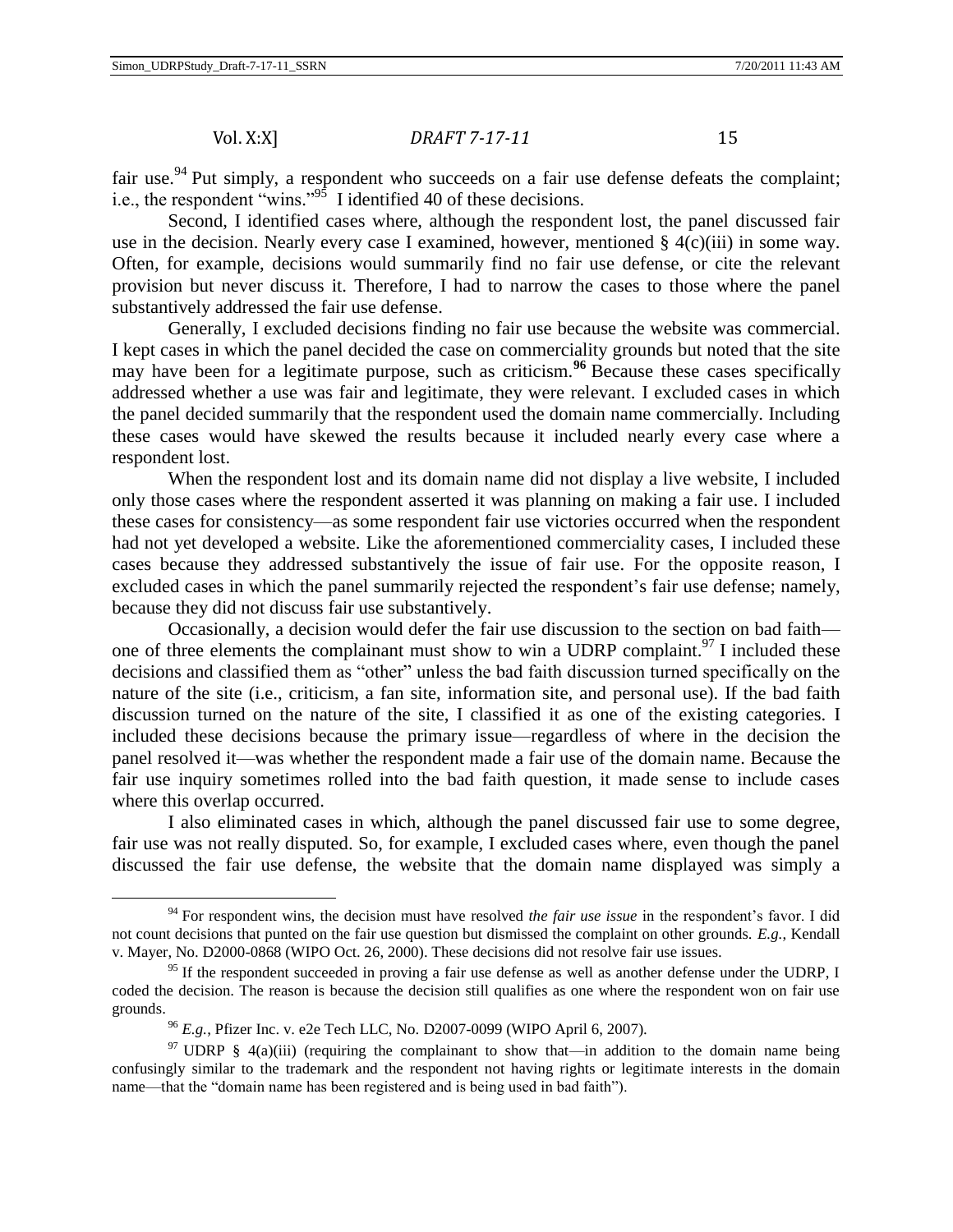pornographic one.<sup>98</sup> I excluded these cases because they did not substantively implicate the fair use defense.

I also excluded decisions where the respondent operated a website that offered only advertisements, or the domain name displayed a "parked" website containing links to other vendors or websites. I excluded these cases because they generally could not qualify as either noncommercial or fair, <sup>99</sup> and, as a result, the respondent could not and would not assert such a defense. In general, panels tended to resolve these cases summarily in favor of the complainant.

After selecting all 148 cases substantively discussing the fair use defense, I coded them for a variety of variables. One variable was subject-matter: each case fell into a category that designated the type of site displayed upon entering the domain name. I coded them into five categories: criticism, fan site, informational, personal, and other. "Criticism" means that the website displayed at domain name made critical statements about some subject. The most common subject was the trademark holder, who was seeking to cancel or transfer the domain name. "Fan site" means a supporter or proponent of a topic, person, or entity created the website displayed at the domain name. "Informational" means that the website displayed at the domain name provided information about some kind of topic, person, or entity. Frequently this was the trademark owner who attempted to cancel or transfer the domain name. "Personal" means that an individual created a website displayed at the domain name for personal use, such as e-mail or displaying family photographs. "Other" refers to fair use decisions that did not fit any of these categories.

Other variables for which I coded included panel, respondent, and complainant nationality; whether the panel cited U.S. law, foreign law, or neither; and whether the respondent won in whole or part. I coded the nationality of each arbiter using WIPO's website, which lists its arbitrators by country.<sup>100</sup> I coded the nationality of respondents and complainants using the decision itself, which indicated from where the parties hailed.

I also coded whether and what law each panel cited. Whenever a decision cited (i.e., just mentioned or listed) the law of another country, it was counted as "citing" that country's law. Occasionally, a decision would cite a non-national law—such as a law of the European Union. These decisions also were counted as "citing" foreign law.

Of course, my analysis would have been incomplete without coding for the ultimate result of the case. Here, I coded whether a respondent "won" on the fair use defense. Given that multiple domain-names may have been at issue, a respondent could win *and* lose the fair use defense in the same case. Thus, I recorded whether the respondent won as to all domain names (a "whole win") or as to less than all the domain names at issue (a "partial win"). I also recorded whether the respondent "lost" on the fair use defense (and typically, but not always, on all defenses). For a detailed description of how the variables were coded, please refer to the protocols, available at  $\langle$ [website] $\rangle$ .

<sup>98</sup> *E.g.*, Microsoft Corp. v. Horner, No. D2002-0029 (WIPO Feb. 27, 2002).

<sup>99</sup> *But see* CP Masters B.V. v. RareNames, No. D2009-1673 (WIPO Feb. 11, 2010) (finding not unfair the registration of a domain name "speculatively, to either generate click-through revenue and be part of the portfolio of domain names in which the Respondent deals" because no bad faith existed).

<sup>100</sup> *Supra* note [11.](#page-3-2)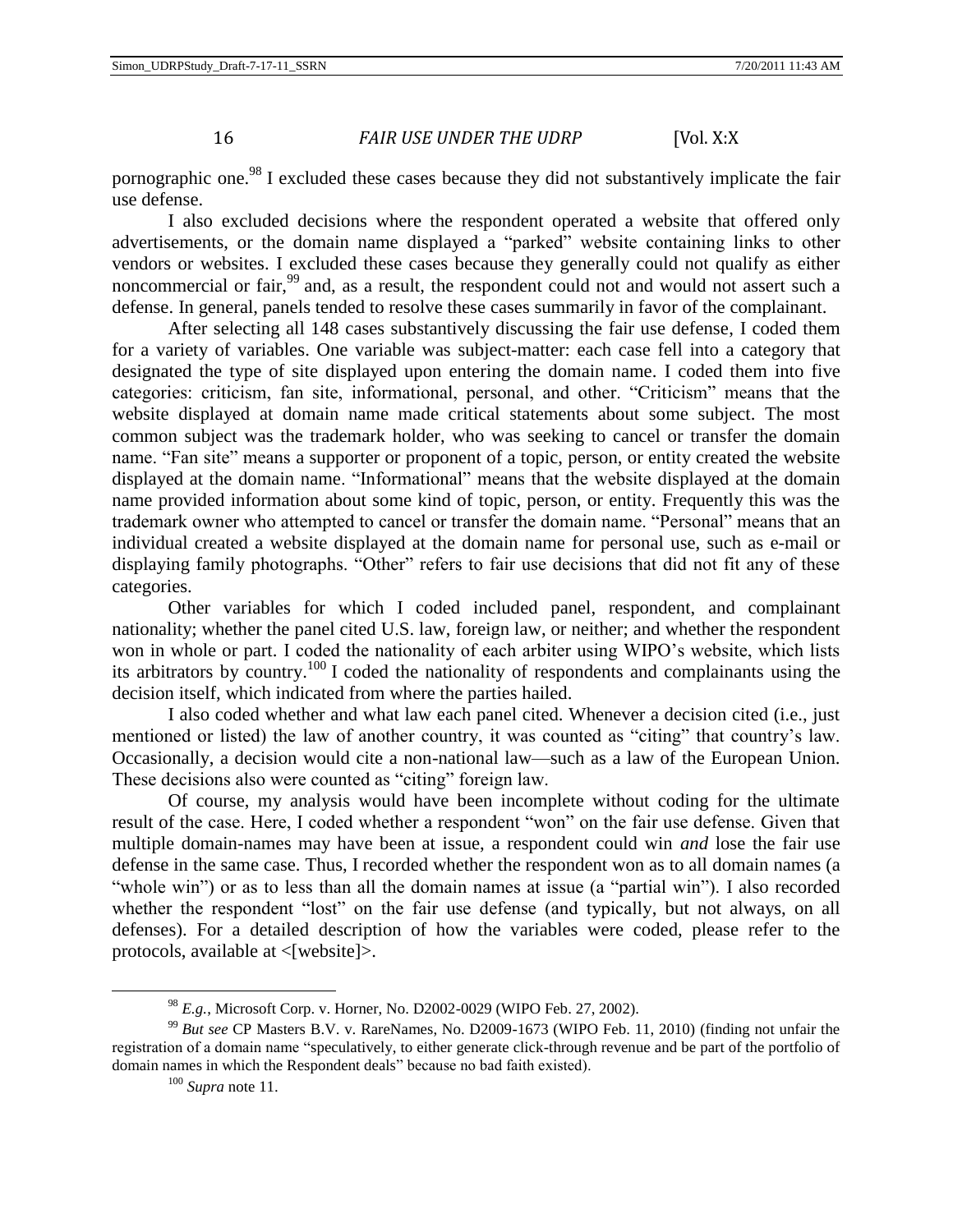Vol. X:X] *DRAFT 7-17-11* 17

### III. FINDINGS

<span id="page-18-0"></span>The purpose of my analysis was to determine whether the nationality of respondents or panels influenced the outcome of fair use proceedings. First, I analyzed whether respondents who were from the U.S. won more often than those from other countries. Second, I analyzed whether U.S. panels were more likely to find fair use than non-U.S. panels. Third, I analyzed the nationalities of panels and respondents in fair use cases. I report the findings in the next three subparts.

### A. *U.S. Respondents Win Twice as Many Fair Use Cases as Other Respondents*

<span id="page-18-1"></span>Figure 2 shows that U.S. respondents won twice as often as other respondents. Specifically, U.S. respondents won 35% of the time while other respondents won only 17% of the time. The differences were statistically significant ( $p = 0.015$ ).<sup>101</sup>

|            | Respondent | Respondent | Total     |
|------------|------------|------------|-----------|
|            | Wins       | Losses     |           |
| U.S.       | 29         | 53         | 82        |
| Respondent | (35%)      | (65%)      | $(100\%)$ |
|            |            |            |           |
| Other      | 11         | 55         | 66        |
| Respondent | (17%)      | (83%)      | $(100\%)$ |
| Total      | 40         | 108        | 148       |
|            | 26%        | 74%        | 100%      |

# FIGURE 2. RESPONDENTS' OUTCOMES IN UDRP FAIR USE CASES, BY RESPONDENT NATIONALITY

*Source: WIPO Online Database of UDRP Decisions* \*A Fisher's Exact showed the differences were statistically significant ( $p = 0.015$ ).

These data also show that respondents in fair use cases win 26% of the time. That is slightly higher than the overall percentage of respondent wins (20%) found in the last comprehensive

<sup>&</sup>lt;sup>101</sup> I used a Fisher's Exact test to compute statistical significance. A Fisher's Exact test is used to make comparisons across a two-by-two table; i.e., to compare proportions. HARVEY RUSSELL BERNARD, SOCIAL RESEARCH METHODS: QUALITATIVE AND QUANTITATIVE APPROACHES 565, 569 (2000); MICHAEL O. FINKELSTEIN & BRUCE A. LEVIN, STATISTICS FOR LAWYERS 153-55 (2000). Typically, a Fisher's Exact Test is used where the cells in a table have an expected value of below 5; i.e., for a small sample. BERNARD, *supra*, at 570. *See* FINKELSTEIN & LEVIN, *supra*, at 157. The test tells us the likelihood that our table shows an actual difference (i.e., that the differences are not a result of chance). BERNARD, *supra*, at 571; FINKELSTEIN & LEVIN, *supra*, at 156 n.2. Put another way, it tells us in Figure 2, for example, we could expect these result by chance 1.5% of the time.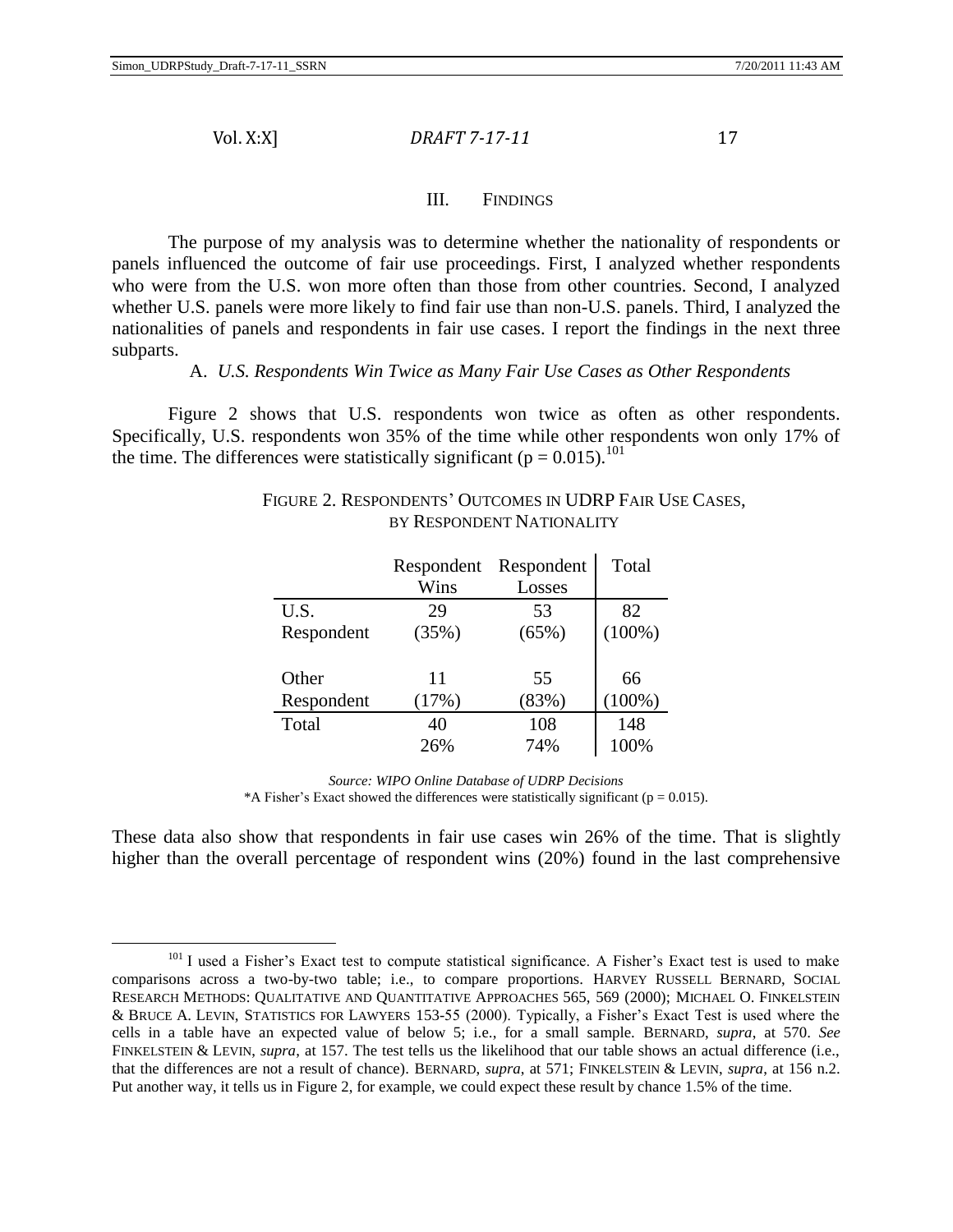### 18 *FAIR USE UNDER THE UDRP* [Vol. X:X]

empirical study.<sup>102</sup> The differences in the proportions of respondent wins in fair use cases compared to WIPO decisions generally was not statistically significant ( $z = -1.76$ ,  $p = 0.08$ ).<sup>103</sup>

In addition to respondent nationality, I tested panel nationality against respondent nationality. Figure 3 shows that respondents win more often when a U.S. panel decides the dispute than when a panel from another country decides the dispute. Respondents win 35% of the time when a U.S. panel decides their case and 20% when a panel from another country does so. The difference was statistically significant ( $p = 0.04$ ).

|             | Respondent | Respondent | Total     |
|-------------|------------|------------|-----------|
|             | Wins       | Losses     |           |
| U.S. panel  | 24         | 44         | 68        |
|             | (35%)      | (65%)      | $(100\%)$ |
|             |            |            |           |
| Other panel | 16         | 64         | 80        |
|             | (20%)      | (80%)      | $(100\%)$ |
| Total       | 40         | 108        | 148       |
|             | 27%        | 73%        | 100%      |
|             |            |            |           |

FIGURE 3. RESPONDENTS' OUTCOMES IN UDRP FAIR USE CASES, BY PANEL NATIONALITY

After grouping the cases into criticism and noncriticism categories, U.S. respondents won more than other respondents in both categories. ("Noncriticism" cases mean all cases that did not involve the "criticism" category described in the previous Part.) The differences in winning percentage, however, were statistically significant only for noncriticism cases. That is, U.S. respondents won more often than other respondents in both criticism and noncriticism cases. But in only noncriticism cases were those differences statistically significant.

Figure 4 shows that, in criticism cases in which respondents won, U.S. respondents comprised 70% of cases and won 38% of the time. 104

*Source: WIPO Online Database of UDRP Decisions* \*A Fisher's Exact showed the differences were statistically significant ( $p = 0.04$ ).

<sup>&</sup>lt;sup>102</sup> Geist, *Fair.com?*, supra note [22,](#page-6-0) at 910 (stating "that complainants win 80.6% of the time with WIPO"). *See* Mueller, *Rough Justice*, *supra* note [16,](#page-5-0) at 9, 11 (showing a roughly 80% win rate for complainants in all cases where a WIPO panel rendered a decision).

 $103$  I used a proportions test to get the z-statistic. I ran the test based on the number of WIPO cases Geist reported on his website (2,535). *UDRP Decisions*, *supra* note [6.](#page-3-0)

 $104$  I found that in criticism cases, respondents won approximately 30% of the time. Muller found that respondents won 36% of the time in cases he classified as "critic or commentary." Mueller, *Success by Default*, *supra* note [16,](#page-5-0) at 11.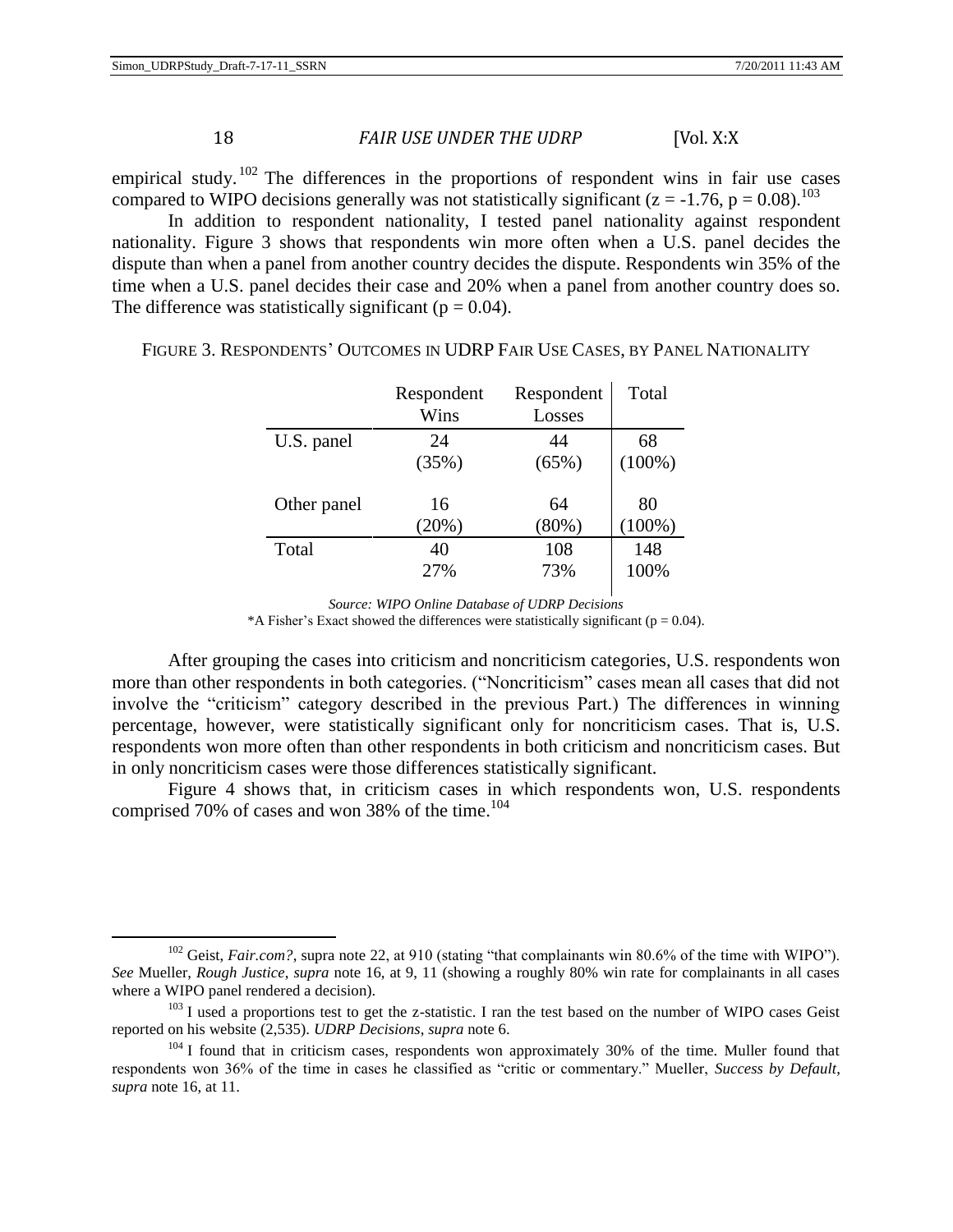## FIGURE 4. RESPONDENTS' OUTCOMES IN UDRP CRITICISM FAIR USE CASES, BY RESPONDENT NATIONALITY

|            | Respondent | Respondent | Total     |
|------------|------------|------------|-----------|
|            | Wins       | Losses     |           |
| U.S.       | 14         | 23         | 37        |
| Respondent | (38%)      | (62%)      | $(100\%)$ |
|            |            |            |           |
| Other      | 6          | 22         | 28        |
| Respondent | (21%)      | (89%)      | $(100\%)$ |
| Total      | 20         | 45         | 65        |
|            | 31%        | 69%        | 100%      |

*Source: WIPO Online Database of UDRP Decisions* \*A Fisher's Exact showed the differences were not statistically significant ( $p = 0.184$ ) (one-tailed,  $p = 0.092$ ).

Other respondents, by contrast, comprised only 30% of the cases and won 21% of the time. The differences fell short of statistical significance ( $n = 63$ ,  $p = 0.184$ ) (one-tailed,  $p = 0.092$ ).<sup>105</sup>

In non-criticism cases where the respondent won, U.S. respondents comprised 52% of the cases and won 33% of the time. Other respondents comprised 46% of the cases and won 13% of the time. As Figure 5 shows, the differences in win percentage for U.S. and other respondents for noncriticism cases were statistically significant ( $n = 83$ ,  $p = 0.041$ ) (one-tailed,  $p = 0.028$ ).<sup>106</sup>

# FIGURE 5. RESPONDENTS' OUTCOMES IN UDRP NONCRITICISM FAIR USE CASES, BY RESPONDENT NATIONALITY

|            | Respondent | Respondent | Total     |
|------------|------------|------------|-----------|
|            | Wins       | Losses     |           |
| U.S.       | 15         | 30         | 45        |
| Respondent | (33%)      | (67%)      | $(100\%)$ |
|            |            |            |           |
| Other      | 5          | 33         | 38        |
| Respondent | (13%)      | (77%)      | $(100\%)$ |
| Total      | 20         | 63         | 83        |
|            | 24%        | 76%        | 100%      |

*Source: WIPO Online Database of UDRP Decisions*

\*A Fisher's Exact showed the differences were statistically significant ( $p = 0.041$ ) (one-tailed,  $p = 0.028$ ).

Although the difference between the winning percentage of U.S. and non-U.S. respondent was not statistically significant, I still needed to examine panel nationality. It turns

 $105$  I used a Fisher's Exact to test the differences.

 $106$  I used a Fisher's Exact to test the differences.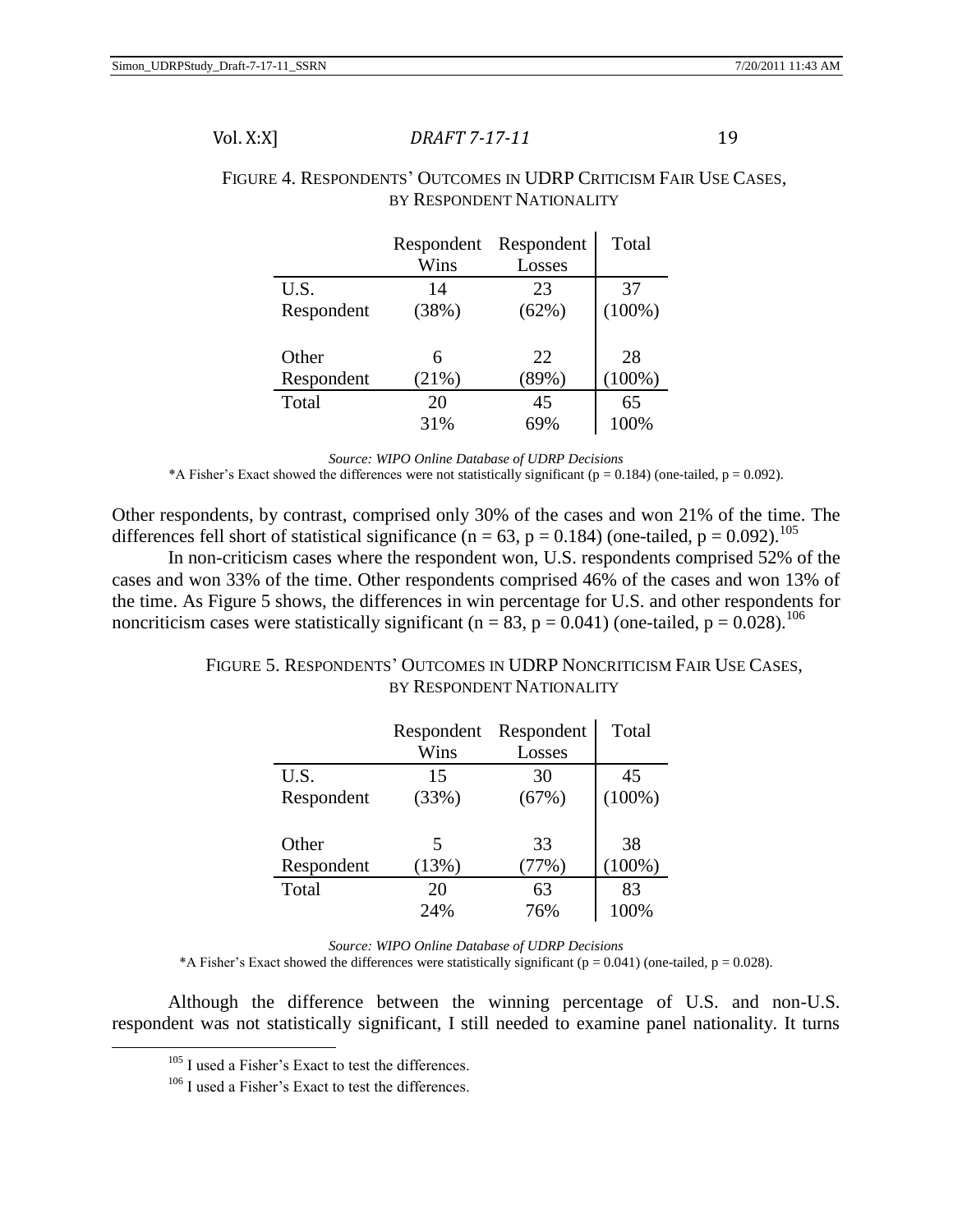out, the difference in winning percentage between U.S. and non-U.S. panels was significant for criticism *but not* non-criticism cases. Figures 6 shows that U.S. panels find for respondents in 50% of the cases, compared to 18% for other panels. This difference was statistically significant  $(n = 65, p = 0.012).$ 

|       | Respondent<br>Wins | Respondent<br>Losses | Total     |
|-------|--------------------|----------------------|-----------|
| U.S.  | 13                 | 13                   | 26        |
| Panel | $(50\%)$           | $(50\%)$             | $(100\%)$ |
|       |                    |                      |           |
| Other | 7                  | 32                   | 39        |
| Panel | (18%)              | (82%)                | $(100\%)$ |
| Total | 20                 | 45                   | 65        |
|       | 31%                | 69%                  | 100%      |

# FIGURE 6. RESPONDENTS' OUTCOMES IN UDRP CRITICISM FAIR USE CASES, BY PANEL NATIONALITY

*Source: WIPO Online Database of UDRP Decisions*

\*A Fisher's Exact showed the differences were statistically significant ( $p = 0.012$ ) (one-tailed,  $p = 0.007$ ).

The story for noncriticism cases is different. Figure 7 shows that the respondent wins and losses differ based on the nationality of the deciding panel. In cases decided by U.S. panels, respondents won 26% of the time. When other panels decided the case, respondents won 21% of the time. The differences between these percentages, however, were not statistically significant  $(n = 83, p = 0.798)$ .

|       | Respondent | Respondent | Total     |
|-------|------------|------------|-----------|
|       | Wins       | Losses     |           |
| U.S.  | 11         | 31         | 42        |
| Panel | (26%)      | (74%)      | $(100\%)$ |
|       |            |            |           |
| Other | 9          | 32         | 41        |
| Panel | (21%)      | (79%)      | $(100\%)$ |
| Total | 21         | 63         | 83        |
|       | 25%        | 75%        | 100%      |

# FIGURE 7. RESPONDENTS' OUTCOMES IN UDRP NONCRITICISM FAIR USE CASES, BY PANEL NATIONALITY

*Source: WIPO Online Database of UDRP Decisions*

\*A Fisher's Exact showed the differences were not statistically significant ( $p = 0.798$ ) (one-tailed,  $p = 0.423$ ).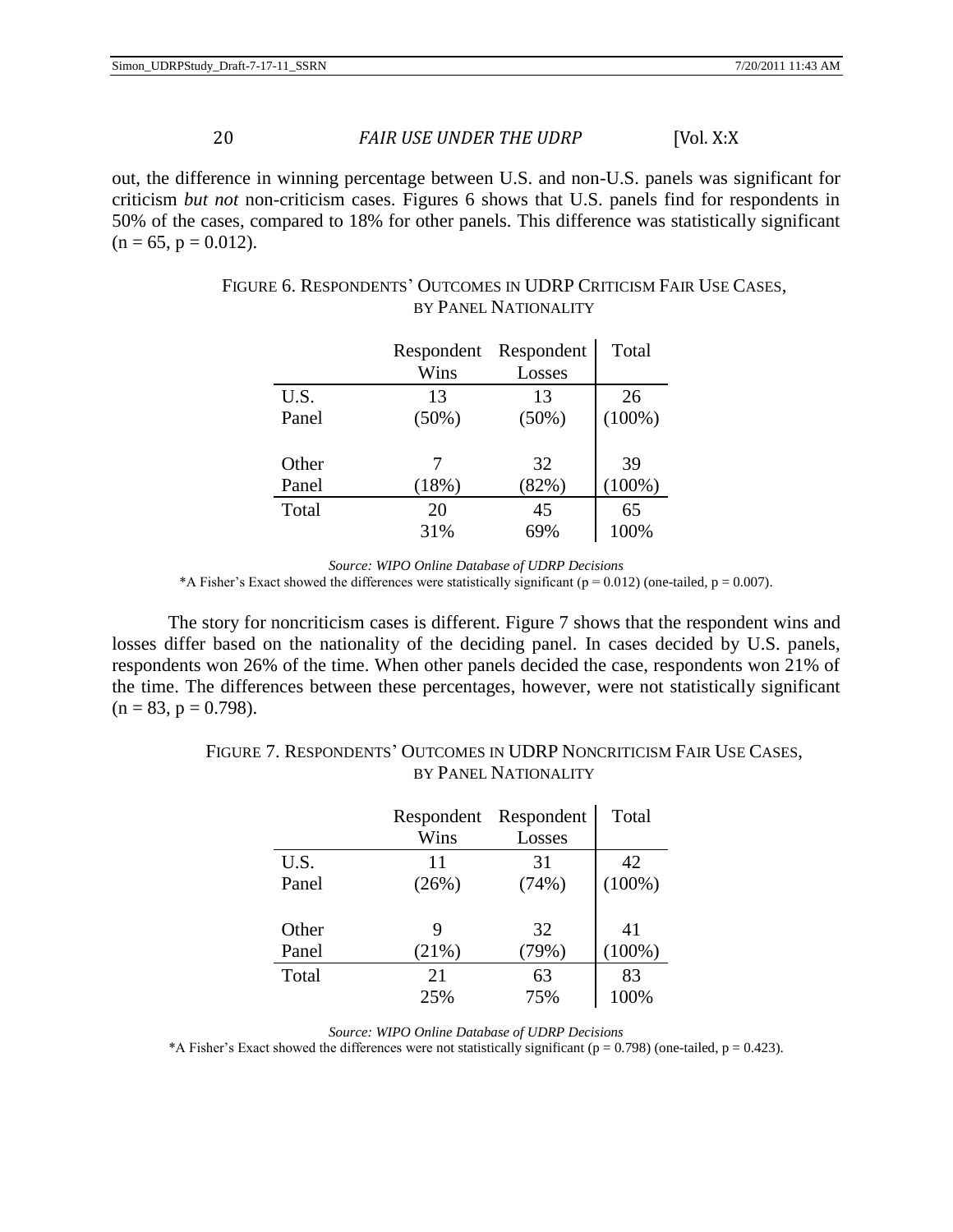To summarize, the data reveal two findings. First, U.S. respondents win more often in fair use cases than respondents from other countries. Second, in fair use cases U.S. panels rule for respondents more often than panels from other countries. Respondent nationality and panel nationality share opposite relationships with criticism and noncriticism cases. In noncriticism cases, the respondent's nationality is related to whether they win or lose their fair use defense. The same is not true in criticism cases—respondent nationality is not related to whether the respondent wins a fair use dispute. Panel nationality shows just the opposite. In noncriticism cases, the nationality of the panel is not related to the outcome. In criticism cases, however, U.S. panels decide more disputes in favor of the respondent than other panels.

### B. *U.S. Law Dominates UDRP Decisions*

<span id="page-22-0"></span>To investigate further, I determined whether and when panels cited U.S. law in their decisions. To qualify as "citing" U.S. law, a panel merely had to cite a U.S. case in any portion of the decision. In many decisions, panels cited U.S. law in discussions of subjects other than fair use. I used the "citation anywhere" criterion because many fair use decisions did not cite U.S. law in their fair use discussion. Nevertheless, a citation to U.S. law in another part of the decision shows that the panel considered U.S. law in some respect. Because it was difficult to devise a metric that would measure influence of U.S. law, this variable is at least an indication of whether U.S. law influenced the decision making process.

Even those numbers alone, however, would not tell the whole story. Recall the primary findings show that U.S. panels give, and U.S. respondents get, more favorable treatment than other panelists or respondents. Thus, it is important to see both the nationality of the panels citing U.S. law and the nationality of the respondents in cases where panels cite U.S. law. Figures 8 and 9 show the data for these two groups.

Overall, panels cited U.S. law in fair use cases 25% of the time. Panels cited foreign law in fair use cases only 5% of the time. In the remaining 71% of fair use cases, panels did not cite any nation's law.

|            | U.S. Law      | Foreign Law | No Law | Total     |
|------------|---------------|-------------|--------|-----------|
|            | Cited         | Cited       | Cited  |           |
| U.S.       | 28            | 0           | 54     | 82        |
| Respondent | (34%)         | $(0\%)$     | (66%)  | $(100\%)$ |
| Other      | $9^{\dagger}$ | 7           | 50     | 66        |
| Respondent | (14%)         | $(10\%)$    | (76%)  | $(100\%)$ |
| Total      | 37            | 7           | 104    | 148       |
|            | 25%           | 5%          | 70%    | 100%      |
|            |               |             |        |           |

FIGURE 8. PANELS CITING U.S. LAW IN UDRP FAIR USE CASES, BY RESPONDENT NATIONALITY

*Source: WIPO Online Database of UDRP Decisions*

\*A *Yates'* Chi-Square showed the differences were statistically significant,  $X^2(2, N = 148) = 12.338$ ,  $p = 0.002$ .

†*One additional case cited U.S. law, but, because it also cited and applied foreign law, I excluded it from the U.S. Law Category.*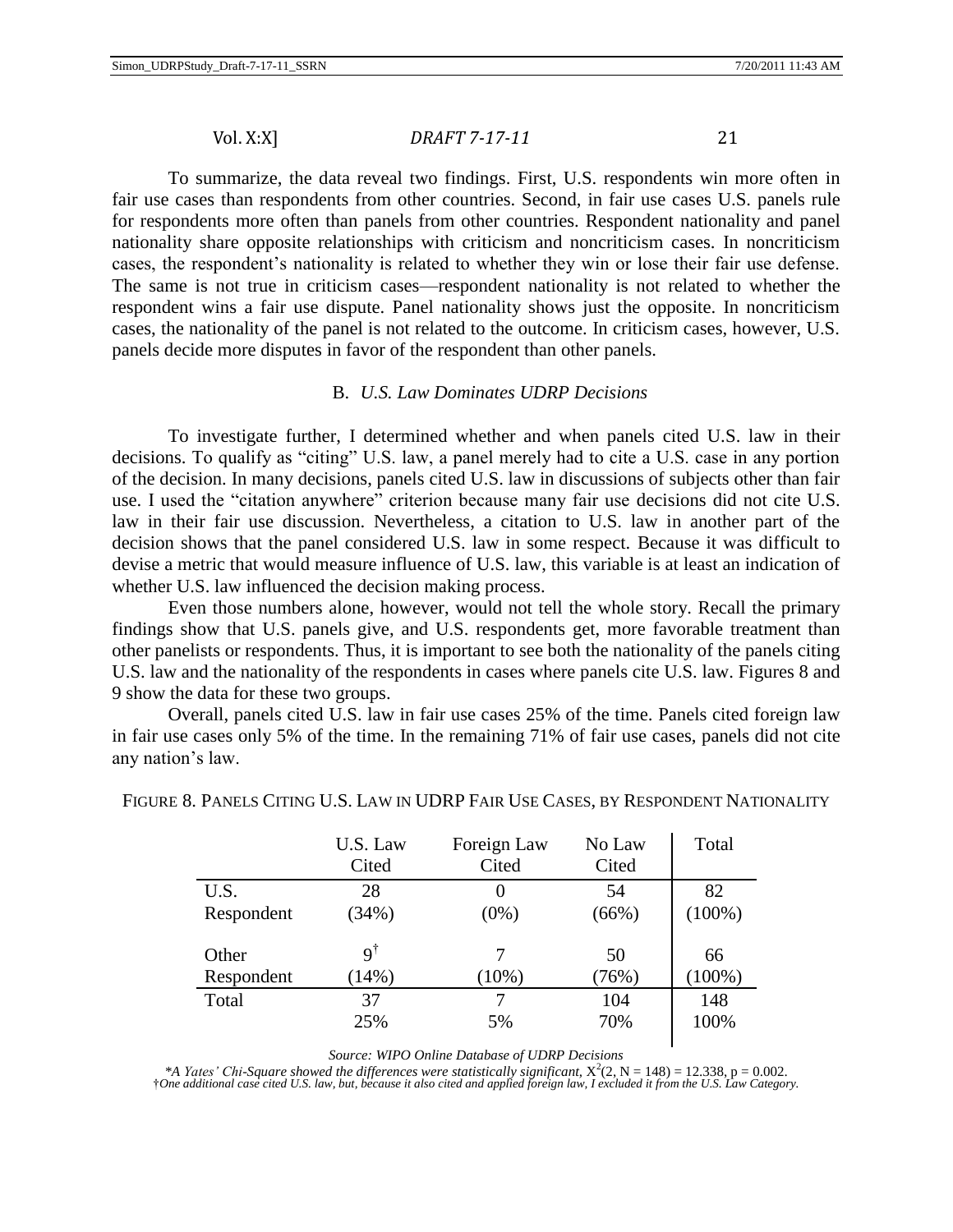Figure 8 also shows the data specific to respondent nationality. Panels cited U.S. law in 34% of cases with U.S. respondents. By contrast, they cited U.S. law in only 14% of cases with other respondents.<sup>107</sup>

I also examined patterns of foreign law citations. In cases with U.S. respondents, panels *never* cited or applied foreign law. Where the respondent was not from the U.S., however, panels cited foreign law 10% of the time. These were statistically significant,  $X^2(2, N = 148) = 12.338$ ,  $p = 0.002$ .<sup>108</sup>

Finally, I investigated the nationalities of panels applying U.S. law. If a panel-specific legal bias exists, it would manifest itself in citation patterns. Figure 9 shows that U.S. panels cited or applied U.S. law 35% of the time but never applied foreign law.

FIGURE 9. PANELS CITING U.S. LAW IN UDRP FAIR USE CASES, BY PANEL NATIONALITY

|             | U.S. Law       | Foreign Law       | No Law | Total |
|-------------|----------------|-------------------|--------|-------|
|             | Cited          | Cited             | Cited  |       |
| U.S. panel  | 24             | $\mathbf{\Omega}$ | 44     | 68    |
|             | (35%)          | $(0\%)$           | (65%)  | 100%) |
|             |                |                   |        |       |
| Other panel | $13^{\dagger}$ |                   | 60     | 80    |
|             | (15%)          | (9%)              | (75%)  | 100%) |
| Total       | 37             |                   | 104    | 148   |
|             | 25%            | 5%                | 70%    | 100%  |

*Source: WIPO Online Database of UDRP Decisions*

\*A Yates' Chi Square showed the differences were statistically significant,  $X^2(2, N = 148) = 9.259$ ,  $p < 0.009$ .<br>†One additional case cited U.S. law, but, because it also cited and applied foreign law, I excluded it from t

Other panels cited U.S. law 15% of the time, and cited foreign law 9% of the time. The differences were statistically significant,  $X^2(2, N = 148) = 9.259$ ,  $p = 0.009$ .<sup>109</sup> Additionally, every case in which U.S. panels applied U.S. law, the respondent won.<sup>110</sup>

<sup>&</sup>lt;sup>107</sup> Additionally, panels *applied* U.S. law in 16% of the cases with U.S. respondents. In cases with other respondents, however, panels applied U.S. law 6% of the time. These results can be considered statistically significant given the small sample size ( $n = 17$ ,  $p = 0.063$ ).

<sup>&</sup>lt;sup>108</sup> I used a Yates' Chi-Square to test these differences. Yates' Chi Square is a version of Chi Square used with small samples. BRUCE M. KING, PATRICK ROSOPA, & EDWARD M. MINIUM, STATISTICAL REASONING IN THE BEHAVIORAL SCIENCES 375 (2010). It is designed to reduce the overestimation of statistical significance by reducing the value of  $X^2$ , which makes statistical significance less likely. *Id*. The Chi-Square uses a sample frequency or proportion to test a hypothesis about a corresponding population form which the sample is drawn. FREDERICK J. GRAVETTER & LARRY B. WALLNAU, STATISTICS FOR THE BEHAVIORAL SCIENCES 605-06 (2008).

<sup>&</sup>lt;sup>109</sup> Again, I used a Yates' Chi Square to test these differences.

 $110$  There were 11 of these cases.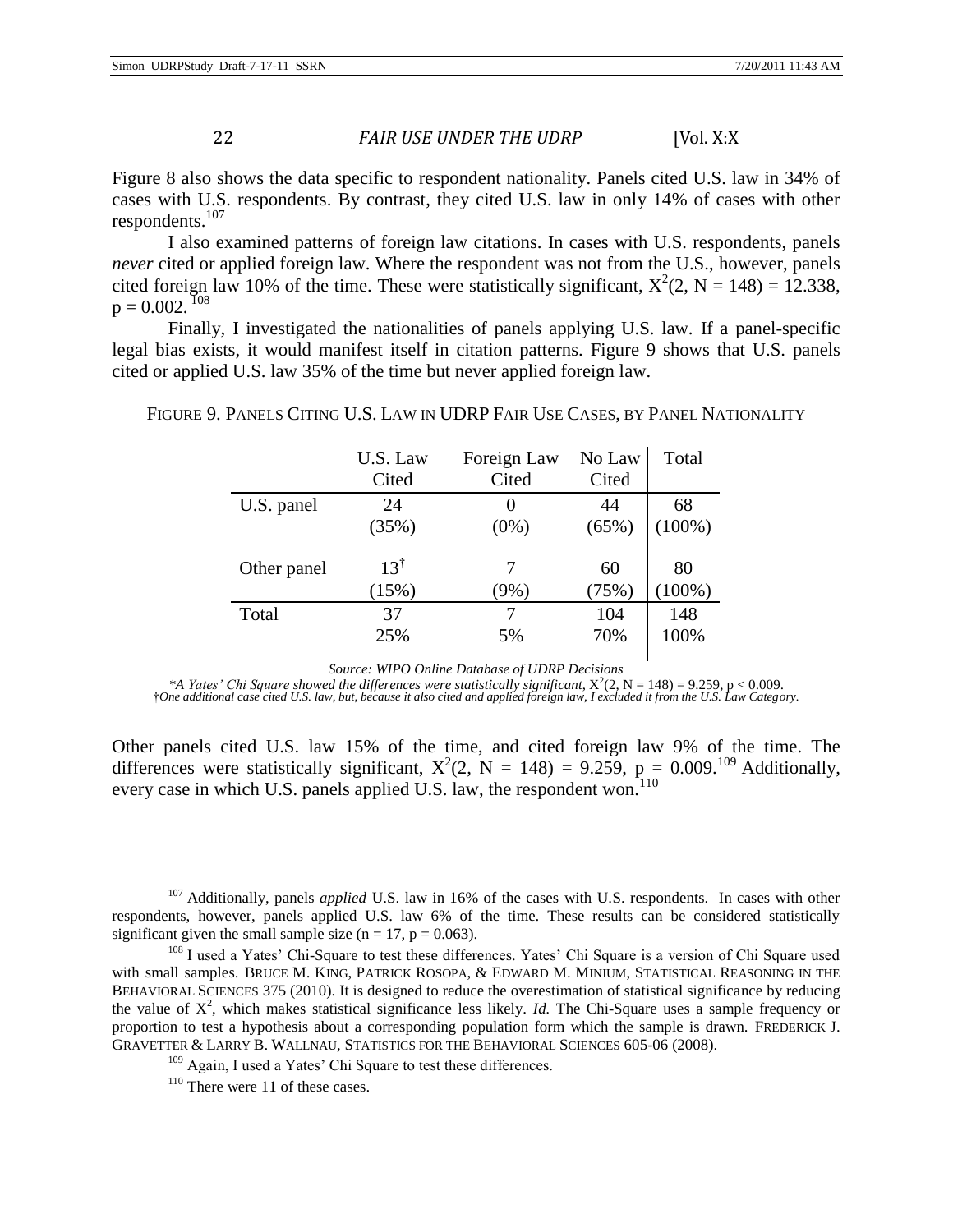## C. *U.S. Panels Decide Mostly Cases Involving U.S. Respondents*

<span id="page-24-0"></span>I wanted to investigate nationality further. To accomplish this, I examined the nationality of panels deciding cases with U.S. respondents. In the Introduction, I explained the UDRP's procedures for selecting both one-member and three-member panels. In spite of the procedures, little is known about how WIPO (and other providers) select specific arbitrators. Figure 10 shows that most cases that U.S. panels decide involve U.S. respondents. Other panels, by contrast, decided mainly cases with respondents from other countries.

|            | U.S.<br>Panel | Other<br>Panel | Total     |
|------------|---------------|----------------|-----------|
| U.S.       | 55            | 27             | 82        |
| Respondent | (67%)         | (33%)          | $(100\%)$ |
|            |               |                |           |
| Other      | 13            | 53             | 66        |
| Respondent | (20%)         | (80%)          | $(100\%)$ |
| Total      | 68            | 80             | 148       |
|            | 46%           | 54%            | 100%      |

# FIGURE 10. NATIONALITY OF PANELS DECIDING FAIR USE CASES, BY RESPONDENT NATIONALITY

*Source: WIPO Online Database of UDRP Decisions \*A Fisher's Exact showed the differences were statistically significant* (p = 0.00)

The differences were statistically significant ( $p = 0.00$ ). Additionally, U.S. panels are deciding almost 46% of all fair use cases, compared with 54% for other panels.

But how does this compare to the number of arbitrators by nationality? There are a total of 453 WIPO arbitrators.<sup>111</sup> Of those, 109 are from the U.S. The remaining 344 arbitrators are from other countries.<sup>112</sup> Thus, of all WIPO arbitrators, 24% are from the U.S.; the remaining 76% are from other countries. Figure 11 shows that, after the U.S., the next four countries with the highest percentage of arbitrators are the United Kingdom (10%), Australia (6%), Switzerland  $(5\%)$ , and France  $(5\%)$ .<sup>113</sup>

<sup>111</sup> *WIPO Domain Name Panelists*, *supra* note [11.](#page-3-2)

<sup>112</sup> *Id.*

<sup>&</sup>lt;sup>113</sup> The following are the country-specific number of arbitrators: United Kingdom (45), Australia (29), Switzerland (23), and France (22) *Id.*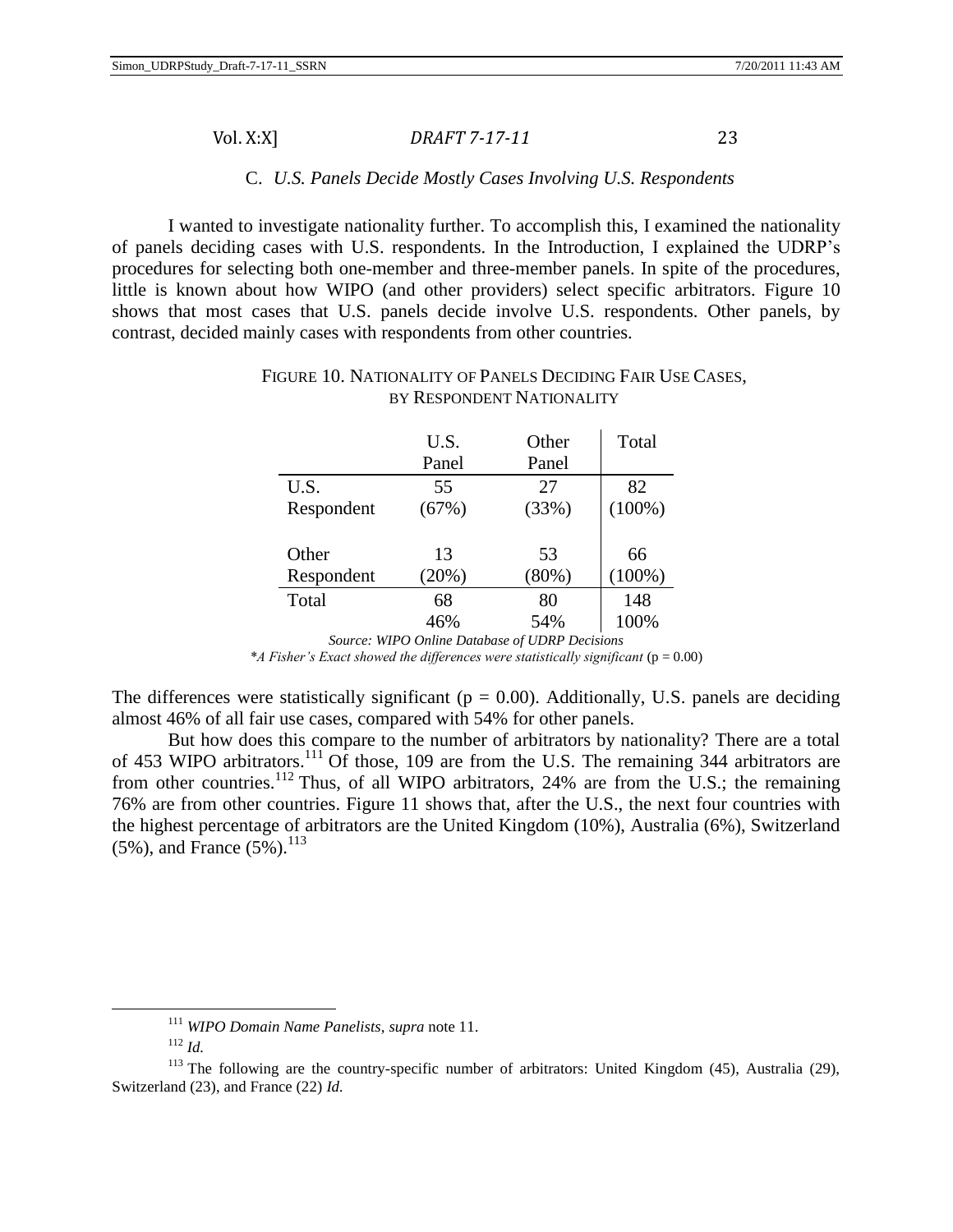| <b>Arbitrator Nationality</b> | Number of<br><b>Arbitrators</b> | <b>Proportion of</b><br><b>Arbitrators</b> |
|-------------------------------|---------------------------------|--------------------------------------------|
| United States of America      | 109                             | 24%                                        |
| United Kingdom                | 45                              | 10%                                        |
| Australia                     | 29                              | 6%                                         |
| Switzerland                   | 23                              | 5%                                         |
| France                        | 22                              | 5%                                         |
| All others                    | 225                             | 50%                                        |
| Total                         | 453                             | 100%                                       |

FIGURE 11. PROPORTION OF WIPO UDRP ARBITRATORS, BY ARBITRATOR NATIONALITY

The other fifty countries not listed in Figure 9 comprised the remaining 50% of arbitrators. So, although U.S. arbitrators comprise 24% of all arbitrators, U.S. panels decided 46% of all fair use cases. In other words, U.S. panels are assigned to more than their proportional share of fair use cases.

But there is one other question: who are the respondents when the U.S. panels decide fair use cases? If they are from the U.S., then the difference between the total percentage of U.S. arbitrators and the percentage of U.S. panels deciding fair use can be explained by a panel assignment policy: WIPO assigns U.S. panels to decide cases involving U.S. respondents.<sup>114</sup> Specifically, of the sixty-eight cases decided by U.S. panels, fifty-one involved U.S. respondents and U.S. complainants. Of those cases, four cases involved only U.S. respondents. Five other cases included only a U.S. complainant.

Thus, the data show that 75% of cases with U.S. panels involved U.S. respondents *and* complainants. When I included all cases that involved at least one U.S. party, that number jumped to 88%. In only 12% of all cases decided by U.S. panels was neither party from the U.S. Put simply, most U.S. panels involved at least one party from the U.S.

Other countries had lower rates. Figure 12 shows that other panels decided cases involving parties with no relation to their home countries much more frequently than U.S. panels.

<sup>&</sup>lt;sup>114</sup> Because three-member panels decided only twenty out of 148 cases (13.5%), WIPO assigned arbitrators in 86.5% of all cases.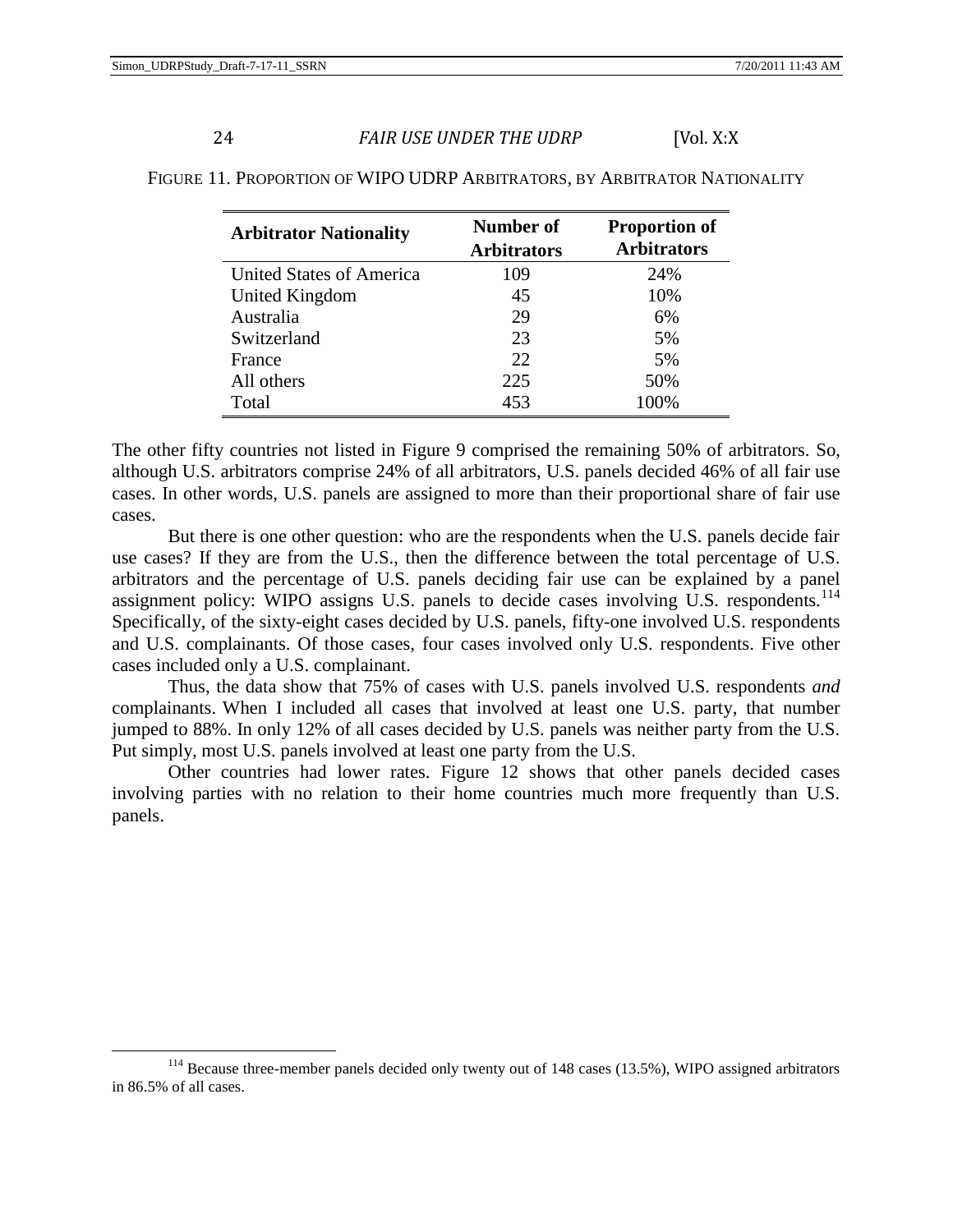FIGURE 12. CASES IN WHICH AT LEAST ONE PARTY IS FROM THE SAME COUNTRY AS THE PANEL, BY TOTAL NUMBER OF CASES DECIDED

| <b>Panel Country</b> | <b>Number of Cases</b> | <b>At Least 1 Party</b><br><b>From Panel Country (%)</b> |
|----------------------|------------------------|----------------------------------------------------------|
| <b>United States</b> | 68                     | 60(88%)                                                  |
| Australia            | 20                     | $4(20\%)$                                                |
| United Kingdom       | 14                     | 6(42%)                                                   |
| Canada               | 9                      | 2(22%)                                                   |
| New Zealand          |                        | (13%)                                                    |

To summarize, the data show three things. First, panels deciding cases with U.S. respondents cited U.S. law more frequently than those with other respondents. Second, U.S. panels cited U.S. law more frequently than other panels cited U.S. law. In fact, the respondent won every case in which a U.S. panel cited U.S. law. Finally, U.S. panels decided mostly cases with at least one U.S. party. Other panels, by contrast, decided a majority of cases where neither party shared the same nationality as the panel.

When combined with the previous findings, the data show that, in fair use cases decided by WIPO, U.S. panels provide, and U.S. respondents receive, treatment more favorable than panels or respondents from other countries. I refer to these phenomena as *U.S. Favoritism*.

# IV. IMPLICATIONS

<span id="page-26-0"></span>These findings raise two issues. First, what explains U.S. Favoritism? Second, given this explanation, what reforms, if any, should ICANN make to the UDRP?

### A. *Explaining U.S. Favoritism*

<span id="page-26-1"></span>There are two factors that explain U.S. Favoritism. The first is the UDRP's Choice of Law Provision. The second is panel nationality. But before reaching the issue of panel nationality, I address WIPO's official opinion on rules applied by panels. Although not a factor that caused U.S. Favoritism, it does elucidate how the phenomenon arose. Thus, the analysis proceeds in three steps. First, I discuss how the Choice of Law provision's vagueness enabled panels to of local (national) law. Second, I explain how WIPO Rules developed that favored U.S. parties and thus contributed to U.S. Favoritism. Finally, I discuss how panel nationality, combined with the Choice of Law Provision and WIPO rules, played a role in U.S. Favoritism.

<span id="page-26-2"></span>1. Choice of Law Provision Influences What Law Applies

The UDRP's Choice of Law Provision can help explain why U.S. Favoritism exists. As noted in Part I.B., the Choice of Law Provision is open ended: it gives panels discretion to apply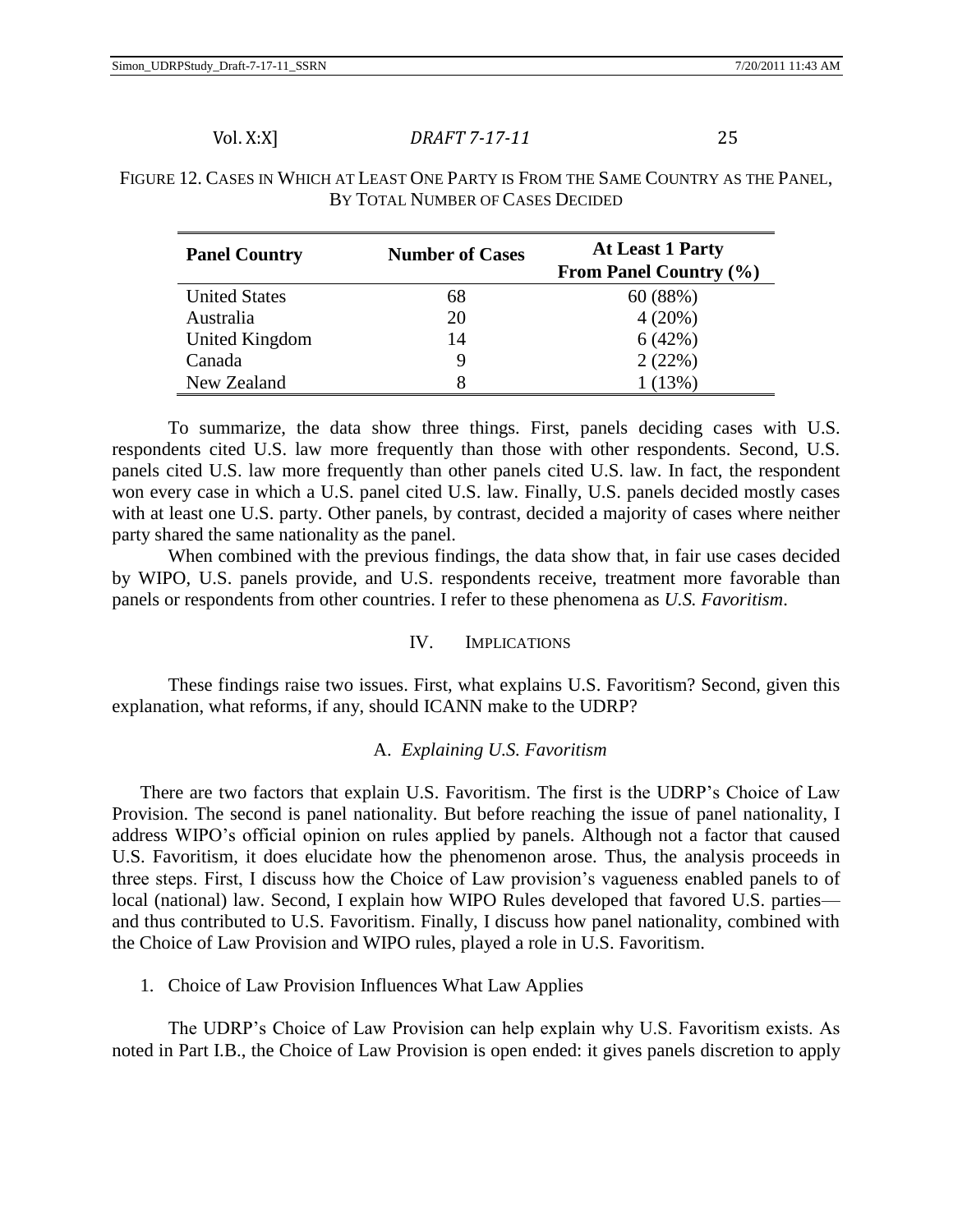any "principles of law it deems applicable."<sup>115</sup> One could construe this as a command to apply the law of a party's home country. Indeed, panels in fair use cases do just that in 34% of the cases involving U.S. respondents. But not all panelists follow that route. Sometimes arbitrators in fair use cases apply the law of their *own* country.<sup>116</sup> U.S. panels do this in 35% of all cases they hear; other panels do this in 5% of cases.<sup>117</sup> More often, however, arbitrators apply *no* law; instead, they invent or adopt UDRP rules to govern particular fact situations. These different applications show that panels in fair use cases have not developed a consistent method of applying nations' laws. They have, though, applied U.S. law more often than other nations' laws in fair use cases. The question then becomes, why? Part of the answer lies in the rules WIPO panels have developed and applied in fair use cases.

### <span id="page-27-1"></span><span id="page-27-0"></span>2. WIPO Rules of Decision

In February 2005, WIPO published on its website a variety of rules its panels have developed, entitled "WIPO Overview of WIPO Panel Views on Selected UDRP Questions" (Rules or WIPO Rules).<sup>118</sup> These Rules developed inductively—much like common law.<sup>119</sup> For the most part, they represent an informal consensus or agreement on how to apply a rule in a given factual situation.<sup>120</sup> Although the Rules are not binding, panels frequently cite them: out of the eighty-three fair uses cases included in my sample since 2005, twenty-two decisions (or  $27\%$ ) explicitly cited WIPO's Rules. Given that these Rules represent de facto precedents,  $^{121}$  a WIPO Rule favoring U.S. respondents (or disfavoring other respondents) in fair use cases could help explain U.S. Favoritism.

On certain issues, WIPO Rules have "split" into two competing viewpoints.<sup>122</sup> I refer to competing Rules on the same issue collectively as a "set" of Rules. One set of these Rules<sup>123</sup>

<sup>120</sup> *Id.*

<sup>115</sup> UDRP Rules, *infra* note [118,](#page-27-1) § 15(a).

<sup>&</sup>lt;sup>116</sup> No arbitrators apply their home country's law when it differs from the law of the parties' respective countries.

<sup>&</sup>lt;sup>117</sup> Although there are 6 cases in which other panels applied foreign law, in only 4 of those was the law applied the same as the panel's home country.

<sup>118</sup> WIPO Overview of WIPO Panel Views on Selected UDRP Questions, WORLD INTELLECTUAL PROPERTY ORGANIZATION, http://www.wipo.int/amc/en/domains/search/overview/ (last visited Dec. 23, 2010) [hereinafter WIPO Rules] ("While some of the listed issues arise only infrequently, all of them are, or are perceived to be, relevant to the operation of the UDRP. On most of these issues, consensus or clear majority views have developed. Certain other questions continue to attract a diversity of views. The Center's identification of questions and evaluation of opinions is based on the 7,000 UDRP cases it has administered through February 2005.").

 $119$  *Id.* ("On most of these issues, consensus or clear majority views *have developed*. Certain other questions continue to attract a diversity of views." (emphasis added)).

<sup>&</sup>lt;sup>121</sup> Mueller, *Success by Default*, *supra* note [16,](#page-5-0) at 19 (explaining that, in 2002, over half of the UDRP decisions "cite other UDRP decisions," and that [t]he majority [of these decisions] not only cite other cases but rely on precedent extensively to reason out and support their decisions").

 $122$  *E.g.*, Asset Loan Co. Pty Ltd v. Rogers, No. D2006-0300 (WIPO May 2, 2006) (noting that, although "a number of distinguished Panelists take the view that a bona fide non-commercial criticism site connected to a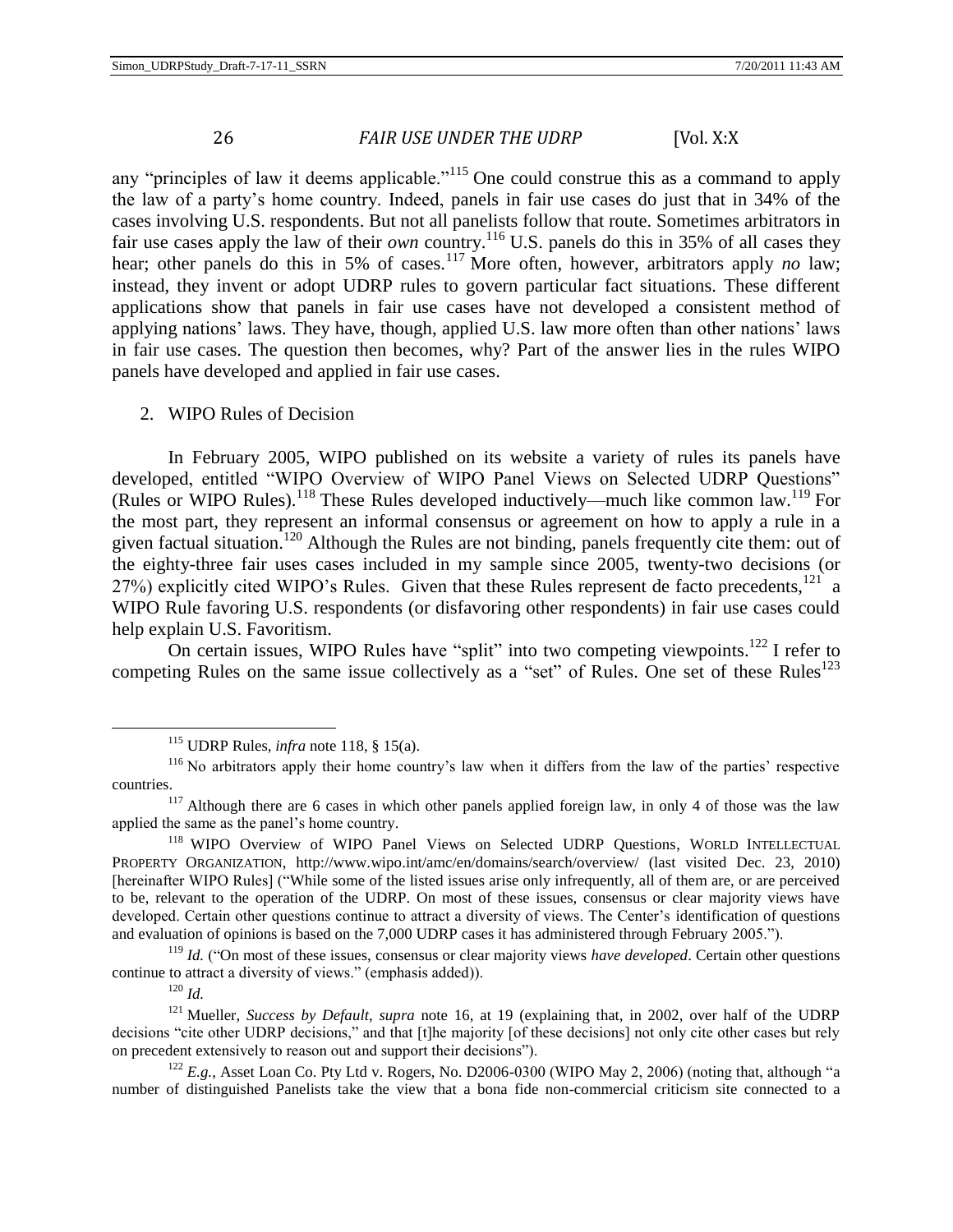addresses domain names used for criticism websites (Criticism Rules).The second set of Rules relates to fan sites (Fan Site Rules)—websites about famous people created by fans or supporters of the celebrity.

The first Criticism Rule explains that "[t]he right to criticize does not extend to registering a domain name that is identical or confusingly similar to the owner's registered trademark or conveys an association with the mark." $124$  The second Rule notes that, "irrespective of whether the domain name . . . connotes criticism," the respondent can make a noncommercial use of the mark in the domain name of a criticism site (Criticism Rule).<sup>125</sup> WIPO goes on to assert that "[t]here is also some division between proceedings involving US parties and proceedings involving non-US parties, with few non-US panels adopting the reasoning in [the latter Rule]. $126$  It does not, however, explore this phenomenon further.

The other potentially relevant set of Rules involves fan sites. These Fan Site Rules are similar to those WIPO has recognized in criticism cases.<sup>127</sup> The first Fan Site Rule states that any domain name that incorporates the trademark is confusingly similar to the trademark.<sup>128</sup> The second Fan Site Rule states that domain names incorporating trademarks can be distinguished by either other words or the content of the site.<sup>129</sup> In other words, fan sites can avoid an adverse decision if they are "clearly distinctive from any official site."<sup>130</sup> The number of cases involving fan sites is small (n = 16). There are only three cases in which respondents won (19%).<sup>131</sup> Two of those cases—*Angelini* and *Jacobs*—involved U.S. respondents. All three of these cases applied the second Fan Site Rule.

 $123$ 

 $\overline{a}$ 

<sup>124</sup> WIPO Rules, *supra* note [118,](#page-27-1) § 2.4 ("The right to criticize does not extend to registering a domain name that is identical or confusingly similar to the owner's registered trademark or conveys an association with the mark.").

 $125$  *Id.* ("IT] he respondent has a legitimate interest in using the trademark as part of the domain name of a criticism site if the use is fair and non-commercial.").

<sup>126</sup> *Id.*

<sup>127</sup> *See* WIPO Rules, *supra* note [118,](#page-27-1) § 2.5.

 $128$  *Id.* ("View 1: An active and clearly non-commercial fan site may have rights and legitimate interests in the domain name that includes the complainant's trademark. The site should be non-commercial and clearly distinctive from any official site.").

<sup>129</sup> *Id.* ("View 2: Respondent does not have rights to express its view, even if positive, on an individual or entity by using a confusingly similar domain name, as the respondent is misrepresenting itself as being that individual or entity. In particular, where the domain name is identical to the trademark, the respondent, in its actions, prevents the trademark holder from exercising the rights to its mark and managing its presence on the Internet.‖).

<sup>130</sup> *Id.*

<sup>131</sup> Société Anonyme de La Colline Champel v. Angelini, No. D2005-1059 (WIPO Dec. 5, 2005); Estate of Souza v. ZWYX.org Ltd., No. D2007-0221 (WIPO June 18, 2007); 2001 White Castle Way, Inc. v. Jacobs, No. D2004-0001 (WIPO Mar. 26, 2004).

domain name featuring the trade mark of a subject of the criticism is fair use of the domain name for the purposes of the Policy,'  $\ldots$  [o]ther panelists  $\ldots$  have taken a contrary view").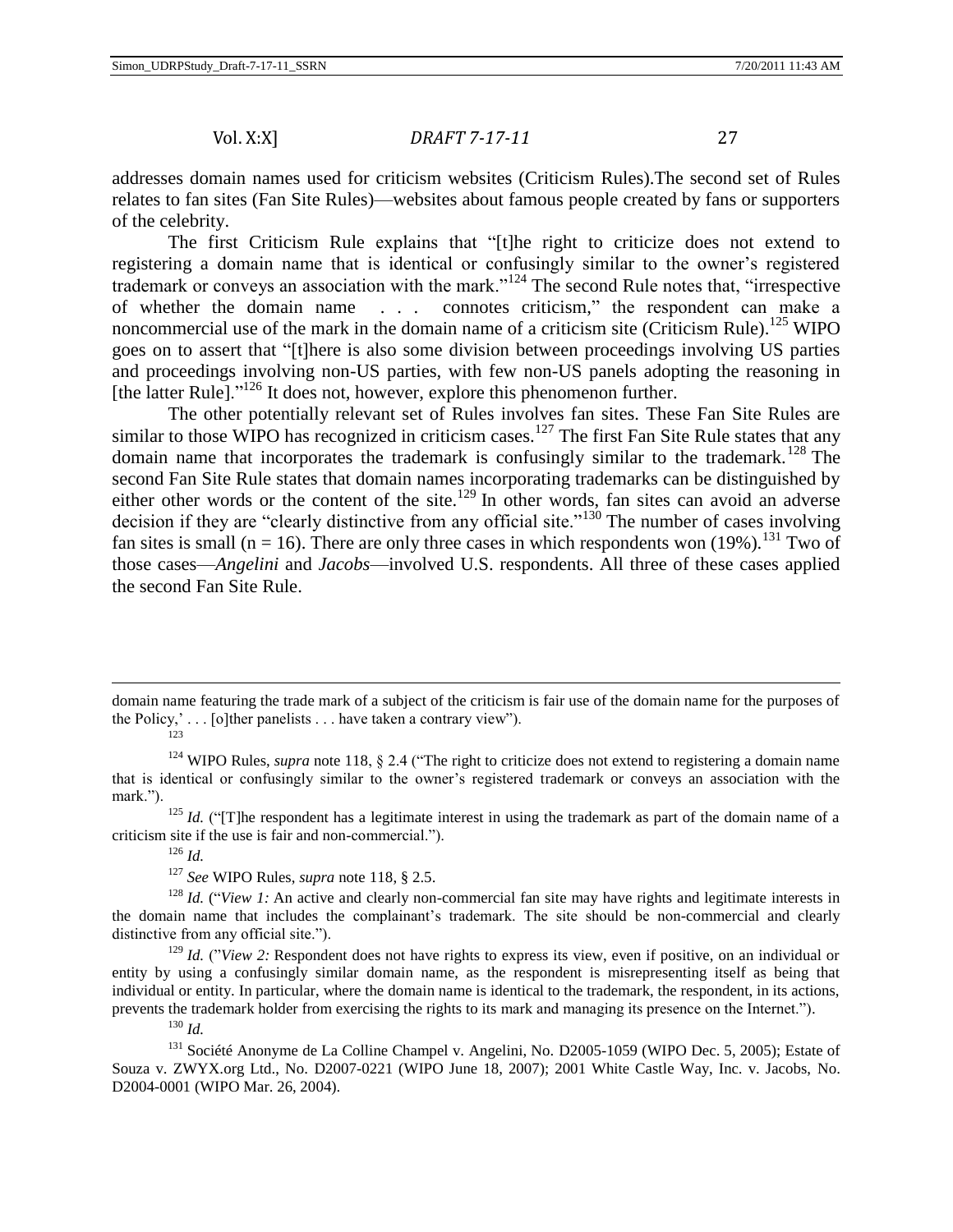These Rules explain at least part of U.S. Favoritism. Recall that, in criticism cases, U.S. respondents won more often than other respondents.<sup>132</sup> So the data show that the Criticism Rules and Fan Site Rules have been applied to and favor U.S. respondents, though the affect of the latter Rules is not large. WIPO also has stated as much by recognizing the Criticism Rules existed and applied in cases involving some U.S. party or panel. Although 43% of all fair use cases are criticism cases, the Criticism Rules may help to explain U.S. Favoritism. Although the difference U.S. and non-respondent winning percentage in criticism cases is not significant, it is close on a one-tailed test ( $p < 0.10$ ), and the sample size is small ( $n = 65$ ). More importantly, though, the differences between U.S. and non-U.S. arbitrators applying this rule are significant (one-tailed,  $p = 0.028$ ). Thus, while WIPO Rules can help explain U.S. favoritism, the Rules cannot explain everything. Indeed, how panels applied the Rules is related to both panel and respondent nationality.

## <span id="page-29-0"></span>3. Panel Nationality

 $\overline{a}$ 

Panels seem to have created the speech-friendly Criticism Rule by repeatedly applying U.S. law.<sup>133</sup> Why, though, did panels import U.S. laws into the UDRP? The primary explanation seems to be panel nationality. Out of the seventeen fair use cases in which U.S. law has been applied, only three times  $(18%)$  was the panel from a country other than the U.S.  $^{134}$ Additionally, as noted, U.S. panels found in favor of fair use more than their foreign counterparts in criticism cases.

Why might U.S. panels have done this? One explanation is sheer opportunity. The U.S. has the highest percentage of arbitrators, comprising 24% of all WIPO arbitrators. As noted in Part II, the next four countries with the highest proportion of arbitrators are the United Kingdom (10%), Australia (6%), Switzerland (5%), and France (5%). Additionally, U.S. panels are deciding nearly 50% of all fair use cases.

The parties' nationality might also have influenced U.S. panels' decisions to import U.S. Most cases decided by U.S. panels (75%) involved both U.S. respondents and complainants. When you include all cases that involve at least one U.S. party, that number jumps to 88%. Thus, in addition to the sheer number of cases U.S. panels have decided, the parties involved may influence the decision to apply U.S. law.

U.S. panels primarily are responsible for importing U.S. legal principles into the UDRP. And, typically, this occurs when resolving a dispute involving U.S. parties. So the nationalities of the parties and the panels seem to matter. Once imported, the law is used to decide a dispute.

<sup>&</sup>lt;sup>132</sup> U.S. respondents win 22% of the time in criticism cases. Other respondents, however, win only 9% of the time. *Supra* Part III.A.

<sup>&</sup>lt;sup>133</sup> Indeed, all three decisions cited by WIPO as examples of this Rule involve U.S. respondents, and U.S. panels applying U.S. law. WIPO Rules, *supra* note [118,](#page-27-1) § 2.4 (citing Bridgestone Firestone, Inc., v. Myers, No. [D2000-0190](http://www.wipo.int/amc/en/domains/decisions/html/2000/d2000-0190.html) (WIPO July 6, 2000); (complaint denied), TMP Worldwide Inc. v. Potter, No. [D2000-0536](http://www.wipo.int/amc/en/domains/decisions/html/2000/d2000-0536.html) (WIPO Aug. 5, 2000) (complaint denied); Howard Jarvis Taxpayers Ass'n v. McCauley, No. [D2004-0014](http://www.wipo.int/amc/en/domains/decisions/html/2004/d2004-0014.html) (WIPO April 22, 2004) (complaint denied).

<sup>134</sup> RapidShare AG v. Yanpeng, No. D2010-0893 (WIPO July 28, 2010); Sanbanci v. iu, No. D2003-0498 (WIPO July 23, 2003); Ryanair Ltd. v. Coulston, No. D2006-1194 (WIPO Dec. 12, 2006).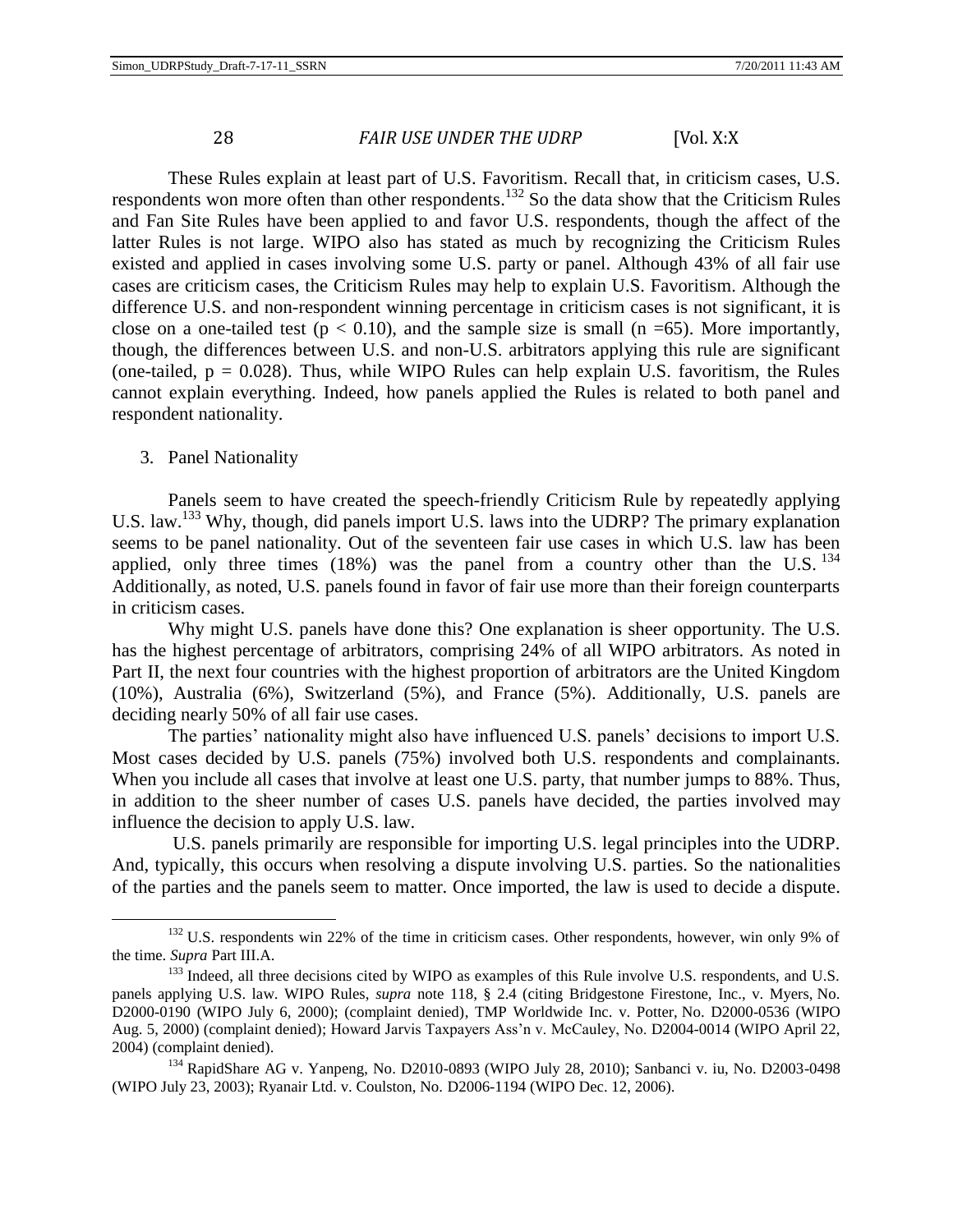Vol. X:X] *DRAFT 7-17-11* 29

<span id="page-30-0"></span>

This, in turn, results in a rule that reflects U.S. law, which WIPO panels perceive as more protective of free speech than most other countries.<sup>135</sup>

Whether that perception is accurate is unclear, but seems likely. In U.S. trademark law, for example, allows for criticism, comment, and even parody of mark, though typically not when the use of the mark is confusing. <sup>136</sup> Of the other thirty-three other countries whose arbitrators decided cases in my study, it seemed most did not have similar policies.<sup>137</sup> There were, however, some exceptions. In Germany, for example, one court has held that the German Constitution provides a defense for satirical uses of trademarks.<sup>138</sup> Other countries, like France, exempt from liability noncommercial "informational" and "political" uses, $^{139}$  though the sources I consulted said nothing of comment, criticism, parody, or satire. Other countries, like Brazil, exempt from liability "noncommercial," "truthful" uses, but also "prevent reference to the mark in speeches publications" when the reference (use?) is commercial and has a "detriment to the trademark."<sup>140</sup>

On the whole, most countries did not expressly exempt uses for comment, criticism, parody, or satire. Even the European Union's (EU) Directive to harmonize European Community trademark law doesn't specify any free speech protections for parody, commentary, or criticism.<sup>141</sup> Indeed, at least one court in Europe (the Austrian Supreme Court) has ruled that the EU Directive (in conjunction with an EU Regulation) prohibits parodic uses of trademarks on commercial products.<sup>142</sup> That said, the Directive does provide some safeguards, though they are

138 2-7 HORWITZ, WORLD TRADEMARK LAW AND PRACTICE, § 7.01[4] ("It is also a defense to infringement if the mark is used in a satirical way based on the constitutional freedom of art.")

<sup>139</sup> FRA-7 HORWITZ, WORLD TRADEMARK LAW AND PRACTICE § 7.01[4] ("It is a defense to infringement that the mark was used for information purposes and not for commercial or advertising purposes. The use of the mark in a political statement is not infringement."

<sup>140</sup> BRA-7 HORWITZ, WORLD TRADEMARK LAW AND PRACTICE § 7.01<sup>[4]</sup> (noting that "[t]he owner of a mark may not . . . [p]revent reference to the mark in speeches or publications, as long as it is done with no commercial connotation and no detriment to the trademark."). For some countries, such as the Bahamas, I could not find any information about trademark laws.

<sup>141</sup> Directive 2008/95/EC of the European Parliament and of the Council of 22 Oct. 2008 to approximate the laws of the member states relating to trademarks; OJ 8 Nov. 2008, L 299/25 (formerly First Directive 89/104/EC of the Council of 21 Dec. 1988 to approximate the laws of the Member States relating to trademarks; OJ 1 Feb. 1989, L 40/1).

<sup>142</sup> Ferdinand Graf, *Supreme Court Rules on Permissibility of Trademark Parodies*, International Law Office, April 26, 2010, http://www.internationallawoffice.com/newsletters/detail.aspx?g=248fa6b7-7dc6-481d-9af5-

<sup>&</sup>lt;sup>135</sup> Perhaps this is because U.S. Trademark law allows for uses of marks in order to criticize or comment on them, either under the fair use defense, 15 U.S.C. 1125  $\S$  (c)(3)(A) (fair use defense for dilution when the use parodies or criticizes the mark); *id* § (c)(3)(B); David A. Simon, The Confusion Trap: Rethinking a Defense for Parody in Trademark Law.

<sup>136</sup> *See* Simon, *The Confusion Trap*, *supra* note [135.](#page-30-0)

 $137$  To determine whether other countries had trademark laws that accommodated free speech interests I consulted two sources: ETHAN HORWITZ, WORLD TRADEMARK LAW AND PRACTICE (Matthew Bender, Rev. Ed.) and TRADEMARK LAW THROUGHOUT THE WORLD (West 2011). Using these two sources, I searched the law of each country for whether the law permitted "expressive uses." Loosely defined, this meant I searched for whether the law immunized from liability criticism, comment, parody, or satire of trademarks. Because these sources provided mere synopses of many countries' laws, it was difficult to determine whether the law punished or exempted from liability expressive uses. If the source did not affirmatively indicate a country's law immunized expressive uses., I presumed the law punished such uses.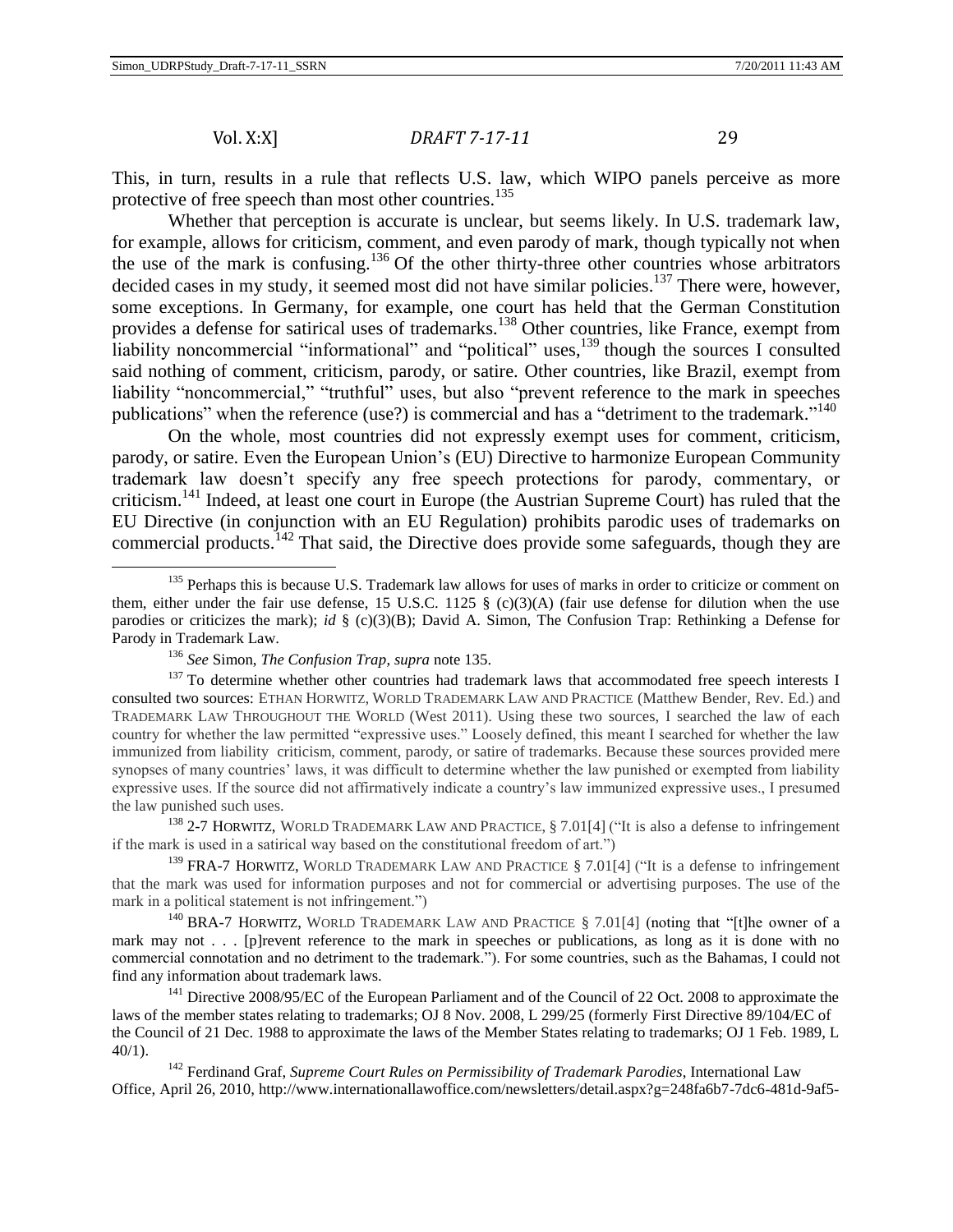not robust. Article 3, for example, states that certain words cannot be registered as trademarks, such as those without distinctive character.<sup>143</sup> Likewise, Article 6 limits the rights of mark owners by allowing for uses of a trademark to describe or compare products.<sup>144</sup>

So, some panels developed competing rules based on their perception of U.S. and non-U.S. law. As other panels draw on that rule, it replicates and becomes more prevalent. Indeed, WIPO's Criticism Rules illustrate this fact. Although WIPO acknowledges that some U.S. component plays a role in the Criticism Rules, it does not claim that panels are applying U.S. law. Instead, the Criticism Rules are based on panel decisions. Some of these decisions, of course, applied U.S. law.

In contrast, foreign law has not birthed any specific rule in fair use cases. This is likely because panels have imported other countries' laws a total of six times, with only Spain's laws being referenced more than once.<sup>145</sup> As a result, no other country's law has influenced the application of the UDRP to the extent that U.S. law has. Or perhaps, all other countries' laws are just less speech protective; thus, they are the default UDRP Rule. The outcome is a division in UDRP application: panels apply either U.S. law, or a sui generis UDRP rule.

Still, the question lingers: why have panels *not* imported *foreign law*? Unfortunately, most panels do not even discuss the Choice of Law Provision. In only one case did a panel discuss whether to apply a particular country's law.<sup>146</sup> One other case discussed why a potential split arose in the Criticism Rules (free speech traditions of the U.S.).<sup>147</sup> It did not, however, discuss the choice of law provision or the merits of applying a particular country's law.

One explanation for the lack of foreign law, then, is thoughtless panels. Foreign panels do not think that choice of law is an issue warranting attention. But that explanation is not very helpful. We still want to know why panels seem indifferent to choice of law issues.

One arbitrator suggests that the reason is panels from countries other than the U.S. favor a "unified" or "self-referential" UDRP. That is, panels favor a UDRP that develops and applies its own, independent rules over one that relies on local laws.<sup>148</sup> Why? Because the UDRP and trademark laws serve different purposes: "the Policy and local laws as to cybersquatting and

<sup>143</sup> *Id.* at Art. 3(1)(b).

 $\overline{a}$ 

 $144$  *Id.* Art. 6. It's interesting to note that the Direct uses the word "unfair" five times, but never once uses the word "fair."

<sup>145</sup> Consejería de Danidad de la Comunidad de Madrid v. Morán Llanes, No. D2008-1400 (WIPO Nov. 20, 2008); Metro Bilbao, S.A. v. Fernández, No. D2000-0467 (WIPO Aug. 30, 2000); Canonais, S.L. v. Díaz Ros, No. D2000-0592 (WIPO Oct. 2, 2000).

<sup>146</sup> 1066 Housing Ass'n Ltd. v. Morgan, No. D2007-1461 (WIPO Jan. 18, 2008).

<sup>147</sup> CBS Broadcasting Inc. v. Z. aghloul, No. D2004-0988 (WIPO Feb. 5, 2005).

<sup>148</sup> *E.g.*, 1066 Housing Ass'n Ltd. v. Morgan, No. D2007-1461 (WIPO Jan. 18, 2008) (agreeing with a previous decision that found, "*[a]s a matter of principle, this Panel would not have thought that it was appropriate to import unique national legal principles into the interpretation of paragraph 4(c) of the Policy. This is so even if the effect of doing so is desirable in aligning decisions under the Policy with those emerging from the relevant courts and thus avoiding instances of forum shopping*‖ (quoting Covance, Inc. and Covance Labs. Ltd. v. The Covance Campaign, No. D2004-0206 (WIPO April 30, 2004)).

<sup>2</sup>efb1c1a88f9 (last visited July 17, 2011) (noting that Austrian Supreme Court held, on September 22, 2009, that STYRIAGRA mark used on pumpkin seeks touted as aphrodisiac diluted the VIAGRA mark, and explaining how the Austrian Supreme Court distinguished the German court decision allowing parody).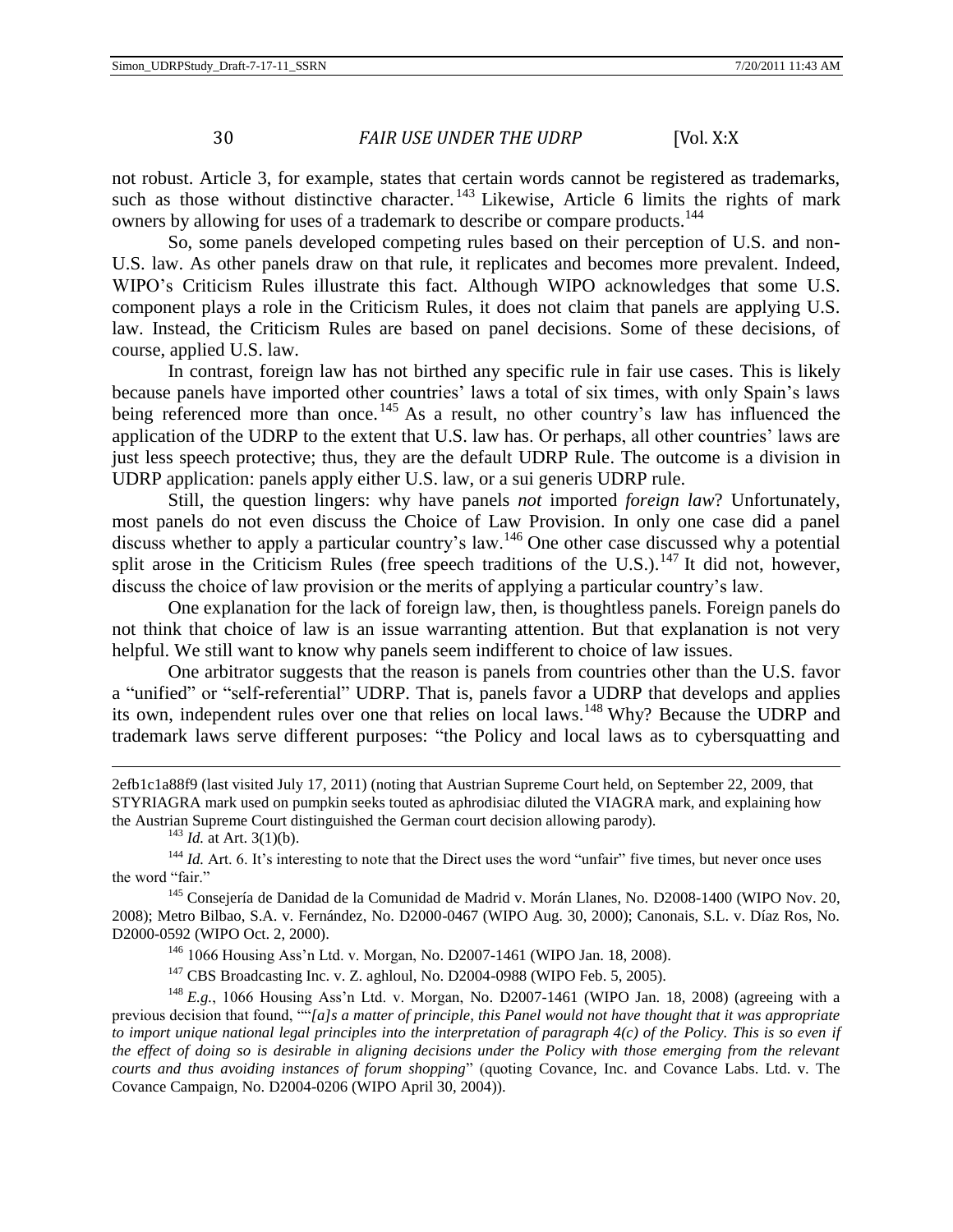trademark infringement are different. They do not do, and are not intended to do, the same thing."<sup>149</sup>

Beyond different purposes, the arbitrator worries about *uniformity* and *certainty*: using local laws "risks the UDRP fragmenting into a series of different systems, where the outcome to each case would depend upon where exactly the parties happened to reside. That way chaos lies."<sup>150</sup> Additionally, "bringing local law into the assessment of the Policy . . . undermines the very goal of commercial certainty."<sup>151</sup> Since 79% of panels do not apply any law, this explanation might have purchase.

Explaining panels' decisions not to import law, though, has a shortcoming: virtually all of the fair use cases (99%) say *nothing* about the Choice of Law Provision. And, if most panels view the UDRP as self-referential, we wouldn't expect them to. We would expect, as is the case, most panels to apply WIPO Rules or precedents from other cases. Put simply, panels do not think about this issue; they simply use WIPO decisions as de facto precedents. To them, the Choice of Law Provision is license to select among WIPO Rules or precedents, not national laws.

Additionally, in many cases the parties are from different countries than the panel. In cases involving Australian panels, for example, the panel and at least one party share the same nationality only 20% of the time. Low numbers also exist for other panels deciding large numbers of cases, including the United Kingdom (42%), Canada (22%), and New Zealand (13%). In the cases where the panel and none of the parties share the same nationality, the panel likely does not know the law of the parties' countries. Lacking knowledge of the law, the panel cannot apply it. This could explain why other panels do not apply foreign law as much as U.S. panels.

Additionally, there is another, related explanation for panels' reluctance to import foreign law: most countries simply do not legislate cybersquatting. If not law exists to import, this would explain why other panels have not applied it. In my sample of 148 cases, arbitrators, complainants, and respondents represented thirty-four different countries.<sup>152</sup> Of these thirty-four

<sup>&</sup>lt;sup>149</sup> *Id.* (citation omitted) (footnote omitted). This statement is questionable. The U.S. cybersquatting law, for example, is nearly identical to the UDRP. They are designed to do very similar, if not the exact same, thing. The question is *how* each one achieves the same goal.

<sup>150</sup> *Id.*

<sup>151</sup> *Id.*

<sup>&</sup>lt;sup>152</sup> In alphabetical order: Australia, Bahamas, Belgium, Brazil, Canada, China, Denmark, Finland, France, Germany, India, Indonesia, Ireland, Israel, Italy, Jamaica, Japan, Luxemburg, Mexico, Netherlands, New Zealand, Nigeria, North Korea, Norway, Panama, Poland, Russia, Slovenia, Spain, Switzerland, Turkey, United Kingdom, United States, and West Indies (Saint Kitts & Neviss).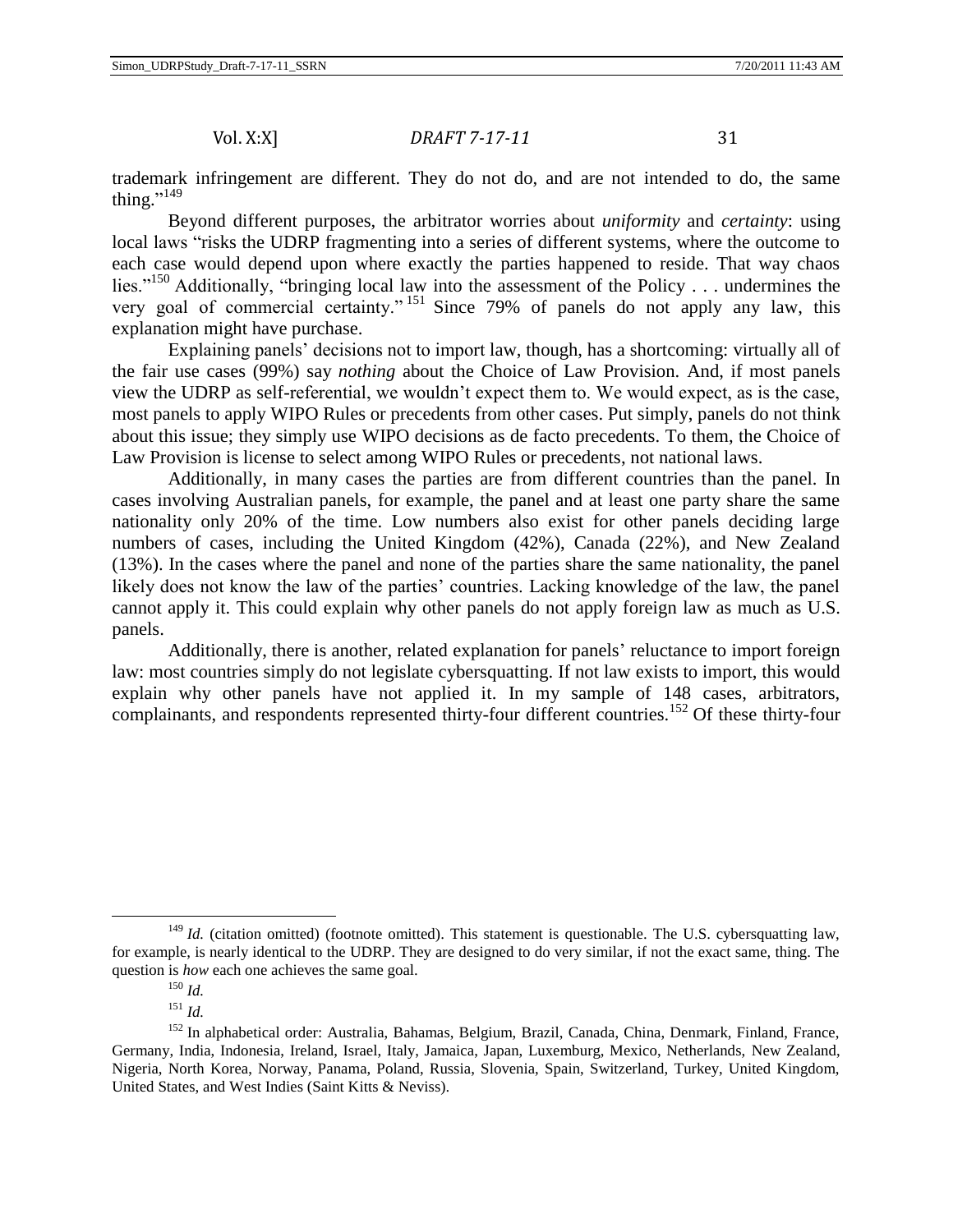#### 32 *FAIR USE UNDER THE UDRP* [Vol. X:X

<span id="page-33-1"></span><span id="page-33-0"></span>

countries, only four  $(12\%)$ <sup>153</sup> had legislation relating to domain names: the United States,<sup>154</sup> Belgium,  $155$  Finland,  $156$  and Italy.  $157$ 

At first glance, that fact aligns with this explanation. With the U.S. being one of only four countries with cybersquatting laws, there just are not many laws to import.<sup>158</sup>

That explanation, however, is not totally convincing. Recall that the most frequently cited foreign law was Spain's (cited three times). In the three other cases citing foreign law, the panel cited a European treaty,  $^{159}$  European Union law,  $^{160}$  and United Kingdom trademark law.<sup>161</sup> None of the laws cited came from countries with cybersquatting statutes. In those cases, the panels cited trademark or unfair competition law, which tends to be—or is at least perceived as—less friendly to speech than U.S. trademark law. That is not surprising considering that, even in countries that do not have specific cybersquatting statutes, courts have applied traditional trademark and unfair competition laws to resolve domain name disputes.<sup>162</sup> Thus, although most countries have law that could be applied to domain-name disputes, not many arbitrators apply it.

In light of this fact, panel nationality seems to best explain the lack of foreign law in the UDRP. Many foreign panels do not decide disputes with any parties from their home country.

<sup>&</sup>lt;sup>153</sup> To find whether a country had national law relating to domain names, I used WIPO's searchable database of national laws and treaties on intellectual property. *WIPO Lex*, WORLD INTELLECTUAL PROPERTY ORGANIZATION, http://www.wipo.int/wipolex/en/ (last visited Feb. 21, 2011). I searched each country individually, specifying the "subject matter" field should contain only "domain names." I also consulted Graham Smith's text on internet law. *See* SMITH, *supra* note [48.](#page-9-0)

<sup>&</sup>lt;sup>154</sup> Anticybersquatting Consumer Protection Act (ACPA), 15 U.S.C. § 1125(d) (1999).

<sup>&</sup>lt;sup>155</sup> Act on Cybersquatting, Law of June 26 concerning the abusive registration of domain name, *M.B.*, Sept. 9, 2003, p. 45225; SMITH, *supra* not[e 48,](#page-9-0) at 206–07 (4th ed. 2007) (stating that the statute created cause of action for cybersquatting that applies only to "abusive registration of domain names by third parties who have no rights in the distinctive signs specified in the act" but not to "free speech disputes").

<sup>&</sup>lt;sup>156</sup> Finnish law includes the Domain Name Act, which applies only to the Finnish ccTLD, ".fi." See SMITH, *supra* note [48,](#page-9-0) at 230.

<sup>&</sup>lt;sup>157</sup> See Italian Industrial Property Code, Art. 22 (conferring on domain names the capacity to serve as distinctive signs, and prohibiting the registration of domain names that conflict with previously registered marks).

<sup>158</sup> *See also* P.P. POLAŃSKI, CUSTOMARY LAW OF THE INTERNET: IN THE SEARCH FOR A SUPRANATIONAL CYBERSPACE LAW 322 (2007) ("With the exception of a few countries such as the United States, no [specific, statutory] rights have been created for defending interests in a domain name.").

<sup>&</sup>lt;sup>159</sup> Moss and Coleman Solicitors v. Kordowski, No. D2006-1066 (Oct. 23, 2006) (citing article 10 of the European Convention on Human Rights in the context of free speech).

<sup>160</sup> Espirito Santo Financial Group S.A. v. Colman, No. D2001-1214 (WIPO Jan. 22, 2002) (citing *BMW v. Deenik* [Case C-63/97 1999 1 CMLR 1099], a decision from the European Court of Justice).

<sup>161</sup> Lanware Limited v. Iveson, No. D2004-1061 (WIPO Feb. 9, 2005) (citing United Kingdom law on passing off).

<sup>&</sup>lt;sup>162</sup> SMITH, *supra* note [48,](#page-9-0) at 200–04, 210–54, 258–97 (4th ed. 2007) (explaining how traditional trademark and unfair competition law have been applied in Australia, Canada, China, France, German, Hong Kong, Israel, Japan, the Netherlands, New Zealand, Spain, Sweden, and Switzerland). Additionally, many of these countries have UDRP-like procedures to settle cybersquatting disputes involving domain-names using their respective country's ccTLD. In Australia, for example, the .au Dispute Resolution Policy (auDRP) provides more protection for mark holders. Complaints can be brought for "business names or other names, not just trade marks and service marks." *Id.* at 202.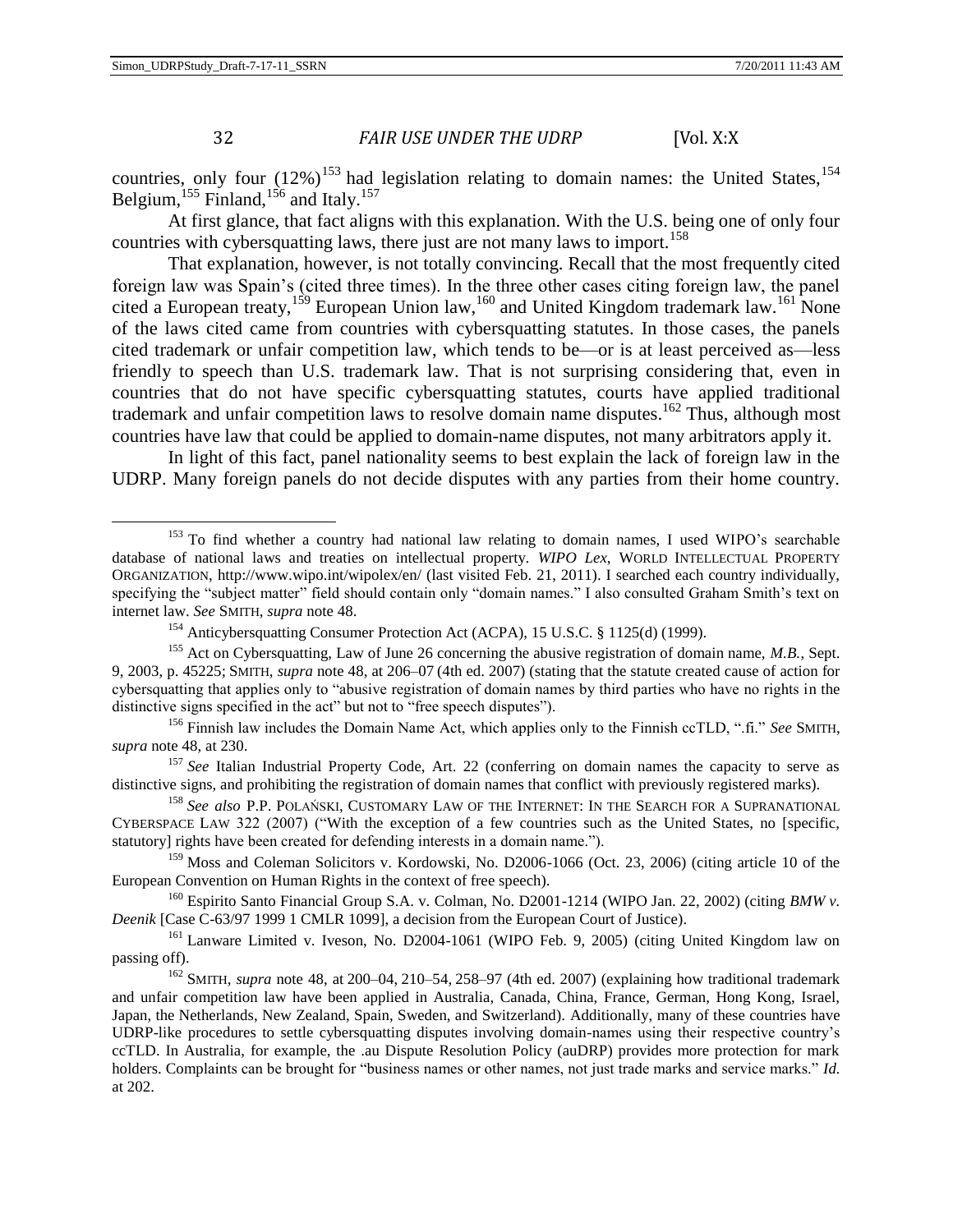For this reason, they likely do not know the law of either party's home country.<sup>163</sup> Without such knowledge, they can apply either their home country's law or the UDRP. Nearly all elect the latter course and apply only what they know, or what they can make up as needed: the UDRP.

## B. *Reforming the UDRP*

<span id="page-34-0"></span>In *Who Controls the Internet*, Jack Goldsmith and Timothy Wu state that "the most basic question about the bordered Internet . . . is whether speech should be regulated globally or locally."<sup>164</sup> This study has shown that, in fair use UDRP cases, WIPO panels have answered this "basic question" without addressing its normative component: where the respondent is from the U.S., panelists are more likely to apply U.S. law, or what they perceive to be U.S. law. In other words, U.S. panelists are more likely to apply local law when the dispute involves U.S. respondents. Yet where the respondent is from any other country, the odds of a panel applying that country's law are low.

Despite having inadvertently answering this question, U.S. Favoritism does not provide a structured way of thinking about which laws to apply—local, U.S., or international—in UDRP (fair use) disputes. In fact, I just argued that the current U.S./UDRP division in criticism cases resulted from the vague Choice of Law Provision.

<span id="page-34-1"></span>1. Problems with the U.S./UDRP Division

 $\overline{a}$ 

This U.S./UDRP division in fair use cases is problematic for several reasons. First, it privileges U.S. law (as opposed to all other law) without justification.<sup>165</sup> Why, for example, should panels import U.S. law but not, say, French law, into the UDRP? As one arbitrator has remarked:

<sup>&</sup>lt;sup>163</sup> The complaints filed also generally do not rely on local law. Therefore, the arbitrators are not provided with the relevant provisions to interpret.

<sup>164</sup> GOLDSMITH & WU, *supra* note [39,](#page-8-2) at 150. In addition to Goldsmith and Wu, countless others have devoted their scholarship to this question. *E.g.*, Matthew Burnstein, *A Global Network in a Compartmentalised Legal Environment*, *in* INTERNET: WHICH COURT DECIDES? WHICH LAW APPLIES? 23 (Boele-WOelki and Kessedjian eds., 2001); Jonathan Zittrain, *Be Careful What you Ask For: Reconciling a Global Internet and Local Law*, *in* WHO RULES THE NET?: INTERNET GOVERNANCE AND JURISDICTION 13–31(Thierer & Crews, eds., 2006).

<sup>&</sup>lt;sup>165</sup> Jacqueline Lipton wonders whether we might justify this rule on the expectations of the parties: "If U.S. law is mainly privileged in disputes involving U.S. participants then, isn't the justification arguably that the imposition of U.S. legal principles best meets the expectations of the parties? Is there anything wrong with this result in practice?‖ E-mail from Jacqueline D. Lipton, Professor of Law, Case Western Reserve University School of Law, to David A. Simon, Summer Academic Fellow, Harvard Law School (April 11, 2011, 12:31 GMT). That explanation is problematic for two reasons. First, it is circular. It assumes the validity of an expectation that is based on a practice of privileging U.S. law. But that says nothing about whether a privilege is warranted in the first instance. Second, and relatedly, the expectation that U.S. law governs when U.S. parties resolve UDRP disputes suggests that the opposite should hold true: that non-U.S. law would govern when other parties resolved UDRP disputes. But that simply hasn't happened.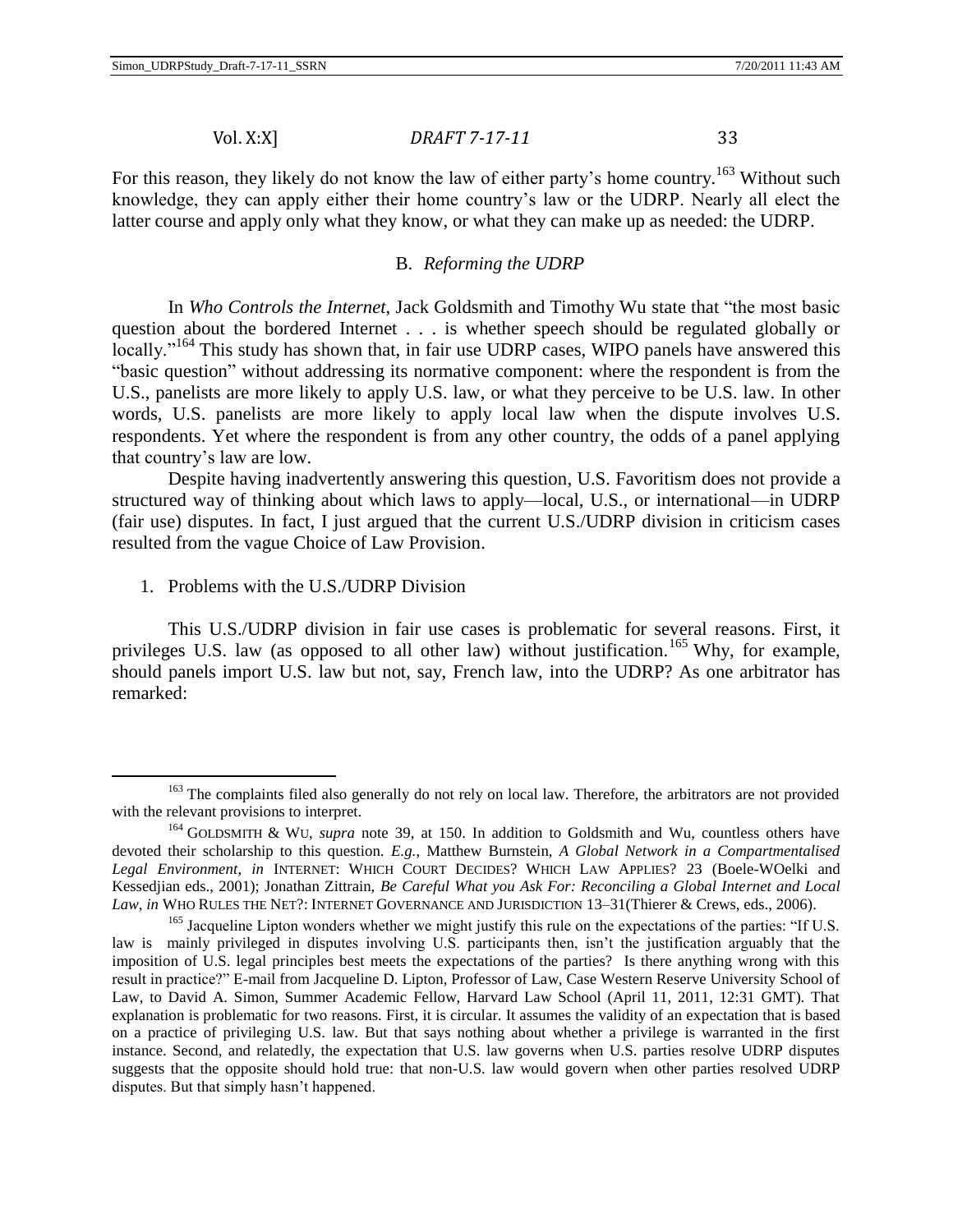## 34 *FAIR USE UNDER THE UDRP* [Vol. X:X

There is something rather curious ... [about the existence of a] US approach and a non-US approach . . . [to criticism websites]. Laws protecting . . . freedom of speech are not unique to the United States. They exist in many countries and frequently form part of those countries basic constitutional rules . . . . If local US law is to influence the issue in the United States, then logically, local laws not only can, but should, do so elsewhere in the world. And yet for the most part, panels in other jurisdictions have not considered it necessary to take into account their local laws in coming to their views on this particular issue.<sup>166</sup>

This arbitrator questions whether a reason for importing only U.S. law exists. But even if panels had developed a rule or reason justifying this practice, the UDRP would not help us resolve whether we *should* accept the rule. The reason is because neither the UDRP nor WIPO take a stance on applicable law. The UDRP is completely silent on the subject. WIPO Rules, on the other hand, equivocate even on when the U.S.-based rule should apply.<sup>167</sup>

This lack of clarity illustrates another reason why the U.S./UDRP division is problematic: arbitrators lack principled way of deciding when, if ever, to apply law, WIPO rules, or simply use their own judgment. The data bear this out. Panels in fair use cases apply U.S. law 25% of the time, foreign law 4% of the time, and no law (or sui generis rules) 71% of the time. Additionally, since WIPO published its Criticism Rules in 2005, panels have cited them in 27% of fair use cases. This decisional freedom produces biased or inconsistent decisions. Inconsistent decisions threaten individuals' and business' ability to rely on the UDRP as a predictable form of dispute resolution. Such uncertainty can have beneficial or deleterious consequences. On the one hand, applying narrow speech protections to domain-names critical of a trademark holder can chill or skew speech. That result is orthogonal to the purpose of the fair use provision: to provide a safety valve for speech. On the other hand, applying U.S. law to UDRP disputes involving parties from speech-restrictive countries can *increase* the amount of speech online. The result, the data show, typically is related to respondent and arbitrator nationality.

Finally, this U.S./UDRP division threatens to undermine the UDRP's legitimacy—if not in the eyes of certain trademark holders, then at least in the eyes of non-trademark holders (i.e., Internet users).<sup>168</sup> If the UDRP prides itself as representing international standards, it fails to do

<sup>&</sup>lt;sup>166</sup> 1066 Housing Ass'n Ltd. v. Morgan, No. D2007-1461 (WIPO Jan 18, 2008). Matthew Harris, from the United Kingdom, decided this case as the sole panelist. *Id.* He also said: "In short, the act of bringing local law into the assessment of the Policy when taken to its logical conclusion as a matter of practice undermines the very goal of commercial certainty identified in the *Howard Jarvis* case and with which this Panel whole heartedly agrees. There may be cases where it is inevitable, but in general it should be resisted. . . . [S]o far as the specific issue of rights and legitimate interest are concerned[,] the Panel sees no reason to import national rules and good reason not to do so.‖ *Id.*

<sup>&</sup>lt;sup>167</sup> WIPO Rules, *supra* note [118,](#page-27-1) § 2.4, (stating that "[t]here is also some division between proceedings involving US parties and proceedings involving non-US parties, with few non-US panels adopting the reasoning in [the latter Rule]").

<sup>&</sup>lt;sup>168</sup> Helfer & Dinwoodie, *supra* note [68,](#page-11-0) at 230 ("Panel decisions that diverge widely from the text of the UDRP, from each other, or from national laws, risk undermining the UDRP's legitimacy.").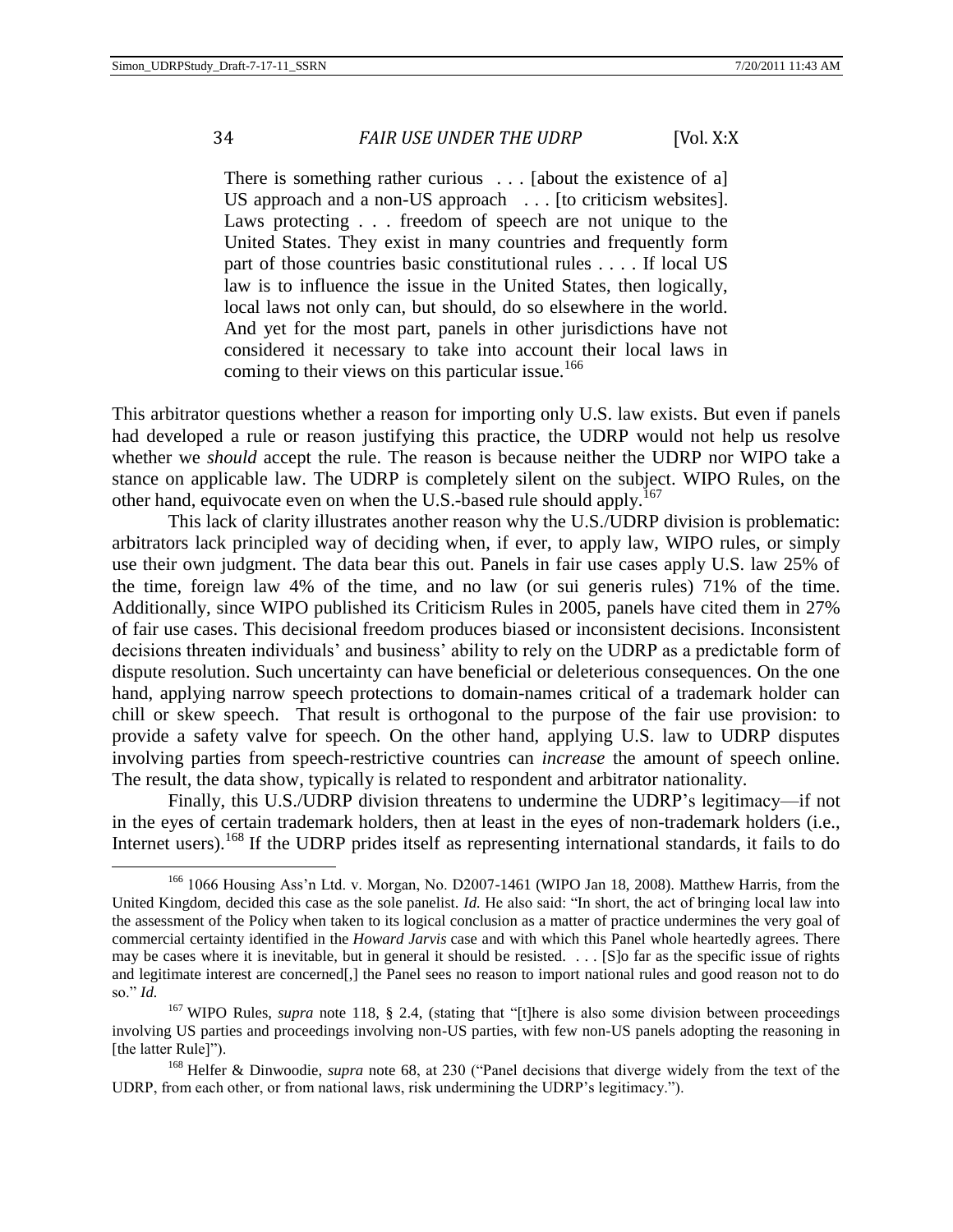so by creating distinct rights for U.S. respondents and everyone else. On the one hand, this approach may benefit more speakers online, but only if they are from the U.S. Other speech, regardless of what each country's law has to say, will be provided less protection. On the other hand, this approach may encourage corporations and other large trademark holders to bring more UDRP actions when someone criticizes them online (and is not from the U.S.). So, in the end, the UDRP would promote two contradictory positions based on a rather simplistic conception of both U.S. and non-U.S. law: provide breathing space for speech originating in the U.S. while simultaneously encouraging its suppression when it originates elsewhere. All this happens, mind you, simply because of a rather simplistic view of speech protections for trademark users in various countries around the world.

What exactly this will mean for the future of the UDRP is unclear. If UDRP decisions privilege United States law, other entities (e.g., governments, corporations) may become disillusioned with its fairness or applicability to disputes involving parties from their countries. If the entities that depend on the UDRP view it as unfair or inapt, they may opt out<sup>169</sup> of the system or seek to change it. This policy may also alienate Internet users who expect certain speech protections, but do not receive them based on the U.S./non-U.S. dichotomy. Perhaps none of that will happen immediately; but as disparities in treatment between parties grow, and as more countries and users hop online, the chances only increase.

<span id="page-36-0"></span>2. Three Potential Reforms to the UDRP

 $\overline{a}$ 

Although the UDRP is not operating perfectly, we could leave it alone. In this scenario, we would expect U.S. law to continue to dominate UDRP fair use cases, foreign law to be a nonfactor, and WIPO Rules to solidify the distinction between these Rules and U.S. law. That is one possible path, but, as noted above, there are costs for following it. For one, the current application of the UDRP seems to undercut the purpose of an international purpose of the UDRP. After all, there is no principled reason to privilege U.S. law over other countries' laws. That is, if U.S. is privileged in cases where the parties are from the U.S., other countries' laws should be given similar deference when deciding disputes involving non-U.S. respondents.

If we want a principled solution, three options exist. First, we could prohibit panels from referencing or applying *any* law. There are two problems with this approach. First, without reference to any law, the UDRP may become increasingly unpredictable. If panels simply apply ad hoc interpretations of UDRP provisions, (prospective) domain-name holders cannot determine their ability to use a domain name ex ante. Second, divorcing the UDRP from national law would

<sup>&</sup>lt;sup>169</sup> The UDRP, unlike other entrenched legal institutions, is optional in two basic senses. First, any party wishing to cancel or transfer domain names can do so in a court of law. Using the UDRP is optional. Second, the UDRP is a contract-based remedy. As such, it depends on the continued existence the contract between ICANN and various registrars. ICANN—although heavily influenced by the United States—is responsive to concerns of various parties, particularly national governments. As countries become dissatisfied with the UDRP, they will opt-out of its procedures. Either they will sue in court, or, if court-based options become too expensive, they will work to change the UDRP.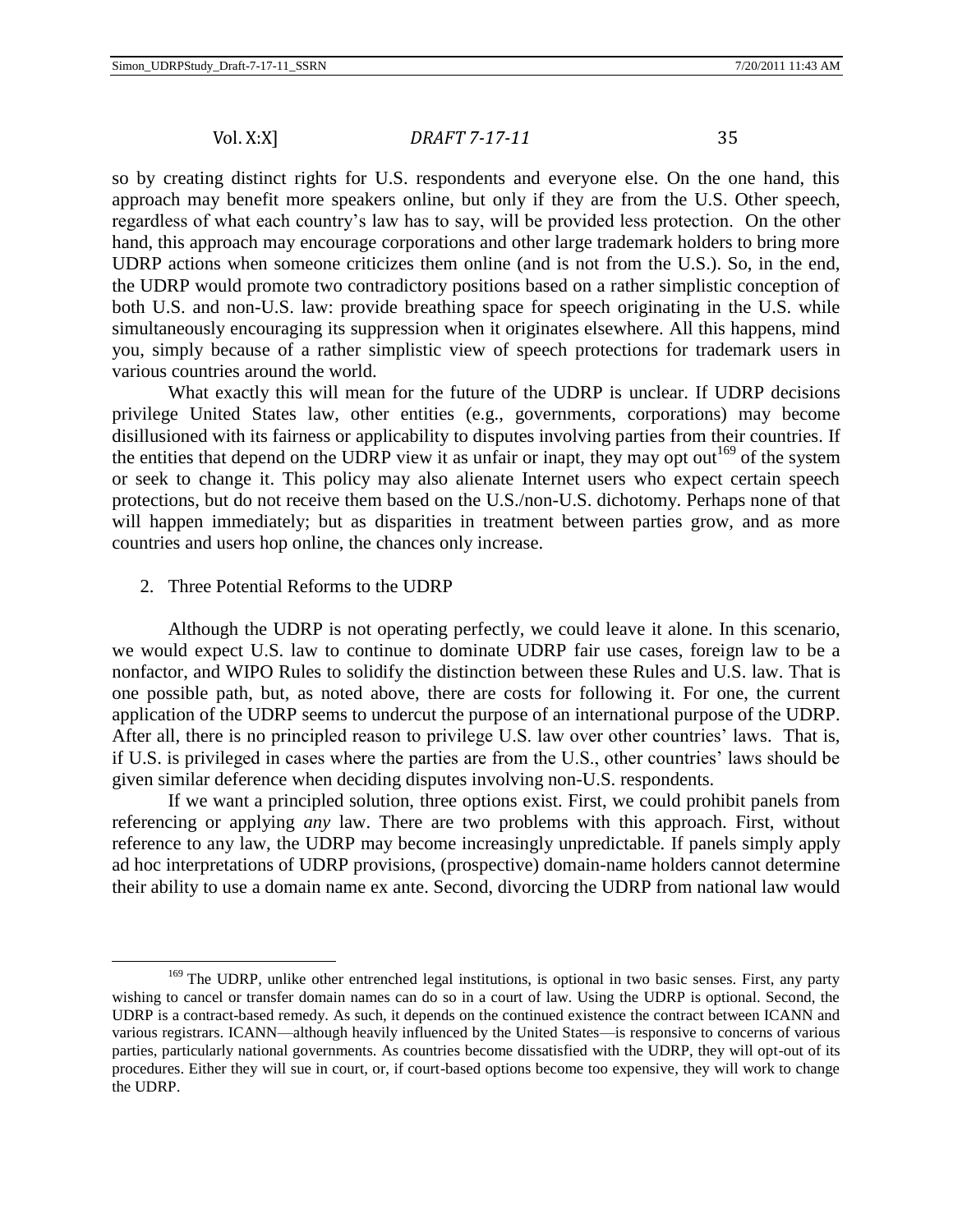be impossible. The UDRP depends upon a protectable trademark interest, which is a legal right created by national law.<sup>170</sup>

Despite this risk of ex ante uncertainty, several facts ameliorate this concern. The UDRP already operates on a de facto precedent system. Most panels apply past decisions, not law. Moreover, at least in UDRP disputes before WIPO, the provider has recognized informal rules such as the Criticism Rule—both respondents and complainants might rely on. There is no reason to suspect these practices would disappear if we eliminated references to law. Indeed, it might actually encourage their use.

Even so, the mere fact that panels cite other decisions does not ensure that a desirable pattern will emerge—or, even if it does, that it will prevent panels from "changing" precedents (for the worse). Indeed, although the UDRP may be de facto precedential, panels cite WIPO Criticism Rules in only 27% of all fair use cases. Additionally, a no-law system assumes that prohibiting the use of national law will successfully eliminate it from the UDRP. Disgorging entirely law from the UDRP, however, is impracticable. Arbitrators' worldviews—their conceptions of fairness and justice—drive their conclusions. Shaping these worldviews are the culture and laws of the countries in which they reside. Thus, we cannot totally separate particular countries' legal norms from entering UDRP decisions. We should expect "uniform" UDRP to reflect arbitrators' different worldviews and, therefore, law. Minimizing this effect would require a more substantive revision of UDRP provisions.

A no-law provision is not the only solution. ICANN also could take the opposite approach and implement a formal choice of law provision. ICANN would have to articulate a procedure for selecting a particular country's law. Requiring panels to import their countries' laws would balance the interests of all participating countries. Countries have different conceptions of free speech and different trademark laws.<sup>171</sup> A provision that accounts for these differences treats each country's law equally. Additionally, as I explain in the next subpart, it provides some measure of predictability to the law.

Like other approaches, this one is not impermeable to criticism. One problem relates to *whose* law applies. The law of the panel's home country? The respondent's? The complainant's? Some combination? Picking one of these options just raises more questions. Why should the law of the respondent's home country apply, for example, when a domain-name can cause "harm" to the trademark owner anywhere in the world? The other problem relates to how panels are selected. Should panels of particular nationality hear certain disputes? The answer to this question likely will depend upon whose law governs. Where a panel must apply Finnish law, for example, it would make sense for a Finnish arbitrator to hear the dispute.

Finally, ICANN could require all panels to apply only U.S. law to all UDRP disputes. The advantages and drawbacks of this approach are straightforward. For respondents, this approach would increase their ability to use trademarks in their domain names. It also would

<sup>&</sup>lt;sup>170</sup> Thanks to Jacqueline Lipton for this point.

<sup>&</sup>lt;sup>171</sup> *Id.* (explaining that there are a "wide range of free speech notions that exist around the world once we move beyond [certain] core principles. And the UDRP system does not presently require us to venture into the murky waters of enforcement because the remedies (transfer of domain name) are limited to those that can be effectuated by the registrars without the aid of national courts.").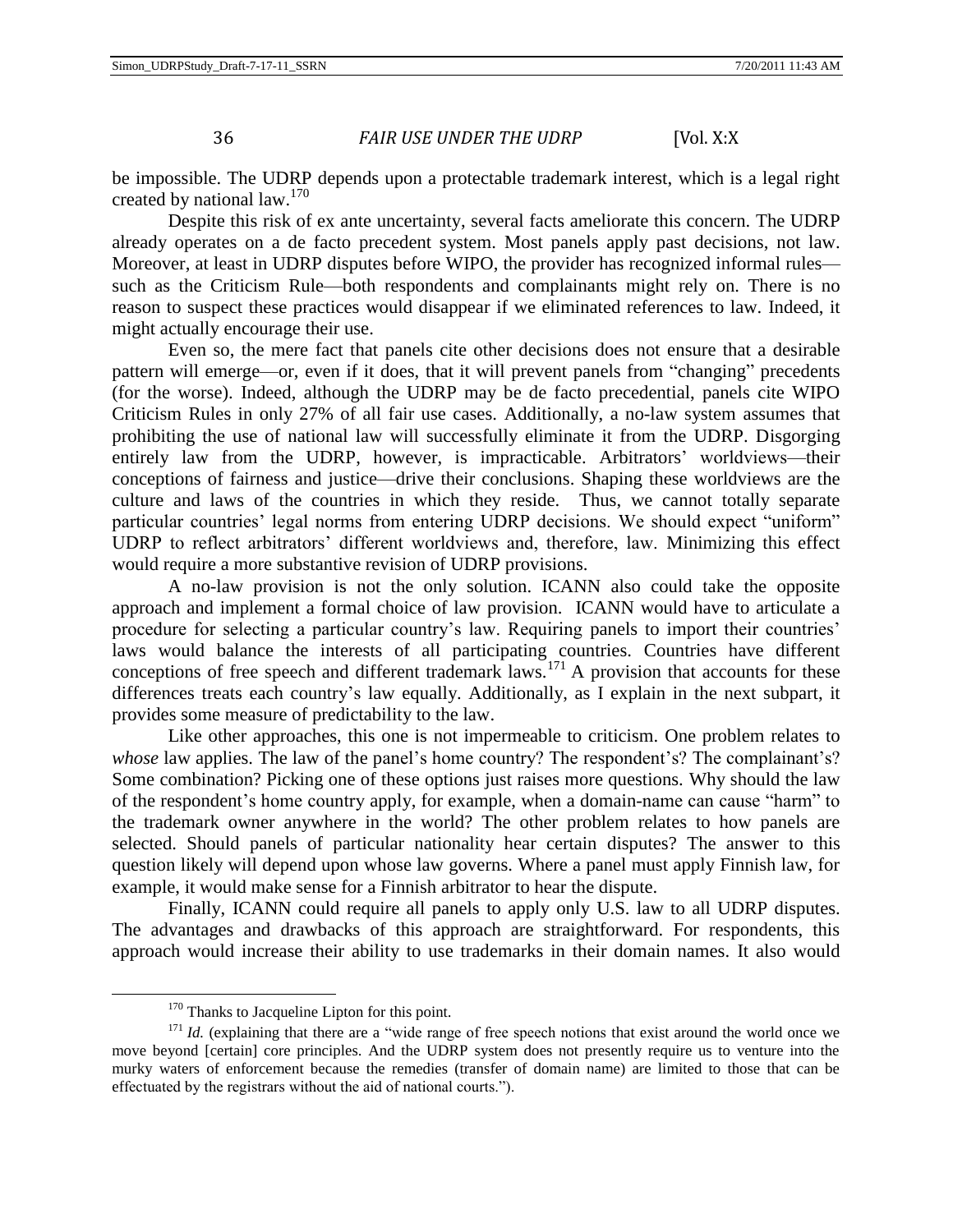increase clarity in UDRP fair use cases—and, because the U.S. has a cybersquatting law (the ACPA),<sup>172</sup> presumably in other types of cases as well.

But the drawbacks are substantial. Complainants would oppose the change because it produces less favorable outcomes for them. Currently, complainants enjoy an 83% win rate in fair use cases where the respondent is not from the U.S. When the respondent is from the U.S., however, the complainant's win rate drops 18%, to 65%. We see the same trend when we examine arbitrator—as opposed to respondent—nationality. Complainants win 80% of the time when a non-U.S. panel resolves the dispute. But that percentage falls by 15%, to 65%, when a U.S. panel resolves the dispute. Because it seems that U.S. law partially explains this phenomenon, using only U.S. law likely would favor respondents.

Furthermore, the proposal would alienate other countries. If only U.S. law applied, the UDRP would become a "mini" U.S. tribunal. But ICANN did not adopt the UDRP so panels could apply U.S. law to *all* domain-name disputes. The purpose of the UDRP was to provide an *international* dispute-resolution process. Using only U.S. law—or worse, perceptions about U.S. law—to decide disputes undermines the international application of the UDRP. Indeed, arbitrators from other countries would be unnecessary; only U.S. panels would be required to apply U.S. law. For these reasons, the U.S. law approach would likely meet strong resistance.

All of the aforementioned approaches have benefits and shortcomings.<sup>173</sup> Doing nothing is easy, but it risks delegitimizing the UDRP and creating a further divide between U.S. and other countries. Applying U.S. law has the same—but probably stronger—effects. Excluding law from UDRP decisions altogether may engender new rules, but these rules are likely to reflect the law and customs of the panel's home country. A meaningful choice of law provision would balance nations' interests, but effectively and simply doing so seems difficult. Given these problems, which approach is best in fair use cases?

## <span id="page-38-0"></span>3. ICANN Should Revise the UDRP to Apply Local Law to UDRP Cases

I argue that, at least in fair use cases, ICANN should revise and clarify both the panel assignment process and the UDRP's Choice of Law Provision. The new choice of law provision should specify that the panel apply the law of the respondent's home country. The new panel assignment procedure should require arbitrators share the same nationality as the respondent. In practice, this will not greatly affect U.S. respondents. WIPO's de facto policy assigns U.S. panels to U.S. respondents. But for other respondents, WIPO's assignment pattern is not clear. It is in this realm the policy will have the greatest affect.

Although this proposal requires two separate provisions, both the choice of law application and panel assignment are tied together. Indeed, to understand my proposal, one must understand the relationship between these two mechanisms. I start by discussing panel selection and then discuss applicable law. Before entering this discussion, I want to emphasize that I am

<sup>172</sup> *See* ACPA, *supra* note [154.](#page-33-0) 

<sup>&</sup>lt;sup>173</sup> One might wonder why parties worried about U.S. favoritism simply don't select non-U.S. arbitrators. One reason is that most fair use cases are decided by only one arbitrator. In any case, that doesn't solve the problem of the U.S./non-U.S. dichotomy. It merely allows parties to choose between two existing options.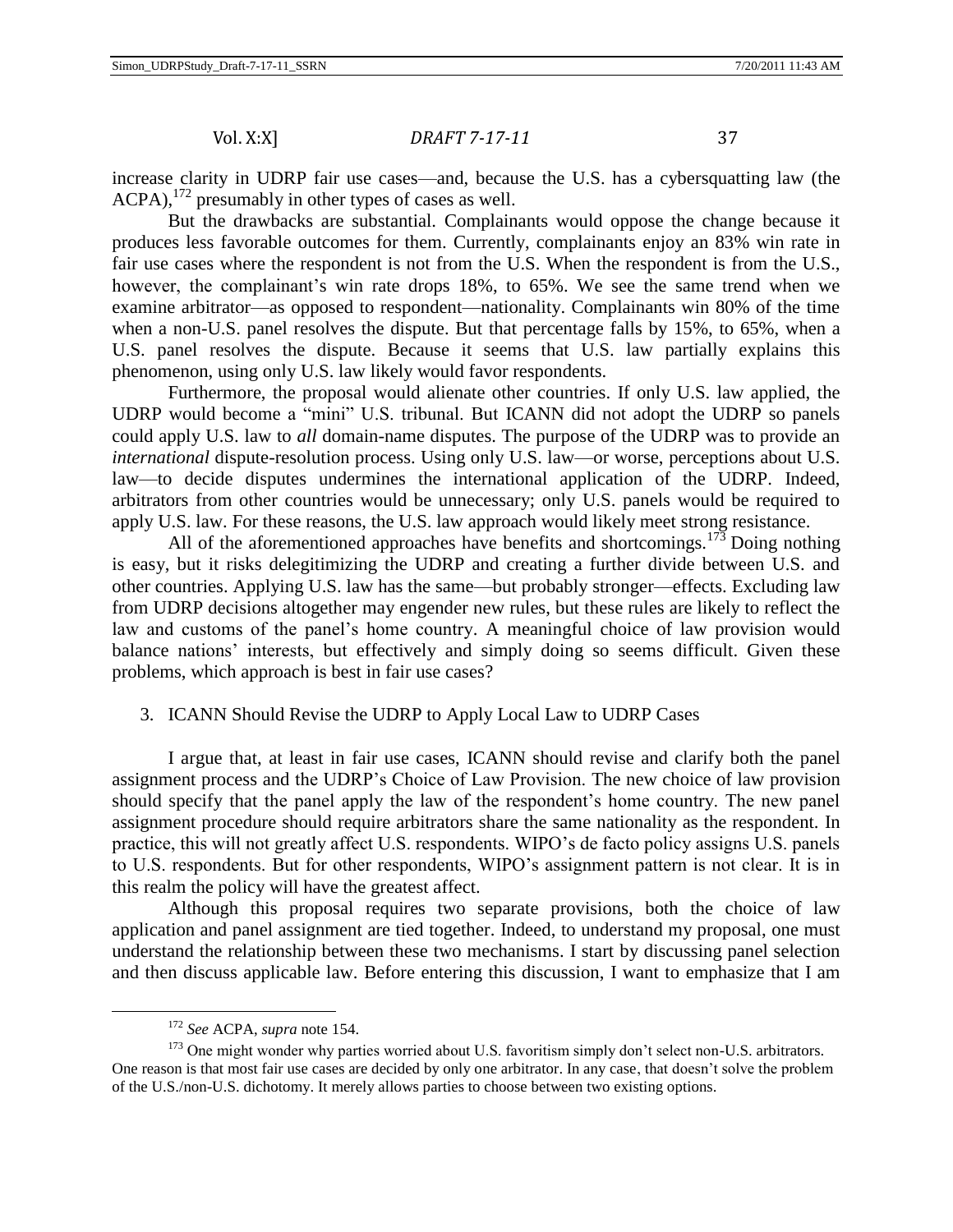*not* arguing how to govern *the Internet* with law or some other mechanism*.* That topic has been debated feverishly.<sup>174</sup> I am, however, arguing that the *UDRP* should incorporate local law.<sup>175</sup> More specifically, I am proposing a regime that is appropriate given my study of *fair use cases at WIPO*. Although I propose a scheme that could apply to the UDRP generally, scholars should study the other provisions more broadly before making changes wholesale.

Panel selection and assignment under the UDRP has only a few rules. As noted previously,<sup>176</sup> the complainant and respondent can offer lists of arbitrators where a three-member panel decides the dispute. The provider assigns two arbitrators from the lists submitted by the parties—one from each party. It then assigns one arbitrator on its own. In a one-member panel, the provider assigns the arbitrator. *How* providers assign specific arbitrators is unknown. The UDRP does not state how this does or should occur, and providers have not been forthcoming with information.

The data, however, show two patterns of assignment: one for U.S. panels and one for other panels. U.S. panels almost always decide cases with at least one U.S. party. Indeed, in 88% of all cases decided by U.S. panels, at least one party was from the U.S. That means that in 12% of all fair use cases decided by U.S. panels, the panel had *absolutely no connection to the jurisdiction of either party*.

For fair use cases decided by other panels, this problem is particularly acute. <sup>177</sup> Of the all cases decided by Australian panels, for example, 80% did *not* involve any party from Australia. The numbers are similar for other countries. For all fair use cases involving panels from the United Kingdom, Canada, and New Zealand, the percent of cases where neither party was from those countries was 58%, 78%, and 87%, respectively. Thus, many non-U.S. panels decide cases involving parties from countries other than their own. Unlike the assignment pattern for U.S. arbitrators, no clear assignment pattern exists for non-U.S. arbitrators.<sup>178</sup>

<sup>174</sup> Jack Goldsmith, *Against Cyberanarchy*, 65 U. CHI. L. REV. 1199 (1998); David R. Johnson & David Post, *Law and Borders—The Rise of Law in Cyberspace*, 48 STAN. L. REV. 1367 (1996); James Boyle, *Focault in Cyberspace: Surveillance, Sovereignty, and Hardwired Censors*, 66 U. CIN. L. REV. 177 (1997); Dan L. Burk, *Federalism in Cyberspace*, 28 CONN. L. REV. 1095 (1996); Joel R. Reidenberg, *Governing Networks and Rule-Making in Cyberspace*, 45 EMORY L.J. 911 (1996).

<sup>&</sup>lt;sup>175</sup> Others scholars have suggested different reforms to the UDRP. One scholar, for example has suggested that the UDRP can take one of three approaches: apply U.S. legal principles, apply the laws of all countries, or apply UDRP sui generis law. *See generally* Laurence R. Helfer, *Wither the UDRP: Autonomous, Americanized, or Cosmopolitan*, 12 CARDOZO J. OF INT'L & COMP. L. 493, 494 (2004) (describing three possible courses for the UDRP, one where it operates on sui generis law, one where it operates on American law, and one where it operates on the laws of various countries). Others have argued for a wholesale reworking of the UDRP to be more speech protective. *E.g.*, Dawn C. Nunziato, *Freedom of Expression, Democratic Norms, and Internet Governance*, 52 EMORY L.J. 187 (2003).

<sup>176</sup> *See* Introduction.

<sup>&</sup>lt;sup>177</sup> *E.g.*, Native Instruments GmbH v. Williams, No. D2007-0973 (WIPO Aug. 21, 2007) (where complainant was from Germany, respondent was from the U.S., and the sole panelist was from the U.K.); Pfizer Inc. v. Zhan, No. D2006-1134 (WIPO Oct. 30, 2006) (where complainant was from the U.S., respondent was from the Canada, and the sole panelist was from China).

 $178$  It may be that there just have not been enough cases for a pattern to develop. Although plausible, that explanation does not seem likely. The more likely explanation is that panel assignment does not matter much when neither party is from the U.S., at least as to fair use.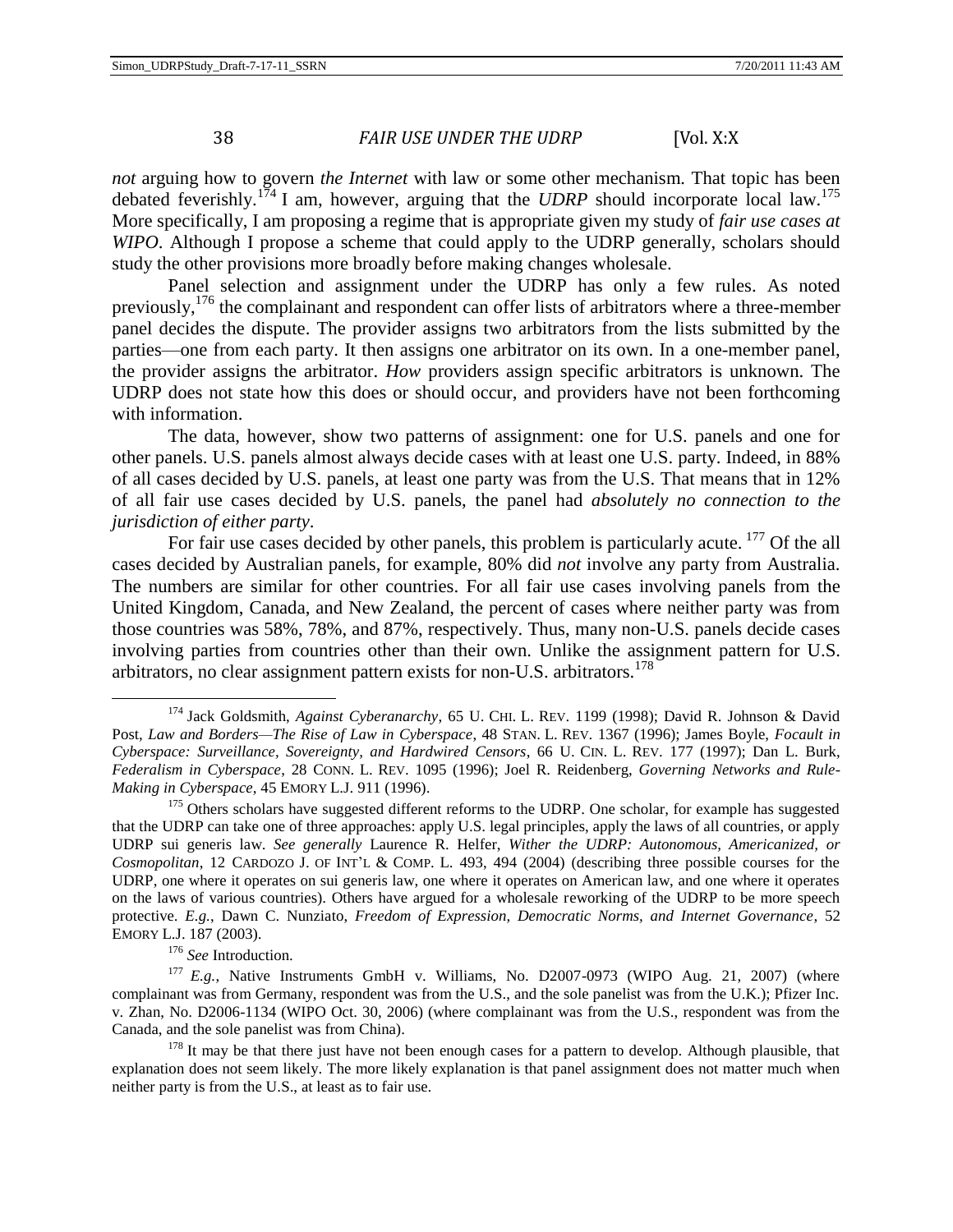# Vol. X:X] *DRAFT 7-17-11* 39

Normally, random assignment of arbitrators is a virtue. Not here. The reason is because panel assignment and choice of law are closely connected. What law panels apply depends on who comprises those panels. Recall that without a principled basis for applying laws, UDRP panels will continue to apply laws or WIPO Rules—or make ad hoc decisions—at varying rates. Given the data, we would expect that, in fair use cases, U.S. panels would continue to apply U.S. law more than other panels apply foreign law. But, for other panels, what principles or law they will apply is uncertain. Part of this uncertainty is tied to panel assignment. If a panel has no national connection to either party, its decision is more likely to be ad hoc, unprincipled, and unpredictable.

To eliminate this risk, ICANN should clarify and explain how providers should assign panels. Specifically, panel assignment should be tied to what law applies. At the beginning of this subpart, I stated that panels should apply the law of a respondent's home country.<sup>179</sup> To construct a practical choice of law rule, panels must have some knowledge of the law they apply. Thus, I propose that the provider assign to cases panels who share the same nationality as the respondent. In the case of three-member panels, this means two arbitrators should be from the same country as the respondent; the third should be from the country of the complainant. Providing two panelists from the respondent's country ensures that the law is applied accurately. Retaining at least one party from the complainant's country allows for a flexible system. In some cases, as I explain below, the complainant's law may govern. For this reason, it is important to have an arbitrator knowledgeable about the law of the complaint's country.

Despite these safeguards, using the respondent's home country to determine what law applies could raise another risk. Companies may try to "game" the system by registering

 $179$  Still, we need to know what constitutes "a respondent's home country." I suggest this term should mean "the country listed in the WHOIS database." The WHOIS database is a publicly available, searchable database that contains the contact information of domain name registrants. MUELLER, RULING THE ROOT, *supra* note [40,](#page-8-1) at 235 (―The WHOIS database allows one to type in a domain name and pull up the name and address of the individual or company that registered the domain.‖); *What is WHOIS?*, Network Solutions, http://www.networksolutions.com/whois/index.jsp (last visited Mar. 3, 2011) [hereinafter *What is WHOIS?*] ("Once your listing appears in this online directory, it is publicly available to anyone who chooses to check domain names using the WHOIS search tool."). When an individual or corporation registers a domain name, the information they provide automatically enters the WHOIS database. *What is WHOIS?*, *supra* (When you register a domain name, the Internet Corporation for Assigned Names and Numbers (ICANN) requires your domain name registrar to submit your personal contact information to the WHOIS database."). When I register <www.stevejobslikesapples.com>, for example, I must enter my name and contact information. Because I reside in the U.S., I would enter that as my home country. If Apple filed a complaint with WIPO, a U.S. panel would hear the dispute. In making a decision, the panel would apply U.S. law to interpret or "fill the gaps" in the UDRP.

Because a domain-name registrant enters her information into the WHOIS database, one might question the reliability of the information. Hence, there is some risk that the registrant will provide incorrect, misleading, or false information. The new choice of law provision should address this risk in two ways. First, it should require any complainant who asserts that the respondent does not reside in the home country to provide evidence of that fact. Evidence must consist of more than mere assertions. If the complainant can produce such evidence, the burden shifts to the respondent, who will have to provide evidence rebutting the presumption. If, on the other hand, the respondent cannot meet the burden, the complainant's law applies. Second, in the cases of respondent default, the panel will presume that the Respondent does not reside in the country listed in the WHOIS database, and the complainant's law will govern. Using either the law of the complainant's or the respondent's home country allows providers to appoint panels with knowledge of any potentially applicable law.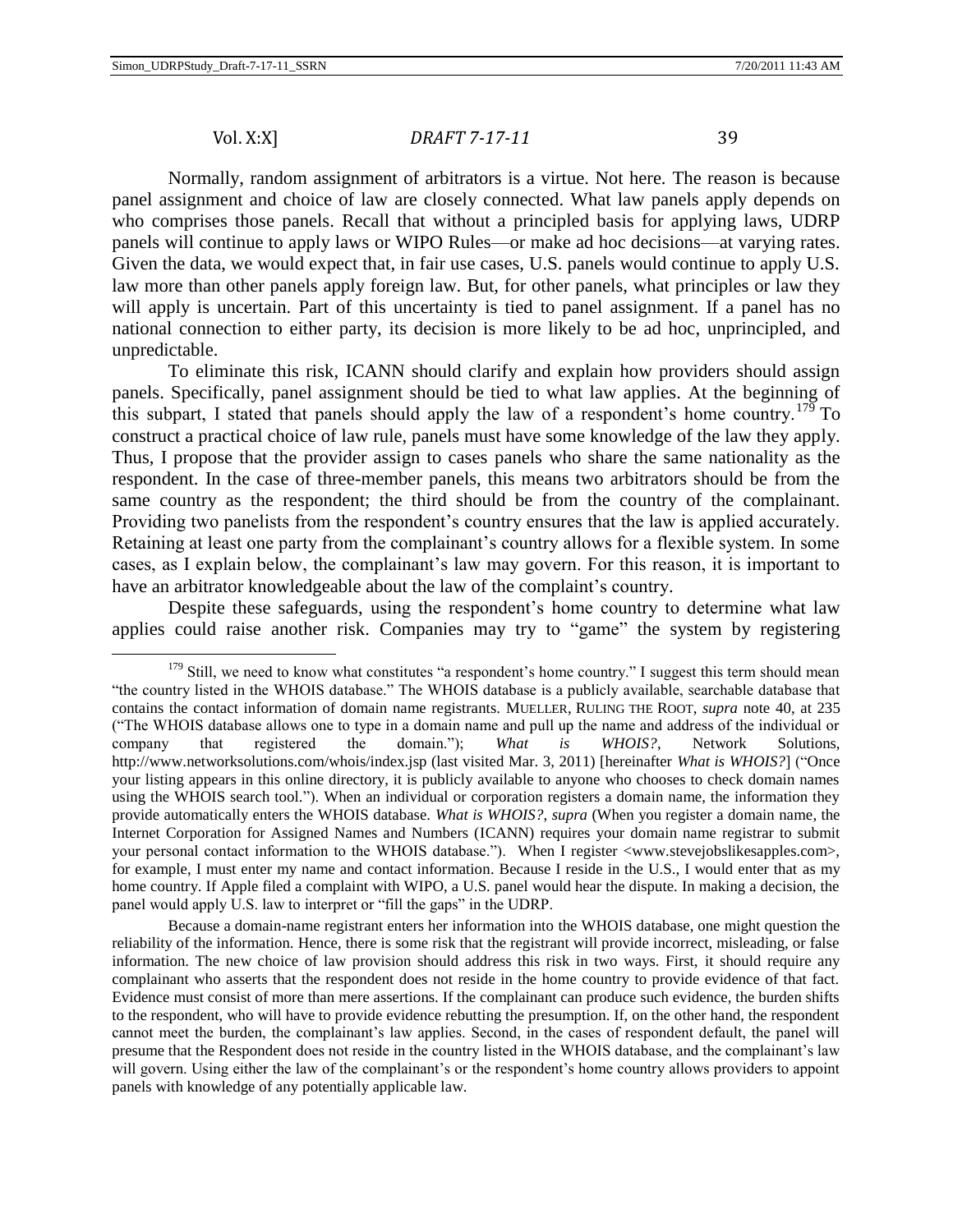corporations in countries with speech-friendly domain-name laws. While this risk exists, at least three factors ameliorate it. First, the fair use defense covers noncommercial, fair uses. This excludes uses designed merely to profit off the good-will in a trademark. For these reasons, parties are not likely to (successfully) game the choice of law provision. Second, companies seeking to protect their trademarks will be enforcing their marks; they will be *complainants*. Because the law of *the respondent's* home governs, where the *complainant* resides is important only in cases of respondent default. Finally, it costs time and money to set-up and *operate* a corporation in a country. Costs will diminish the risk that companies will try to register companies in domain-friendly countries merely to trade off the good-will of others' trademarks. Under the new UDRP provision, a company will not be able to circumvent the residence requirement by merely registering a corporation; it must operate in that country as well.<sup>180</sup>

At this point, one might be concerned that the burden on the complainant is too high. That is, forcing the complainant to gather information about the respondent's whereabouts reduces the efficiency of the UDRP. But that ignores the complainant's current duties under the UDRP. A complaint under the UDRP must provide much of this information, including

> the name of the Respondent (domain-name holder) and all information (including any postal and e-mail addresses and telephone and telefax numbers) known to Complainant regarding how to contact Respondent or any representative of Respondent, including contact information based on pre-complaint dealings, in sufficient detail to allow the Provider to send the complaint.<sup>181</sup>

One may read the language "known to Complainant" to absolve the complainant of any duty to investigate facts. But such a reading would not make sense. Most of the time, complainants will not know much, if anything, about the domain name owner. At the very least, the complainant must take reasonable steps to gain such information, such as using the WHOIS database. Since the information in the WHOIS database would govern the choice of law issue, this new requirement would not be a burden.

<span id="page-41-0"></span>4. Using Local Law Addresses Concerns of Uniformity, Cost, and Predictability

There are, of course, further concerns with this system. Although I cannot address all of them here, I will discuss three: uniformity, cost, and predictability. We saw in Part III.A that at least one panel fears that applying local laws would disturb the uniformity of the UDRP. That fear, however, seems overstated. Currently, various splits already occur within the WIPO Rules. Furthermore, many decisions (73%), do not cite WIPO Rules at all. Although importing national law may fracture the UDRP, maintaining the current U.S./UDRP dichotomy trades one large fracture line for a more nuanced and controlled approach. The U.S./UDRP dichotomy, for example, sacrifices the territoriality that defines all other trademark law. Instead, it opts to favor

<sup>&</sup>lt;sup>180</sup> What constitutes "operating" could be defined either by local law or by the UDRP.

<sup>181</sup> UDRP Rules, *supra* note [5,](#page-3-1) at §3(b)(v).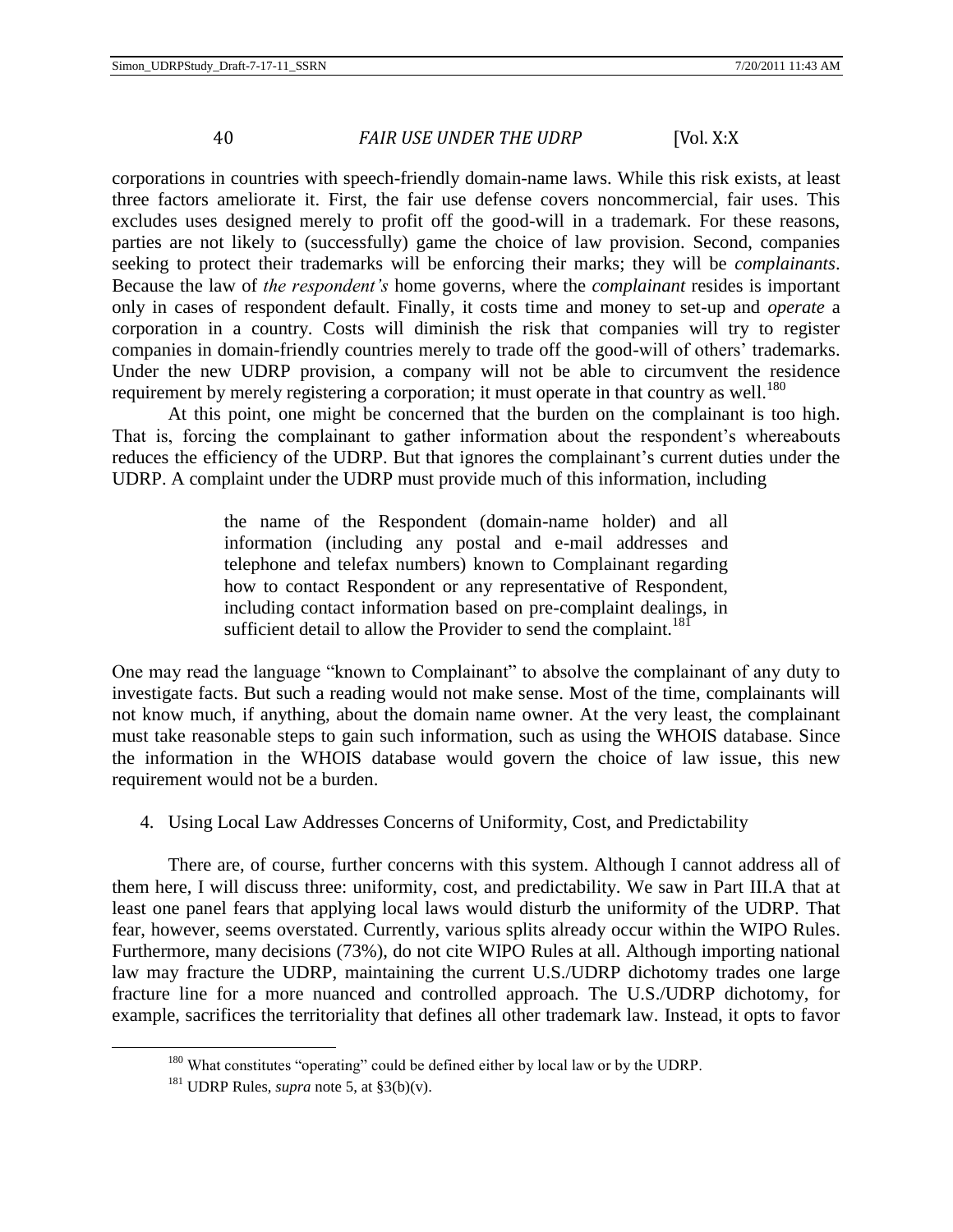U.S. parties, leaving others under less-friendly interpretations of the fair use defense, even where their home country's law (like Germany) may allow such a use. <sup>182</sup> Additionally, it ignores the fact that the parties can file lawsuits in various countries *even after* a UDRP resolution. Put another way, parties can pursue their *legal* options under the laws of other countries. If the UDRP purports to be a system founded on common international principles, it makes little sense to disregard those legal principles that would govern in its absence. Finally, there always exists the possibility of an increasingly unpredictable UDRP. Although the U.S./UDRP dichotomy exists now, further breaks could develop on unforeseen grounds. Although this risk currently appears low, it would if realized increase ex ante costs for both (potential) complainants and respondents.

Finally, the objection also assumes the costs of using local laws would be much higher than a self-referential system. That assumption does not hold. Under a policy that used local law to settle disputes, the respondent would have at least as much notice as under the UDRP. Instead of combing through WIPO decisions, which may not be in the native language of the party, the parties can consult the *binding* legal precedents of the applicable jurisdiction.

For a similar reason, a UDRP that imported local law could *reduce* social costs by specifying what law applies and who applies it. As Graeme Dinwoodie has noted: "the differences between the trademark and domain name systems lead to these (and other) social costs ex post; if these are costs that can be reduced by one system having regard to the other ex ante, then some coordination is clearly worthwhile.<sup>183</sup> A system defined by reference to specific laws also better equipped to address noneconomic trademark law concerns, such as free speech.  $184$  This is important because "different countries deal with the collision [between trademark law and free speech] in different ways."<sup>185</sup>

What if, however, a country has no specific domain name law? Of the thirty-four countries in my study, for example, only four countries in my sample have cybersquatting laws: the U.S., Belgium, Finland, and Italy. How could panels apply the law of their home country when none existed? That question erroneously assumes that having no *cybersquatting* law is the same as having no law at all. Although many countries do not have cybersquatting laws, they do have laws regarding speech and trademarks. These laws can be applied in the context of the UDRP. Prior to the enactment of the Anti-Cybersquatting Protection Act, for example, U.S. courts ably applied free speech and trademark principles to domain name disputes.<sup>186</sup> Indeed, they still do—the ACPA is an alternative to traditional trademark infringement (and dilution)

<sup>182</sup> *See* Part IV.A.3.

<sup>183</sup> Graeme B. Dinwoodie, *(National) Trademark Laws and the (Non-National) Domain Name System*, 21 U. PENN. J. INT'L ECON. L. 495, 505–06 (2000) (footnote omitted).

 $184$  *Id.* at 511 (stating that "trademark protection, especially for words, collides with free speech concerns").  $185$  *Id.* 

<sup>186</sup> Courts in the U.S.—prior to Congress enacting a domain-name-specific law (the ACPA)—used traditional trademark principles to resolve the domain name disputes. *E.g.*, Brookfield Communications, Inc. v. West Coast Entertainment Corp., 174 F.3d 1036 (9th Cir. 1999) (applying traditional trademark law principles to a dispute involving domain names); Panavision Int'l L.P. v. Toeppen, 141 F.3d 1316 (9th Cir. 1998) (applying the Federal Trademark Dilution Act to a cybersquatting dispute).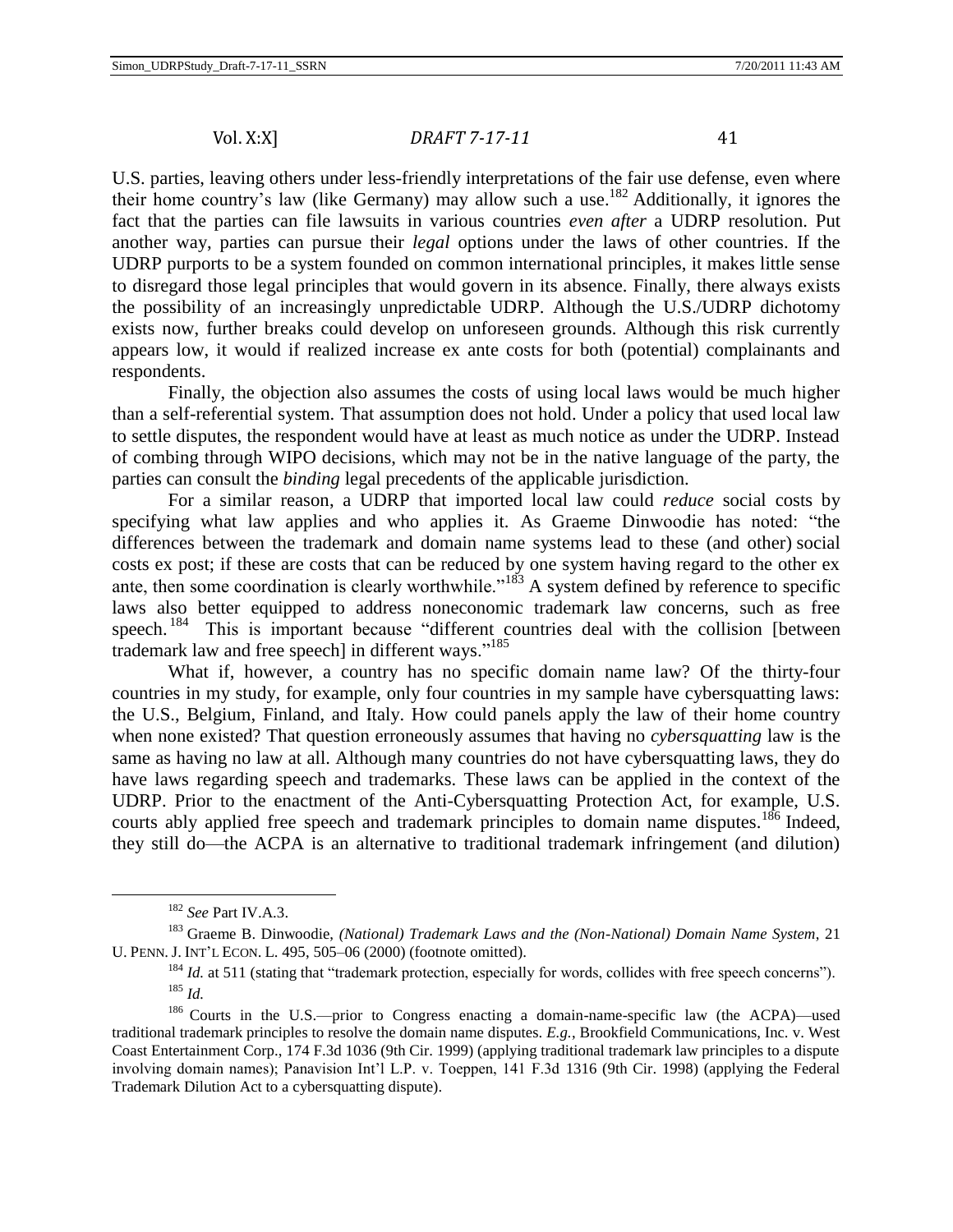<span id="page-43-0"></span>

actions.<sup>187</sup> We have no reason to suspect other countries' courts or arbitrators should be less capable. Indeed, some countries already have done this.<sup>188</sup>

Alternatively, panels could incorporate existing country-specific domain-name resolution policies. Many countries have UDRP-like policies that pertain to domain names containing the country's "code"—like ".us" for the United States—known as a "country-code top-level" domain" (ccTLD). Perhaps unsurprisingly, WIPO helped shaped each of these agreements.<sup>189</sup> These agreements, like the UDRP, are contractual. When one wants to register a domain name with country-specific top-level domain, they must do so through a registrar in that country.<sup>190</sup> Many registries have UDRP-like agreements that the registrant must agree to when registering a domain name. 191

To obtain a ccTLD for Canada (".ca"), for example, one must register with the Canadian Internet Registration Authority (CIRA).<sup>192</sup> Like ICANN, the CIRA binds registrants through a mandatory "Registrant Agreement."  $193$  This agreement requires registrants to agree to resolve disputes<sup>194</sup> using the CIRA Domain Name Dispute Resolution Policy (CDRP), which his similar to the UDRP. $^{195}$ 

Different countries' agreements have different provisions, though they closely resemble the UDRP. The CDRP, for example, provides a list of what constitute "legitimate interests." One of these includes using the domain name "in good faith association with a non-commercial activity including, without limitation, criticism, review or news reporting.<sup> $196$ </sup> The fair use provision of the .au Dispute Resolution Procedure (auDRP), which resolves disputes involving

 $\overline{a}$ 

<sup>190</sup> SMITH, *supra* note [48,](#page-9-0) at 153 ("A wide variety of organizations, some state, some private, have responsibility delegated by IANA for managing country code domains. . . . Each ccTLD is able to organize and subdivide its own domain space as it wisher within the general policy laid down by IANA. . . . Each ccTLD tends to have its own local requirements for registration  $\dots$  ...").

<sup>191</sup> *See Arbitration and Mediation Center*, *ccTLD Database* WORLD INTELLECTUAL PROPERTY ORGANIZATION, http://www.wipo.int/amc/en/domains/cctld\_db/codes/ar.html (last visited Mar. 6, 2011) (displaying a searchable database of "ccTLD registration agreements, WHOIS services, and alternative dispute resolution procedures).

<sup>192</sup> *What is a domain name?*, CANADIAN INTERNET REGISTRATION AUTHORITY, http://www.cira.ca/what-isa-domain/ (click through "What is a registry") (last visited Mar. 6, 2011) ("CIRA is the registry for the .CA domain").

<sup>193</sup> *Registrant Agreement, Version 2.0*, Oct. 12, 2010, CANADIAN INTERNET REGISTRATION AUTHORITY, http://www.cira.ca/assets/Documents/Legal/Registrants/registrantagreement.pdf (last visited Mar. 6, 2011).

<sup>194</sup> *Id.*

<sup>195</sup> CIRA Domain Name Dispute Resolution Policy, Version 2.1, CANADIAN INTERNET REGISTRATION AUTHORITY, http://www.cira.ca/assets/Documents/CDRPpolicy.pdf (last visited Mar. 6, 2011).

<sup>196</sup> *Id.* § 3.6(d).

<sup>&</sup>lt;sup>187</sup> *E.g.*, Newport News Holdings Corp. v. Virtual City Vision, Inc., --- F.3d ---, 2011 WL 1467183 (4th Cir. 2011) (where plaintiff alleged violation of ACPA but not trademark law).

<sup>188</sup> *See supra* not[e 162.](#page-33-1)

<sup>189</sup> *Domain Name Dispute Resolution Service for country code top level domains (ccTLDs)*, WORLD INTELLECTUAL PROPERTY ORGANIZATION, http://www.wipo.int/amc/en/domains/cctld/ (last visited Mar. 6, 2011) (―WIPO has provided advice to many ccTLDs with a view to establishing registration conditions and dispute resolution procedures that conform with international standards of intellectual property protection while taking into account the particular circumstances and needs of the individual ccTLD.").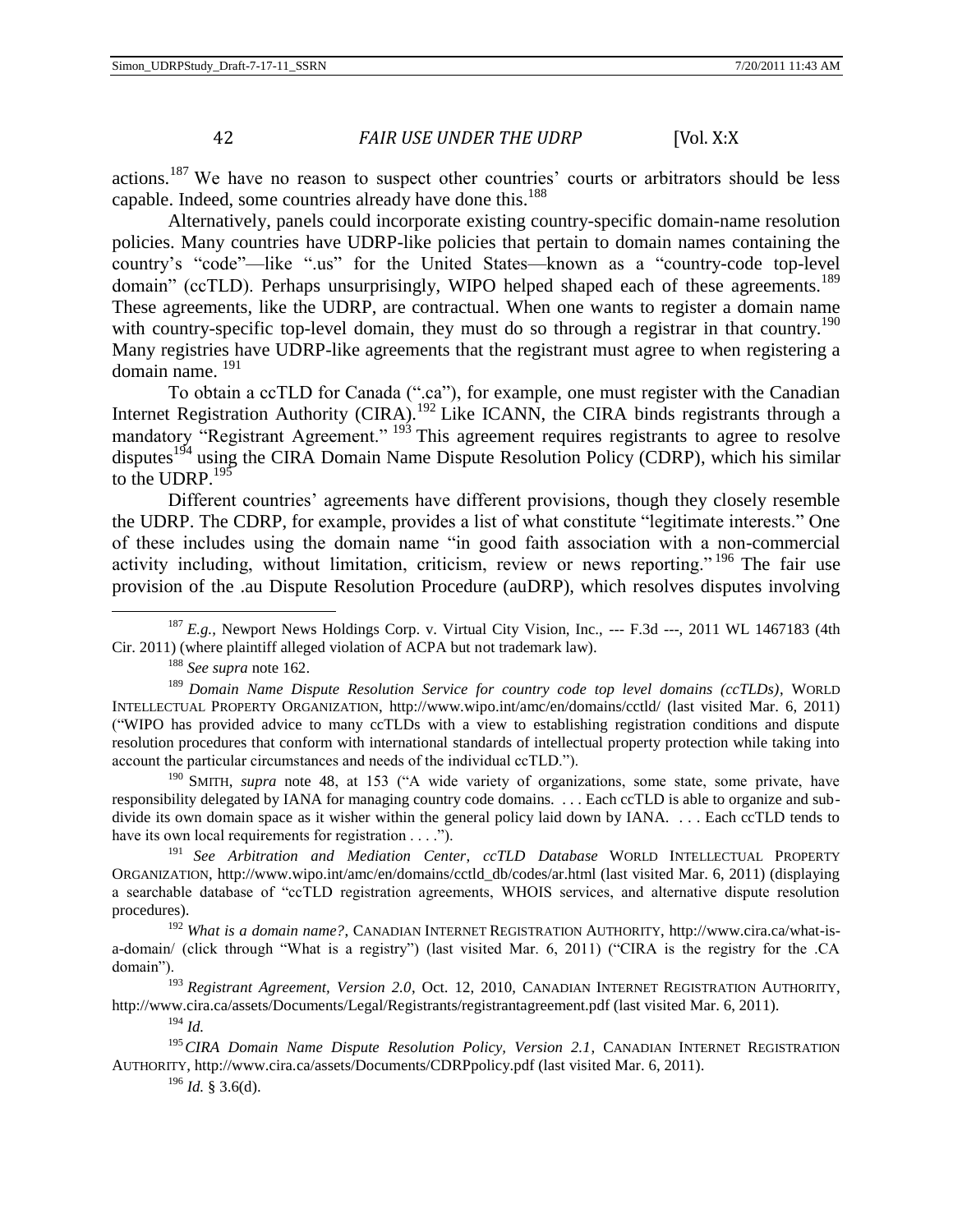Australia's ccTLD, is identical to the UDRP.  $197$  Although using ccTLD disputes resolution procedures has promise, there are two problems. First, most of these policies do not differ from the UDRP. Thus, they will not provide much substantive guidance. This likely reflects WIPO's role in helping registrars craft dispute resolution policies.<sup>198</sup>

Second, even if the UDRP did use specific ccTLD policies to resolve domain-name disputes, they probably would not reflect the legal differences in each country. The reason is because WIPO already decides many ccTLD disputes.<sup>199</sup> The data, however, show that arbitrators are not importing their national law. For the UDRP to truly account for the nuanced distinctions between countries, it must do more than look to ccTLD dispute resolution policies. Thus, using ccTLD dispute resolution procedures may not resolve the problem we are trying to address. Specifically, it will not provide guidance to panels about what legal principles they should use to resolve a domain-name dispute.

For this reason, it is best to decide domain-name disputes by reference to the trademark and unfair competition law of each country. This kind of decisionmaking also has benefits. Like a federal-state system, it frees entities to craft new laws according to various customs. These customs approximate the values that permeate particular societies. Over time, individuals and societies compare the emerging legal rules and values. Based on this comparison, some are discarded, revised, or retained. New rules also emerge. The approach proposed facilitates this process. It promotes more informed and nuanced legal decisionmaking. And it does so drawing on the resources and minds of the entire world.

#### **CONCLUSION**

<span id="page-44-0"></span>Revising and clarifying the Choice of Law Provision will improve the functioning and enhance the legitimacy of the UDRP. What law applies in a UDRP dispute—fair use or otherwise—can determine who wins. As more people crawl the Web, an increasing number of individuals use domain names for a variety of purposes—including comment, criticism, personal use, informational use, and fan sites. The rise in Internet use is not likely to reduce the number of domain name disputes. <sup>200</sup> As the number of disputes increases, the UDRP becomes more important. Without intervention, the effectiveness and fairness of the UDRP will likely suffer. To avoid this failure, ICANN should revise the current Choice of Law Provision.

<sup>197</sup> *.au Dispute Resolution Policy*, § 4(c)(iii), AUDA.ORG, May 2010, http://www.auda.org.au/policies/auda-2010-05/ (last visited Mar. 2011) (stating as a right or legitimate interest, "you are making a legitimate noncommercial or fair use of the domain name, without intent for commercial gain to misleadingly divert consumers or to tarnish the name, trademark or service mark at issue").

<sup>198</sup> *See supra* not[e 189.](#page-43-0)

<sup>199</sup> To see a list of auDRP disputes and those resolved by WIPO, for example, see *auDRP Proceedings Archive*, AUDA.ORG, http://www.auda.org.au/audrp/proceedings-archive/ (last visited Mar. 7, 2011).

<sup>&</sup>lt;sup>200</sup> With the exception of 2009, the number of UDRP decisions decided by WIPO generally has risen each year since 2003. WORLD INTELLECTUAL PROPERTY ORGANIZATION, *Total Number of Case per Year*, http://www.wipo.int/amc/en/domains/statistics/cases.jsp (last visited Jan. 14, 2011) (listing the numbers from 1999– 2011, in ascending order: 1, 1857, 1557, 1207, 1100, 1176, 1456, 1824, 2156, 2329, 2107, 2696, 92).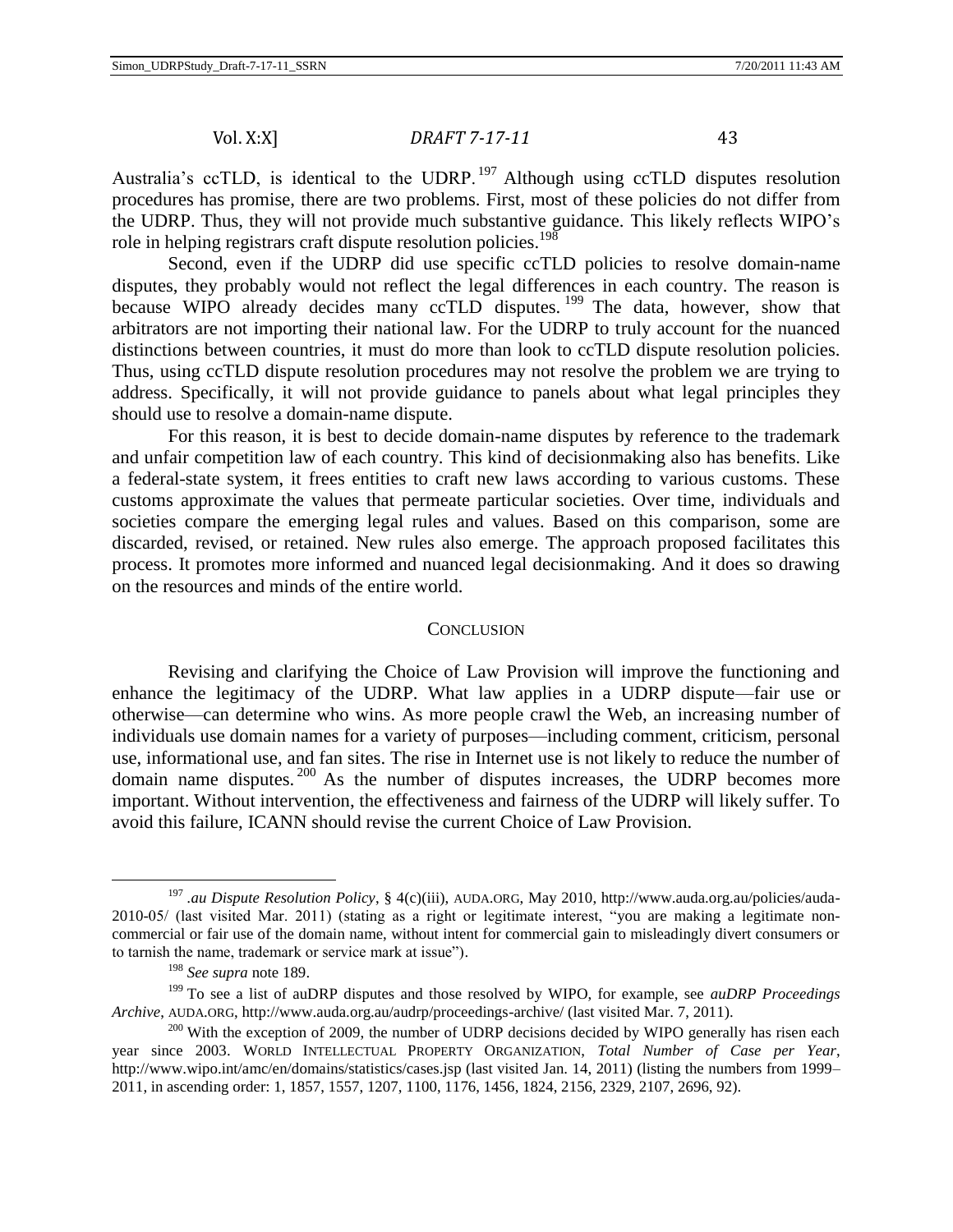### 44 *FAIR USE UNDER THE UDRP* [Vol. X:X

The results of study show that U.S. respondents have an advantage in fair use domain name disputes, a concept I called U.S. Favoritism. Specifically, respondents win in fair use cases 35% of the time, compared to 17% of the time for other respondents. Additionally, U.S. panels rendered decisions favorable to respondents in 35% of cases, compared to 20% for other panels. Although this study was limited to WIPO fair use cases, further study could reveal similar U.S. Favoritism in UDRP decisions generally.

I argued that U.S. Favoritism occurred for two reasons. First, the UDRP's Choice of Law Provision allowed panels to apply any country's law at their complete discretion. Second, U.S. panels took advantage of this Provision at higher rates than their counterparts: they imported U.S. law into UDRP fair use cases more frequently than other panels—or, at the very least, other panels perceived U.S. law as more speech friendly generally than non-U.S. law. The "imported" law provided more protection to respondents than the UDRP as applied without reference to any country's law. Once imported, the law replicated and now populates WIPO decisions a Rule.

<span id="page-45-0"></span>Despite the hazards of its current Choice of Law Provision, ICANN does not seem concerned with the issue. Recently, for example, ICANN debated how to add new domain name space to the Internet.<sup>201</sup> Part of this process included formulating a dispute resolution procedure for domain names registered in this new space.<sup>202</sup> Like the UDRP, disputes over these this new online territory may favor certain parties if the choice of law issue is not settled. Unfortunately, ICANN's new gTLD procedure of the new dispute procedure ignores this issue. Instead, it allows legal objections to newly registered domain names based on "generally accepted and internationally recognized principles of law." $^{203}$  Although different from that in the current

<sup>&</sup>lt;sup>201</sup> Specifically, ICANN is adding new generic Top-Level-Domain names (gTLDs), which the reader may recognize as the familiar .com, .edu, etc. Among the new gTLDs will be Internationalized Domain Names (IDNs), which are "represented by local language characters, or letter equivalents." INTERNET CORPORATION FOR ASSIGNED NAMES AND NUMBERS, *New gTLDs – Frequently Asked Questions*, *available at* http://www.icann.org/en/topics/new-gtlds/strategy-faq.htm (last visited Jan. 11, 2011). One example is ". $\bar{\tau} \lambda$  \" (this kanji means ".test" in Japanese), which would represent a Japanese IDN. INTERNET ASSIGNED NUMBERS AUTHORITY, *Root Zone Database*, *available at* http://www.iana.org/domains/root/db/ (last visited Jan. 11, 2011).

<sup>&</sup>lt;sup>202</sup> ICANN has posted a working draft of this dispute resolution procedure. INTERNET CORPORATION FOR ASSIGNED NAMES AND NUMBERS, *New gTLD Dispute Resolution Procedure* (2010), *available at*  http://www.icann.org/en/topics/new-gtlds/draft-new-gtld-drp-clean-12nov10-en.pdf (last visited Jan. 11, 2011) [hereinafter *gTLD Dispute Procedure*]. *See also* INTERNET CORPORATION FOR ASSIGNED NAMES AND NUMBERS, *Applicant Guidebook: Proposed Final Version Module 3*, § 3.1.2.2 (2010), *available* at http://www.icann.org/en/topics/new-gtlds/draft-dispute-resolution-procedures-clean-12nov10-en.pdf (last visited Jan. 11, 2011) (explaining that rightsholders can object by claiming that the new gTLD infringers her registered or unregistered trademark); *id.* § 3.4.2 (listing a variety of factors for panel to consider).

<sup>&</sup>lt;sup>203</sup> gTLD Dispute Procedure, *supra* note [202,](#page-45-0) at Art. 2(e)(ii) (allowing for an "existing legal rights objection" when "the string comprising the potential new gTLD infringes the existing legal rights of others that are recognized or enforceable under generally accepted and internationally recognized principles of law"); Art.  $2(e)(ii)$ (allowing for a "limited public interest objection" when "'[Limited Public Interest Objection]' refers to the objection that the string comprising the potential new gTLD is contrary to generally accepted legal norms relating to morality and public order that are recognized under international principles of law"). The proposed procedure allow specifies potential objection that are not based on any kind of legally recognized right. *See id.* Art. 2(e)(i) (specifying objections based on confusing similarity to an *existing gTLD* (not trademark)); *id.* Art. 2(e) (iv) (specifying objection when a significant portion of a community "to which the string may be explicitly or implicitly targeted" so requests).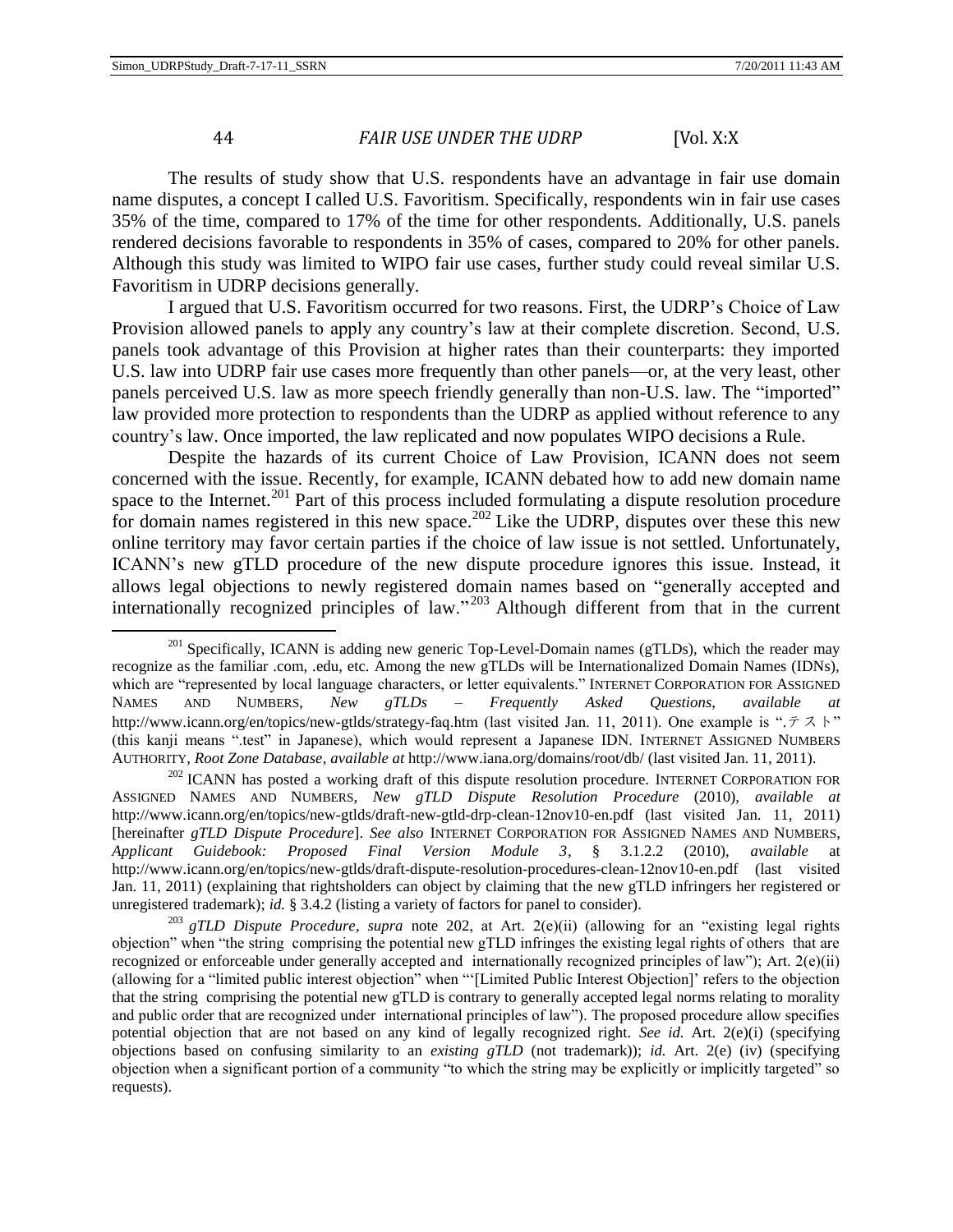UDRP—which allows panels to apply "any . . . principles of law . . . [they] deem[] applicable<sup> $204$ </sup>—it is not likely to provide choice-of-law guidance for panels. The final draft of the new gTLD procedure allows "legal rights objections" for when the "applied-for gTLD string infringes the existing legal rights of the objector.<sup>3205</sup> The new procedure doesn't take a stance on choice of law issue up to panels; they decide what constitutes an "infringement" of legal rights. Panels also decide, when a limited public interest objection is filed, what constitute "generally accepted and internationally recognized principles of law."<sup>206</sup> Still, the new procedure doesn't leave panels free to do whatever they choose; it lays out factors for panels to consider when determining what these standards mean. In other words, ICANN prefers dispute resolution procedure that can, but need not, account for local law.

The findings of this study suggest, however, suggest equivocating or avoiding the choice of law issue will lead to favoritism of some nationality, or perhaps for existing domain name holders. This has the potential to undermine the legitimacy and efficacy of the UDRP as an international dispute resolution mechanism.

ICANN, of course, could prevent that from happening—and the time is ripe for it to do so. Currently, ICANN is reviewing the UDRP: it has just issued a Preliminary Report on the Current State of the Uniform Dispute Resolution (Preliminary Report), which will be updated and submitted to the Generic Names Supporting Organization (GNSO) Council.<sup>207</sup> The GNSO Council will then consider whether "to commence a policy development process (PDP) on the UDRP"—that is, the GNSO Council will decide whether to revise the UDRP.<sup>208</sup> In February 2010, the GNSO Council requested an Issue report on "[h]ow the UDRP has addressed the problem of cybersquatting to date, and any insufficiencies/inequalities associated with the process."<sup>209</sup> In Annex 2 of the Preliminary Report, two community members identified safe harbors for free speech as an area that needs attention.<sup>210</sup> The issue is all the more pressing given that the Report recommends inaction on at least one pressing free speech issue (Gripe Sites).<sup>211</sup>

Thus, ICANN has an opportunity to reform the Choice of Law provision right now. If it does not, ICANN risks subjecting businesses and domain name holders to uncertain or unfair

<sup>204</sup> UDRP Rules, *supra* note [5,](#page-3-1) § 15(a).

<sup>205</sup> INTERNET CORPORATION FOR ASSIGNED NAMES AND NUMBERS, *gTLD Applicant Guidebook*, § 3.2.1 (May 2011), http://www.icann.org/en/topics/new-gtlds/rfp-clean-30may11-en.pdf (last visited July 16, 2011).

 $206$  *Id.* 

 $207$  The GNSO Council is an ICANN organization that tries to identify and recommend changes to make with gTLD policies. *GNSO*, ICANNWiki, http://icannwiki.com/index.php/GNSO (last visited July 17, 2011).

<sup>208</sup> *See* Margie Milam, PRELIMINARY GNSO ISSUE REPORT ON THE CURRENT STATE OF THE UNIFORM DISPUTE RESOLUTION POLICY, INTERNET CORPORATION FOR ASSIGNED NAMES AND NUMBERS, at 3, http://gnso.icann.org/issues/prelim-report-current-state-udrp-27may11-en.pdf (last visited July 17, 2011).

<sup>209</sup> *Id.* at 19, Annex 1.

<sup>210</sup> *Id.* at 23, Annex 2.

<sup>&</sup>lt;sup>211</sup> *Id.* at 21, Annex 1 ("Rough Consensus: Make no recommendation. The majority of RAPWG members expressed that gripe site and offensive domain names that use trademarks should be addressed in the context of cybersquatting and the UDRP for purposes of establishing consistent registration abuse policies in this area, and that creating special procedures for special classes of domains, such as offensive domain names, may present problems.").